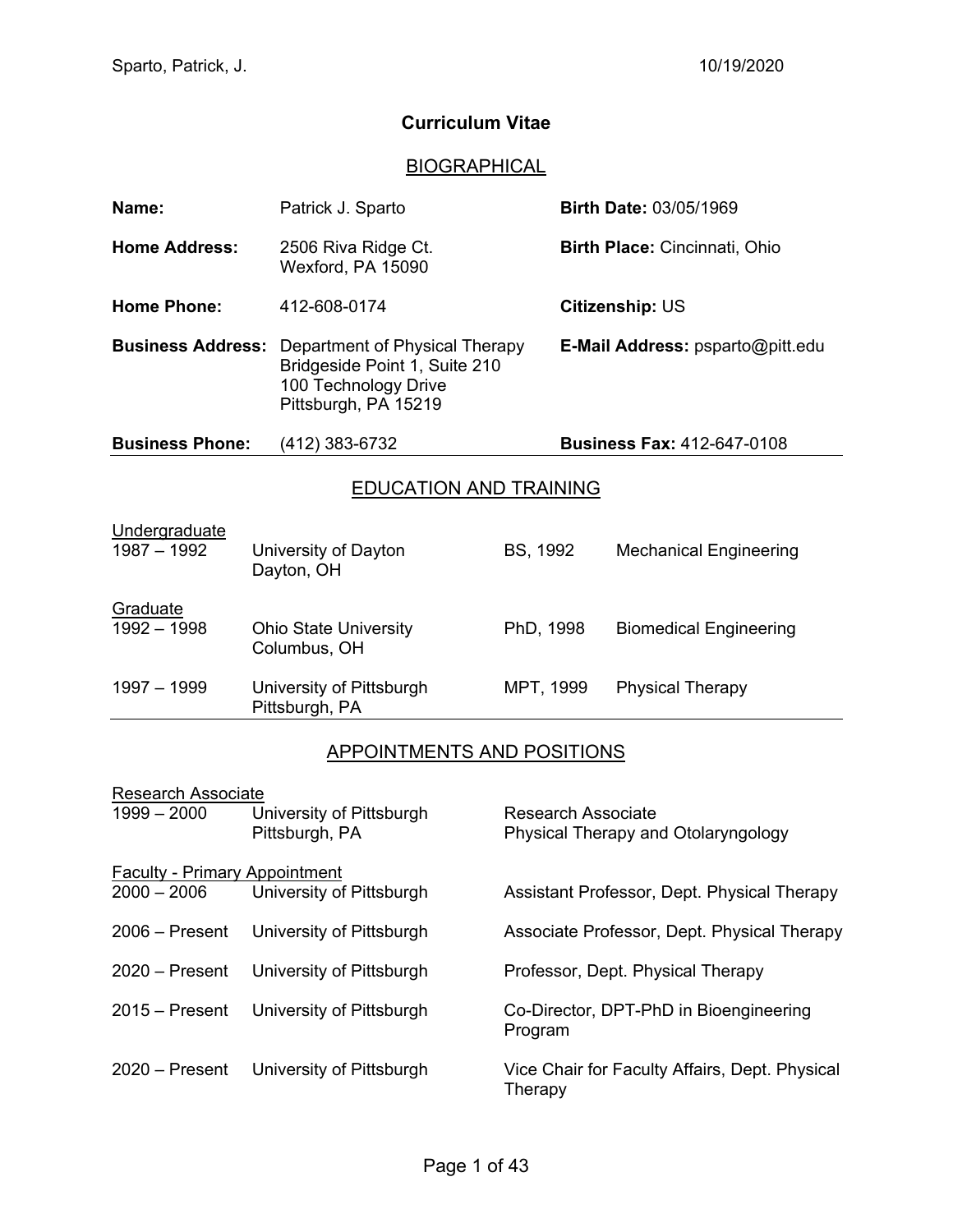| <b>Faculty - Secondary Appointments</b> |                                         |                                                                             |  |  |  |  |  |
|-----------------------------------------|-----------------------------------------|-----------------------------------------------------------------------------|--|--|--|--|--|
|                                         | 2006 – Present University of Pittsburgh | Associate Professor, Dept. Otolaryngology                                   |  |  |  |  |  |
|                                         | 2006 – Present University of Pittsburgh | Associate Professor, Dept. BioEngineering                                   |  |  |  |  |  |
|                                         | 2012 – Present University of Pittsburgh | Associate Professor, Clinical and<br><b>Translational Science Institute</b> |  |  |  |  |  |

#### CERTIFICATION AND LICENSURE

Physical Therapy Licensure Physical Therapist: PT012702L Pennsylvania Expires 12/31/2020 Direct Access PT: DAPT000606 Pennsylvania Expires 12/31/2020

## MEMBERSHIPS IN PROFESSIONAL AND SCIENTIFIC SOCIETIES

| American Society of Biomechanics                         | $1994 - 2005$    |
|----------------------------------------------------------|------------------|
| American Physical Therapy Association                    | $1997 -$ Present |
| Member of Research and Academy of Neurologic PT Sections |                  |
| Association for Research in Otolaryngology               | $2000 - 2005$    |
| International Society of Posture and Gait Research       | $2006 -$ Present |

## **HONORS**

| <b>Ohio State University Presidential Fellowship</b>      | 1997 |
|-----------------------------------------------------------|------|
| American Society of Biomechanics Schultz Travel Award     | 1997 |
| Patricia J. Leahy Memorial Scholarship                    | 1999 |
| Institute for Clinical Research Education Mentoring Award | 2012 |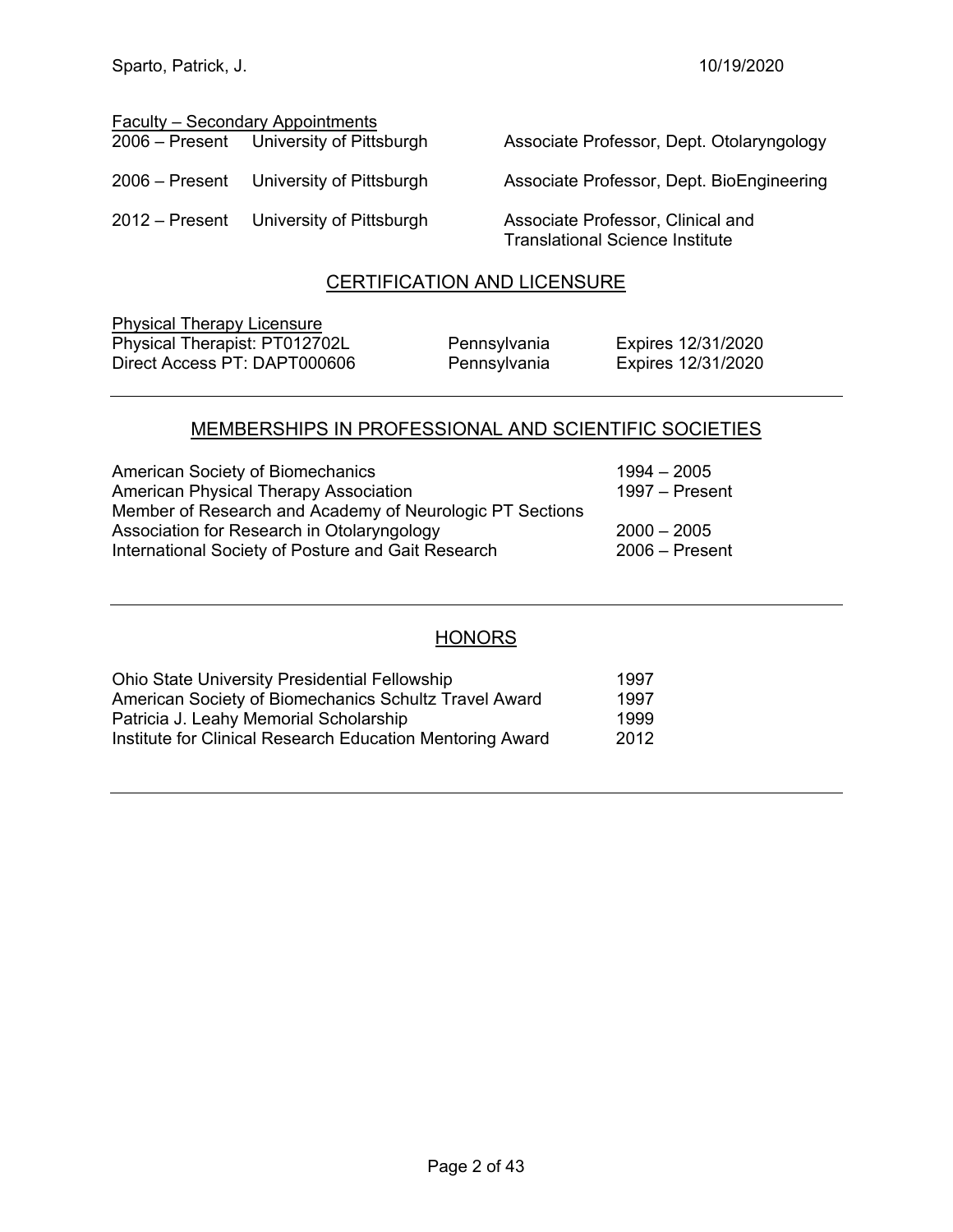## PUBLICATIONS

## Refereed Articles

**MyBibliography:**

http://www.ncbi.nlm.nih.gov/sites/myncbi/patrick.sparto.1/bibliography/40798528/public/?sort=d ate&direction=descending

- 1. Sparto PJ, Parnianpour M, Khalaf KA, Simon SR (1995) The reliability and validity of a lift simulator and its functional equivalence with free weight lifting tasks. *IEEE Transactions on Rehabilitation Engineering*, 3(2):155-165.
- 2. Khalaf KA, Parnianpour M, Sparto PJ, Simon SR (1997) Modeling of functional trunk muscle performance: Interfacing ergonomics and spine rehabilitation in response to the ADA. *Journal of Rehabilitation Research and Development*, 34(4):459-469. PMID: 9323649.
- 3. Parnianpour M, Wang JL, Shirazi-Adl A, Sparto PJ, Wilke HJ (1997) The effect of variations in trunk models in predicting muscle strength and spinal loading. *Journal of Musculoskeletal Research*, 1(1):55-70.
- 4. Sparto PJ, Parnianpour M, Reinsel TE, Simon SR (1997) The effect of fatigue on multi-joint kinematics, coordination, and postural stability during a repetitive lifting test. *Journal of Orthopaedic and Sports Physical Therapy*, 25(1):3-12. PMID: 8979170.
- 5. Sparto PJ, Parnianpour M, Reinsel TE, Simon SR (1997) Spectral and temporal responses of trunk extensor EMG to an isometric endurance test. *Spine*, 22(4):418-425. PMID: 9055371.
- 6. Sparto PJ, Parnianpour M, Marras WS, Granata KP, Reinsel TE, Simon SR (1997) Neuromuscular trunk performance and spinal loading during a fatiguing isometric trunk extension with varying torque requirements. *Journal of Spinal Disorders*, 10(2):145-156. PMID: 9113613.
- 7. Sparto PJ, Parnianpour M, Reinsel TE, Simon SR (1997) The effect of fatigue on multi-joint kinematics and load sharing during a repetitive lifting test. *Spine*, 22(22):2647-2655. PMID: 9399451.
- 8. Bridger RS, Sparto PJ, Marras WS (1998) Spade design, lumbar motions, risk of low-back injury and digging posture. *Occupational Ergonomics*, 1(3):157-172.
- 9. Parnianpour M, Nordin M, Frankel VH, Sparto PJ (1998) The relationship between trunk strength, endurance, physical activity level, and pain following maximum isometric and dynamic fatiguing exertions. *Biomedical Engineering: Applications, Basis and Communications*, 10(1): 18-22.
- 10. Sparto PJ, Parnianpour M, Marras WS, Granata KP, Reinsel TE, Simon SR (1998) Effect of EMG-force relationships and method of gain estimation on the predictions of an EMG-driven model of spinal loading. *Spine*, 23(4):423-429. PMID: 9516696.
- 11. Sparto PJ, Parnianpour M (1998) Estimation of trunk muscle forces and spinal loads during fatiguing repetitive trunk exertions. *Spine*, 23(23):2563-2573. PMID: 9854755.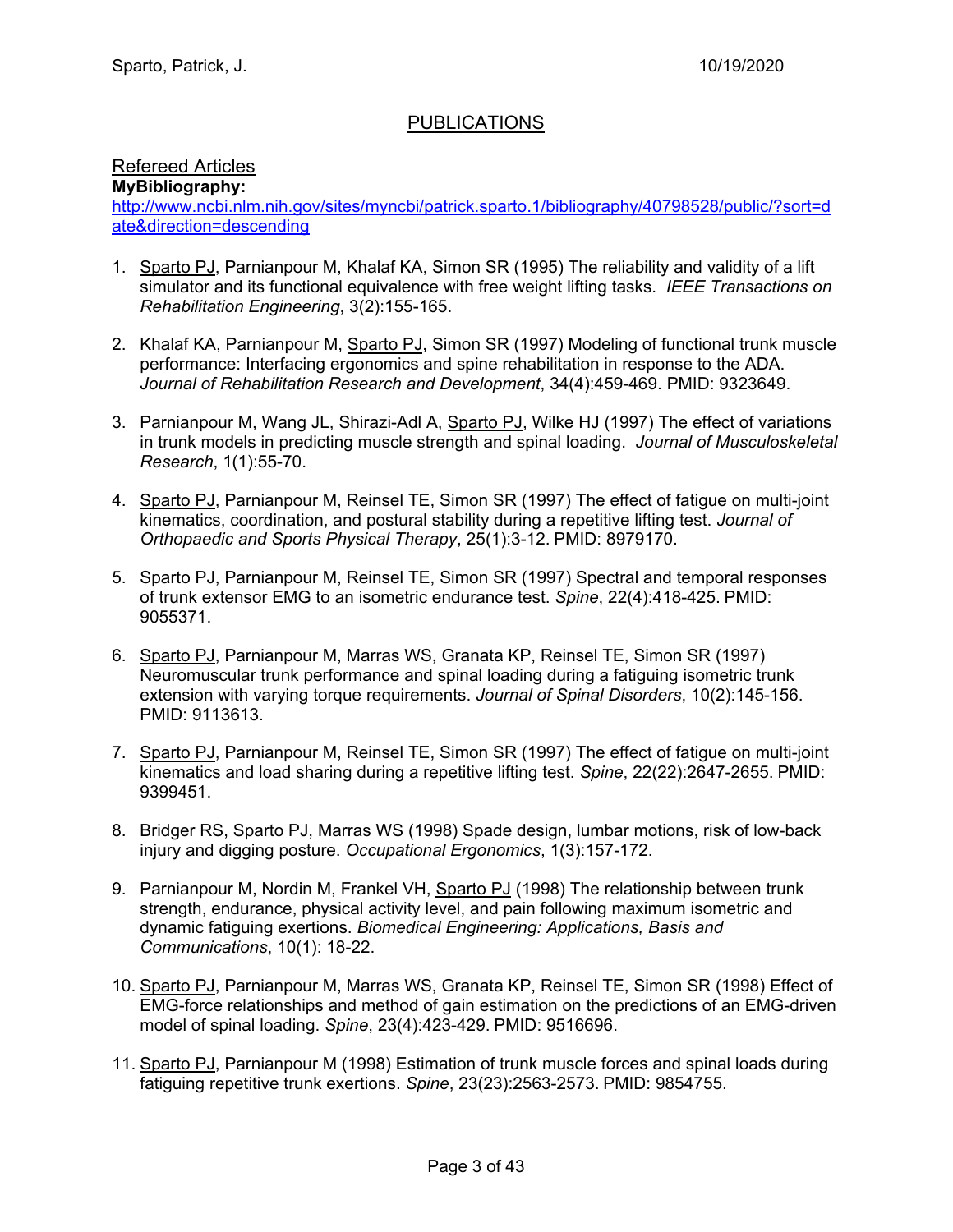- 12. Sparto PJ, Parnianpour M, Reinsel TE, Simon SR (1998) The effect of lifting belt use on multi-joint motion and load bearing during repetitive and asymmetric lifting. *Journal of Spinal Disorders*, 11(1):57-64. PMID: 9493771.
- 13. Khalaf KA, Parnianpour M, Sparto PJ, Barin K, Simon SR (1999) Feature extraction and quantification of the variability of dynamic performance profiles due to the different sagittal lift characteristics. *IEEE Transactions of Rehabilitation Engineering*, 7(3):278-288. PMID: 10498374.
- 14. Khalaf KA, Parnianpour M, Sparto PJ, Barin K (1999) Determination of the effect of lift characteristics on dynamic performance profiles during manual material handling (MMH) tasks. *Ergonomics*, 42(1):126-145. PMID: 9973876.
- 15. Sparto PJ, Parnianpour M (1999) An electromyography-assisted model for estimation of trunk muscle forces during fatiguing repetitive trunk exertions. *Journal of Spinal Disorders*, 12(6):509-518. PMID: 10598994.
- 16. Sparto PJ, Parnianpour M, Barria EA, Jagadeesh JM (1999) Wavelet analysis of electromyography for back muscle fatigue detection during isokinetic constant-torque exertions. *Spine*, 24(17):1791-1798. PMID: 10488509.
- 17. Sparto PJ, Parnianpour M, Barria EA, Jagadeesh JM (1999) Wavelet and time-frequency analyses of electromyography for quantification of back muscle fatigue. *Biomedical Engineering: Applications, Basis,Communications*, 11(5):221-231.
- 18. Sparto PJ, Parnianpour M, Barria EA, Jagadeesh JM (2000) Wavelet and Short-Time Fourier Transform analysis of electromyography for detection of back muscle fatigue. *IEEE Transactions on Rehabilitation Engineering*, 8(3):433-436. PMID: 11001525.
- 19. Wrisley DM, Sparto PJ, Whitney SL, Furman JM (2000) Cervicogenic dizziness. *Journal of Orthopaedic and Sports Physical Therapy,* 30(12):755-766. PMID: 11153554.
- 20. Sparto PJ, Parnianpour M (2001) Generalizability of trunk muscle EMG and spinal loading during dynamic trunk extension. *IEEE Engineering in Medicine and Biology*, 20(6):72-82. PMID: 11838261.
- 21. Sparto PJ, Redfern MS (2001) Quantification of direction and magnitude of cyclical postural sway using ellipses. *Biomedical Engineering: Applications, Basis, and Communications*, 13:213-217.
- 22. Whitney SL, Sparto PJ, Brown KE, Furman JM, Jacobson JL, Redfern MS (2002) The potential use of virtual reality in vestibular rehabilitation: Preliminary findings with the BNAVE. *Neurology Report*, 26:72-78.
- 23. Latt LD, Sparto PJ, Furman JM, Redfern MS (2003) The steady state postural response to continuous sinusoidal galvanic vestibular stimulation. *Gait and Posture*, 18:64-72. PMID: 14654209.
- 24. Childs JD, Sparto PJ, Fitzgerald GK, Bizzini M, Irrgang JJ (2004) Alterations in lower extremity movement and muscle activation patterns in individuals with knee osteoarthritis. *Clinical Biomechanics*, 19:44-49. PMID: 14659929.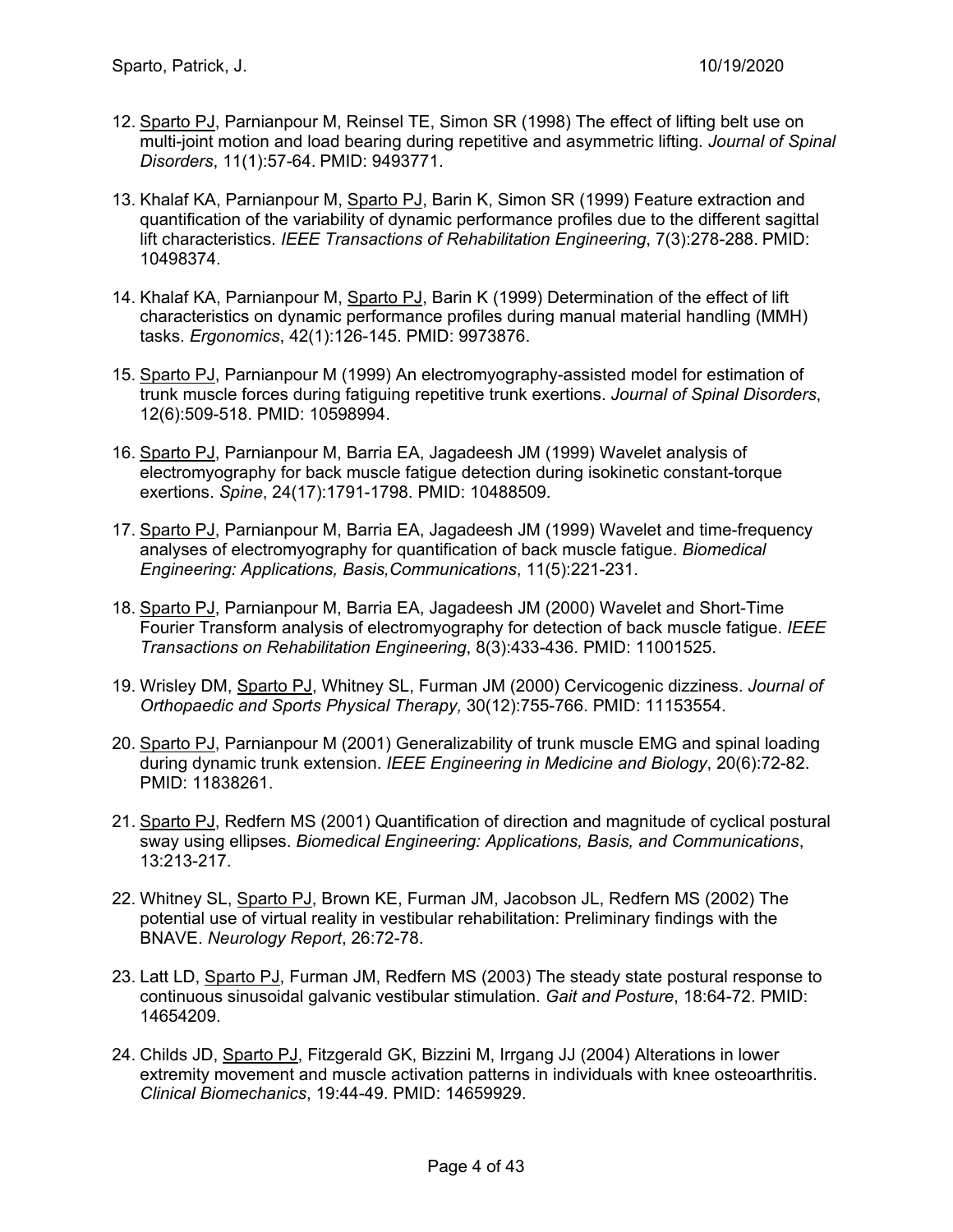- 25. Sparto PJ, Jasko JG, Loughlin PJ (2004) Detecting postural responses to sinusoidal sensory inputs: a statistical approach. *IEEE Transactions on Neural Systems and Rehabilitation Engineering*, 12:360-366. PMID: 15473199. PMCID: PMC4166606.
- 26. Sparto PJ, Whitney SL, Hodges LF, Furman JM, Redfern MS (2004) Simulator sickness when performing gaze shifts within a wide field of view optic flow environment: Preliminary evidence for using virtual reality in vestibular rehabilitation. *Journal of NeuroEngineering and Rehabilitation*, 2004:1:14, PMID: 15679946, PMCID: PMC546407.
- 27. Whitney SL, Jacob RG, Sparto PJ, Olshansky E, Detweiler-Shostak G, Brown EL, Furman JM (2005) Acrophobia and pathological height vertigo: indications for vestibular physical therapy? *Physical Therapy,* 85:443-58. PMID: 15842192.
- 28. Mahboobin A, Loughlin PJ, Redfern MS, Sparto PJ (2005) Sensory re-weighting in human postural control. *Experimental Brain Research*, 167:260-267. PMID: 16025292.
- 29. Furman JM, Sparto PJ, Soso M, Marcus D (2005) Vestibular function in Migraine-Related Dizziness: A Pilot Study. *Journal of Vestibular Research*, 15: 327-332. PMID: 16614477.
- 30. Musolino MC, Loughlin PJ, Sparto PJ, Redfern MS (2006) Spectrally similar periodic and non-periodic optic flows evoke different postural sway responses. *Gait and Posture,* 23:180- 188. PMID: 16399514.
- 31. Sparto PJ, Redfern MS, Jasko JG, Casselbrant ML, Mandel EM, Furman JM (2006) The influence of dynamic visual cues for postural control in children aged 7-12 years. *Experimental Brain Research*, 168:505-516. PMID: 16151780.
- 32. Krell JM, McCoy MS, Sparto PJ, Hostler DP, Fisher GL, Stoy WA (2006) Comparison of the Ferno Scoop™ Stretcher to the Long Backboard for spinal immobilization. *Prehospital Emergency Care*, 10:46-51. PMID: 16418091.
- 33. Whitney SL, Sparto PJ, Hodges LF, Babu SV, Furman JF, Redfern MS (2006) Responses to a virtual reality grocery store in persons with and without vestibular dysfunction *CyberPsychology & Behavior*, 9:152-156. PMID: 16640469.
- 34. Sparto PJ, Furman JF, Redfern MS (2006) Head sway response to optic flow: effect of age is more important than history of unilateral vestibular hypofunction. *Journal of Vestibular Research*, 16:137-145. PMID:17312341, PMCID: PMC4166515.
- 35. Meretta BM, Whitney SL, Marchetti GF, Sparto PJ, Muirhead RJ (2006) The five times sit to stand test: Responsiveness to change and concurrent validity in adults undergoing vestibular rehabilitation. *Journal of Vestibular Research*, 16:233-43. PMID: 17538213.
- 36. Whitney SL, Marchetti GF, Morris LO, Sparto PJ (2007) The reliability and validity of the Four Square Step Test for people with balance deficits secondary to a vestibular disorder. *Archives of Physical Medicine and Rehabilitation*, 88:99-104. PMID: 17207683.
- 37. Casselbrant ML, Mandel EM, Sparto PJ, Redfern MS, Rockette HE, Kurs-Lasky M, Furman JM (2007) Contribution of vision to balance in children aged 4 to 8 years using an optic flow paradigm. *Annals of Otology, Rhinology, and Laryngology*, 116: 653-657. PMID: 17926586.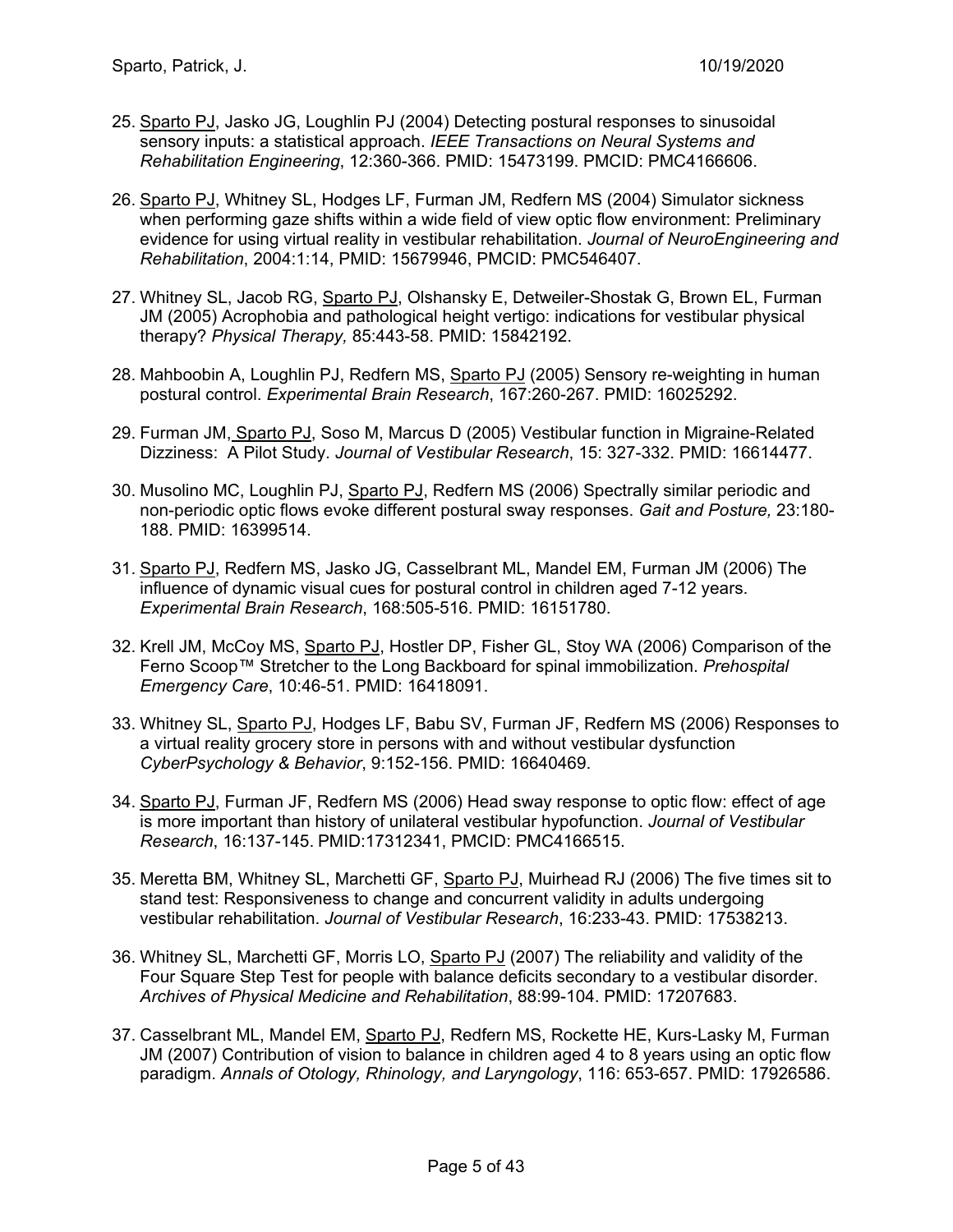- 38. O'Connor KW, Loughlin PJ, Redfern MS, Sparto PJ (2008) Postural adaptation to repeated optic flow stimulation in older adults. *Gait and Posture*, 28:385-391. doi: 10.1016/j.gaitpost.2008.01.010. PMID: 18329878, PMCID: PMC2605319.
- 39. Sparto PJ, Aizenstein HJ, VanSwearingen JM, Rosano C, Perera S, Studenski SA, Furman JM, Redfern MS (2008) Delays in auditory-cued step initiation are related to increased volume of white matter hyperintensities in older adults. *Experimental Brain Research* 188:633-640. doi: 10.1007/s00221-008-1443-4. PMID: 18545989, PMCID: PMC2515614.
- 40. Whitney SL, Sparto PJ, Alahmari K, Redfern MS, Furman JM (2009) The use of virtual reality for people with balance and vestibular disorders: the Pittsburgh experience. *Physical Therapy Reviews*, 14:299-306.
- 41. Cenciarini M, Loughlin PJ, Sparto PJ, Redfern MS (2010) Stiffness and damping in postural control increase with age. *IEEE Transactions on Biomedical Engineering*, 57:267-275. doi: 10.1109/TBME.2009.2031874. PMID: 19770083, PMCID: PMC3070169.
- 42. Pradhan SD, Brewer BR, Carvell GE, Sparto PJ, Delitto A, Matsuoka Y (2010) Assessment of fine motor control in individuals with Parkinson's disease using force tracking with a secondary cognitive task. *Journal of Neurologic Physical Therapy*, 34:32-40. doi: 10.1097/NPT.0b013e3181d055a6. PMID: 20212366.
- 43. Casselbrant ML, Mandel EM, Sparto PJ, Perera S, Redfern MS, Fall PA, Furman JM (2010) Longitudinal posturography and rotational testing in children 3-9 years of age: Normative data. *Otolaryngology - Head and Neck Surgery*, 142:715-721. doi: 10.1016/j.otohns.2010.01.028. PMID: 20416461, PMCID: PMC2900920.
- 44. Alsalaheen BA, Mucha A, Morris LO, Whitney SL, Furman JM, Camiolo-Reddy, CE, Collins MW, Lovell MR, Sparto PJ (2010) Vestibular rehabilitation for dizziness and balance disorders after concussion. *Journal of Neurologic Physical Therapy*, 34:87-93. doi: 10.1097/NPT.0b013e3181dde568. PMID: 20588094.
- 45. Mohammad MT, Whitney SL, Sparto PJ, Jennings JR, Furman JM (2010) Perceptual and motor inhibition in patients with vestibular disorders. *Journal of Neurologic Physical Therapy*, 34:76-81. doi: 10.1097/NPT.0b013e3181dde582. PMID: 20588092.
- 46. Josbeno DA, Kalarchian M, Sparto PJ, Otto AD, Jakicic JM (2011) Physical activity and physical function in individuals post-bariatric surgery. *Obesity Surgery*, 21:1243-1249. doi: 10.1007/s11695-010-0327-4. PMID: 21153567.
- 47. Cohen MS, Mandel EM, Furman JM, Sparto PJ, Casselbrant ML (2011) Tympanostomy tube placement and vestibular function in children. *Otolaryngology-Head and Neck Surgery*. 145:666-72. doi: 10.1177/0194599811412038. PMID: 21676943, PMCID: PMC3856627.
- 48. Hergenroeder A, Brach JS, Otto AD, Sparto PJ, Jakicic JM (2011) The influence of body mass index on self-report and performance-based measures of physical function in adult women. *Cardiopulmonary Physical Therapy Journal*. 22(3):11-20. PMID: 21886476, PMCID: PMC3163413.
- 49. Woollard JD, Gil AB, Sparto PJ, Kwoh CK, Piva SR, Farrokhi S, Powers CM, Fitzgerald GK (2011) Change in knee cartilage volume in individuals completing a therapeutic exercise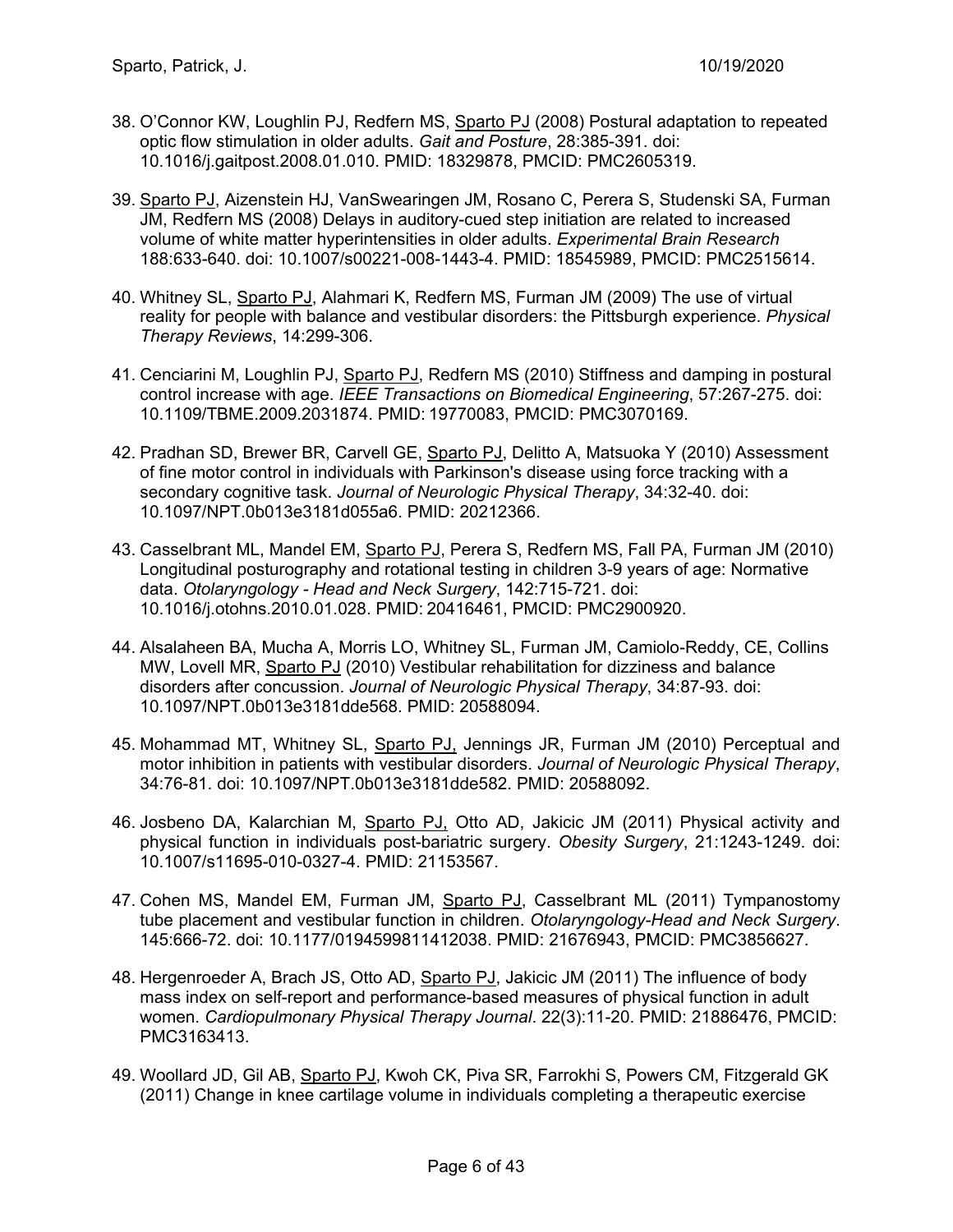program for knee osteoarthritis: a case series. *Journal of Orthopaedic and Sports Physical Therapy*. 41:708-22. doi: 10.2519/jospt.2011.3633. PMID: 21891881, PMCID:PMC3383656.

- 50. Whitney SL, Sparto PJ (2011) Principles of vestibular physical therapy rehabilitation. Neurorehabilitation. 29(2):157-66. doi: 10.3233/NRE-2011-0690. PMID: 22027077.
- 51. Mohammad MT, Whitney SL, Sparto PJ, Furman JM (2011) The reliability and response stability of dynamic testing of the vestibulo-ocular reflex in patients with vestibular disease. *Journal of Vestibular Research*. 21(5):277-88. doi: 10.3233/VES-2011-0430. PMID: 22101298, PMCID: PMC3874385.
- 52. Alghwiri AA, Whitney SL, Baker CE, Sparto PJ, Marchetti GF, Rogers JC, Furman JM (2012) The development and validation of the Vestibular Activities and Participation (VAP) measure. *Archives of Physical Medicine and Rehabilitation*. 93(10):1822-1831. doi: 10.1016/j.apmr.2012.03.017. PMID: 22465405.
- 53. Alsalaheen BA, Whitney SL, Mucha A, Morris LO, Furman JM, Sparto PJ (2013) Exercise prescription patterns in patients treated with vestibular rehabilitation after concussion. *Physiotherapy Research International.* 18(2):100-8. doi: 10.1002/pri.1532. PMID: 22786783.
- 54. Huppert T, Beluk N, Schmidt B, Furman JM, Sparto PJ (2013) Measurement of brain activation during an upright stepping reaction task using functional near-infrared spectroscopy (fNIRS). *Human Brain Mapping*. 34(11):2817-28. doi: 10.1002/hbm.22106. PMID: 23161494.
- 55. Sparto PJ, Fuhrman SI, Redfern MS, Jennings RJ, Perera S, Nebes RD, Furman JM (2013) Postural adjustment errors reveal deficits in inhibition during lateral step initiation in older adults. *Journal of Neurophysiology.* 109(2):415-28. doi:10.1152/jn.00682.2012 PMID: 23114211, PMCID: PMC3545456.
- 56. Morgan MT, Friscia LA, Whitney SL, Furman JM, Sparto PJ (2013) Reliability and validity of the Falls Efficacy Scale-International (FES-I) in individuals with dizziness and imbalance. *Otology and Neurotology.* 34(6):1104-8. doi:10.1097/MAO.0b013e318281df5d. PMID: 23542134, PMCID: PMC3701738.
- 57. Mohammad MT, Furman JM, Sparto PJ, Marchetti GF, Whitney SL (2013) The effect of optotype size and velocity parameters on the performance of healthy young adult subjects on the gaze stabilization test. *Otology and Neurotology.* 34(6):1090-5. doi: 10.1097/MAO.0b013e31827f192e. PMID: 23524633.
- 58. Whitney SL, Sparto PJ, Cook JR, Redfern MS, Furman JM (2013) Symptoms elicited in persons with vestibular dysfunction while performing gaze movements in optic flow environments. *Journal of Vestibular Research.* 23(1):51-60. *doi: 10.3233/VES-130466*. PMID: 23549055.
- 59. Karim H, Fuhrman SI, Sparto PJ, Furman JM, Huppert T (2013) Functional brain imaging of multi-sensory vestibular processing during computerized dynamic posturography using Near-Infrared Spectroscopy. *Neuroimage*. 74:318-25. doi:10.1016/j.neuroimage.2013.02.010. PMID: 23419940, PMCID: PMC3677521.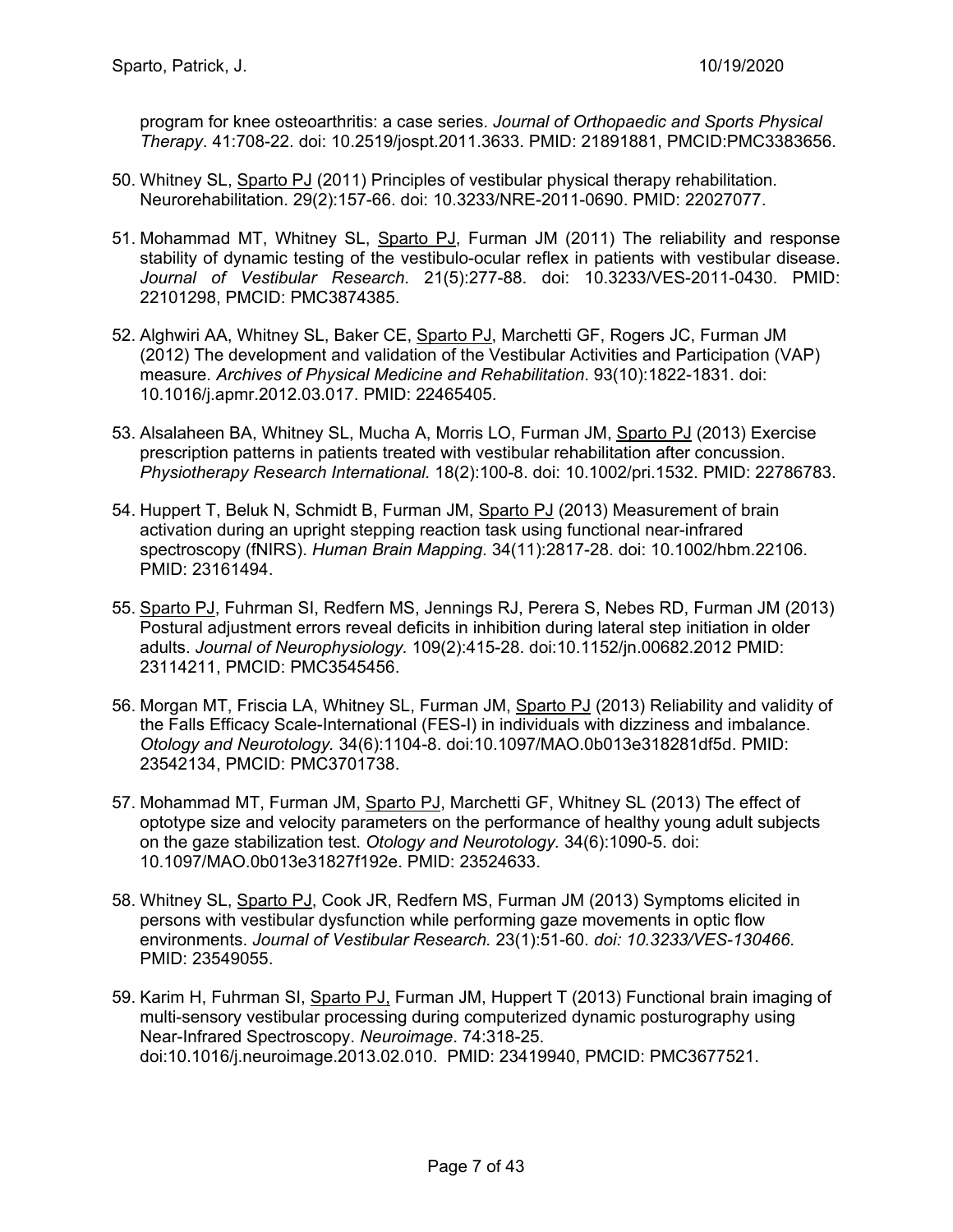- 60. Alahmari KA, Marchetti GF, Sparto PJ, Furman JM, Whitney SL (2014) Estimating postural control with the balance rehabilitation unit: measurement consistency, accuracy, validity, and comparison with dynamic posturography. *Archives of Physical Medicine and Rehabilitation.* 95(1):65-73. doi: 10.1016/j.apmr.2013.09.011. PMID: 24076084.
- 61. Sparto PJ, Jennings RJ, Furman JM, Redfern MS (2014) Lateral step initiation behavior in older adults. *Gait and Posture.* 39(2):799-803. doi:10.1016/j.gaitpost.2013.10.021, PMID: 24295896, PMCID: PMC3946860.
- 62. Alsalaheen BA, Whitney SL, Marchetti GF, Furman JM, Kontos AP, Collins MW, Sparto PJ (2014) Performance of functional gait and balance measures in high school adolescents. *Pediatric Physical Therapy.* 26(2):191-199. doi: 10.1097/PEP.0000000000000037, PMID: 24675118. PMCID: PMC4144403.
- 63. Alahmari KA, Sparto PJ, Marchetti GF, Redfern MS, Furman JM, Whitney SL (2014) Comparison of virtual reality based therapy with customized vestibular physical therapy for the treatment of vestibular disorders. *IEEE Transactions on Neural Systems & Rehabilitation Engineering.* 22(2):389-99. doi:10.1109/TNSRE.2013.2294904, PMID: 24608691.
- 64. Karim H, Sparto PJ, Aizenstein HJ, Furman JM, Huppert TJ, Erickson KI, Loughlin PJ (2014) Functional MR imaging of a simulated balance task. *Brain Research*. 1555:20-7. doi: 10.1016/j.brainres.2014.01.033. PMID: 24480476, PMCID: PMC4001860.
- 65. Muhei-Aldin O, Vanswearingen J, Karim H, Huppert T, Sparto PJ, Erickson KI, Sejdic E. (2014) An investigation of fMRI time series stationarity during motor sequence learning foot tapping tasks. *Journal of Neuroscience Methods*. 227:75-82. doi: 10.1016/j.jneumeth.2014.02.003. PMID: 24530436, PMCID: PMC3987746.
- 66. Friscia LA, Morgan MT, Sparto PJ, Furman JM, Whitney SL (2014) Responsiveness of selfreport measures in individuals with vertigo, dizziness and unsteadiness. *Otology and Neurotology.* 35(5):884-8. doi: 10.1097/MAO.0000000000000421, PMID: 24829039, PMCID:.
- 67. Asiri FY, Marchetti GF, Ellis JL, Otis L, Sparto PJ, Watzlaf VJ, Whitney SL (2014) Predictors of functional and gait outcomes for persons post stroke undergoing home-based rehabilitation. *Journal of Stroke and Cerebrovascular Diseases.* 23(7):1856-1864. doi: 10.1016/j.jstrokecerebrovasdis.2014.02.025, PMID: 24809670.
- 68. Huang K, Sparto PJ, Keisler S, Siewiorek DP, Smailagic A (2014) iPod-Based In-Home System for Monitoring Gaze-Stabilization Exercise Compliance of Individuals With Vestibular Hypofunction. *Journal of NeuroEngineering and Rehabilitation.* 11(1):69. doi: 10.1186/1743- 0003-11-69, PMID: 24746068, PMCID: PMC3999729.
- 69. Sparto PJ, Fuhrman SI, Redfern MS, Perera S, Jennings RJ, Alghwiri AA, Furman JM (2014) Postural adjustment errors during lateral step initiation in older and younger adults. *Experimental Brain Research.* 232(12):3977-3989. doi: 10.1007/s00221-014-4081-z, PMID: 25183162, PMCID: PMC4241120.
- 70. Bouzubar FF, Fitzgerald GK, Sparto P, Irrgang JJ (2015) Quadriceps fatigue test: Testretest reliability study and relationship to quadriceps activation failure. *Physiotherapy Practice and Research.* 36:65-72. doi: 10.3233/PPR-140052, PMID:.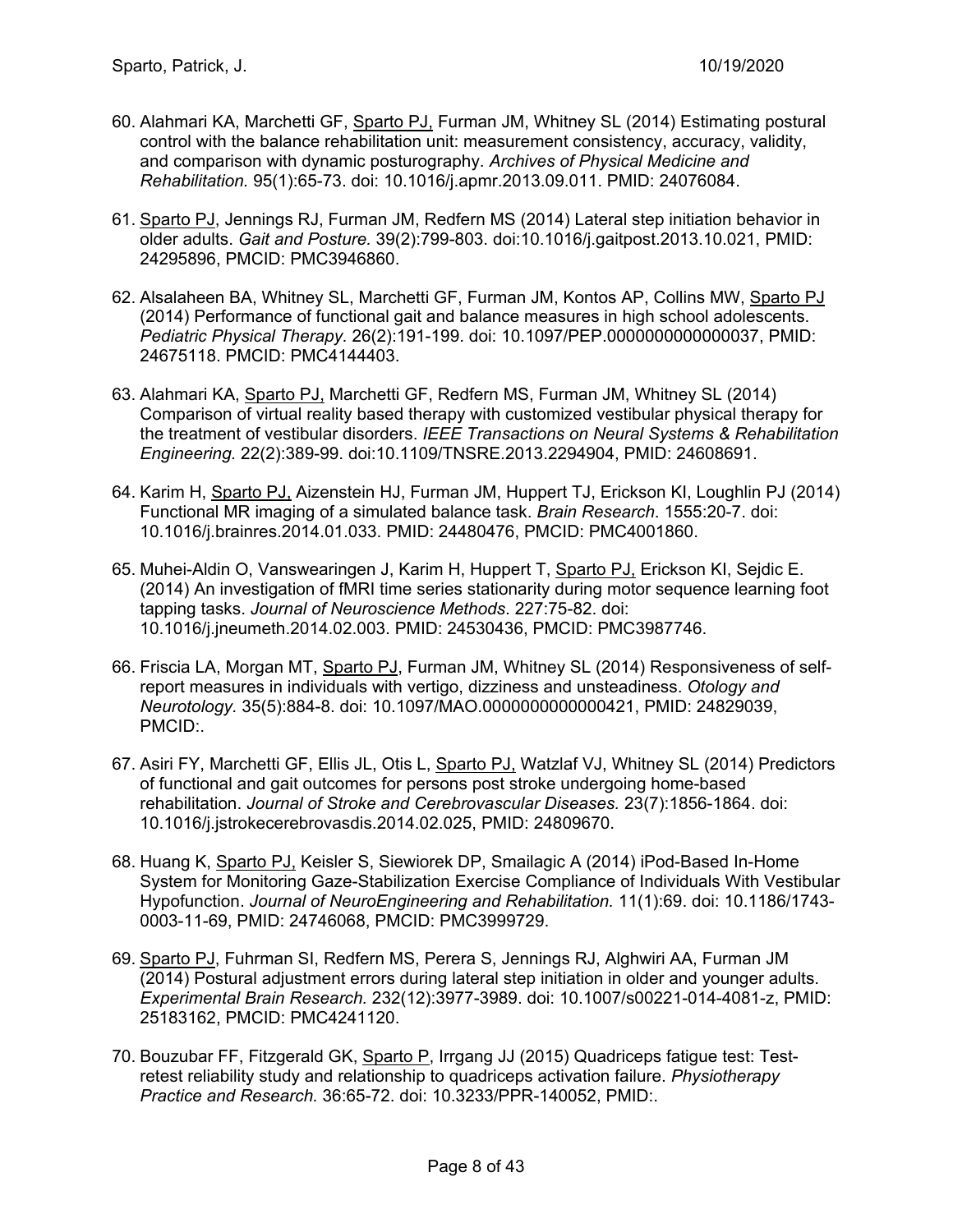- 71. Lin CC, Whitney SL, Loughlin PJ, Furman JM, Redfern MS, Sienko KH, Sparto PJ (2015) The effect of age on postural and cognitive task performance while using vibrotactile feedback. Journal of Neurophysiology. 113(7):2127-36. doi: 10.1152/jn.00083.2014. PMID: 25589585. PMCID: PMC4416543.
- 72. Farrokhi S, O'Connell M, Gil AB, Sparto PJ, Fitzgerald GK (2015) Altered gait characteristics in individuals with knee osteoarthritis and self-reported knee instability. Journal of Orthopaedic and Sports Physical Therapy. 45(5):351-9.doi: 10.2519/jospt.2015.5540. PMID: 25808531.
- 73. Alsalaheen BA, Whitney SL, Marchetti GF, Furman JM, Kontos AP, Collins MW, Sparto PJ (2016) Relationship between cognitive assessment and balance measures in adolescents referred for vestibular physical therapy after concussion. Clinical Journal of Sports Medicine. 26(1): 46-52. doi: 10.1097/JSM.0000000000000185. PMID: 25706663. PMCID: PMC4856020.
- 74. AlMohiza MA, Sparto PJ, Marchetti GF, Delitto A, Furman JM, Miller DL, Whitney SL (2016) A Quality improvement project in balance and vestibular rehabilitation and its effect on clinical outcomes. J Neurologic Physical Therapy. 40(2):90-9. doi: 10.1097/NPT.0000000000000125. PMID: 26985911.
- 75. Almarwani M, Perera S, VanSwearingen JM, Sparto PJ, Brach JS (2016) The test-retest reliability and minimal detectable change of spatial and temporal gait variability during usual over-ground walking for younger and older adults. Gait and Posture. 44:94-9. doi: 10.1016/j.gaitpost.2015.11.014. PMID: 27004639. PMCID: PMC4806559.
- 76. Barker JW, Rosso AL, Sparto PJ, Huppert TJ (2016) Correction of motion artifacts and serial correlations for real-time functional near-infrared spectroscopy. Neurophotonics. 3(3):031410. doi: 10.1117/1.NPh.3.3.031410. PMID: 27226974. PMCID: PMC4876834.
- 77. Almarwani M, VanSwearingen JM, Perera S, Sparto PJ, Brach JS (2016) Challenging the motor control of walking: Gait variability during slower and faster pace walking conditions in younger and older adults. Archives of Gerontology and Geriatrics. 66:54-61. doi: 10.1016/j.archger.2016.05.001. PMID: 27255348.
- 78. Alshehri MM, Sparto PJ, Furman JM, Fedor S, Mucha A, Henry LC, Whitney SL (2016) The usefulness of the video head impulse test in children and adults post-concussion. Journal of Vestibular Research. 26(5-6):439-446. doi: 10.3233/VES-160598. PMID: 28262647.
- 79. Karim HT, Huppert TJ, Erickson KI, Wollam ME, Sparto PJ, Sejdic E, VanSwearingen JM (2017) Motor sequence learning-induced neural efficiency in functional brain connectivity. Behavioral Brain Research. 319:87-95. doi: 10.1016/j.bbr.2016.11.021. PMID: 27845228, PMCID: PMC5183470.
- 80. Lin CC, Barker JW, Sparto PJ, Furman JM, Huppert TJ (2017) Functional near-infrared spectroscopy (fNIRS) brain imaging of multi-sensory integration during computerized dynamic posturography in middle-aged and older adults. Experimental Brain Research. 235(4):1247-1256. doi:10.1007/s00221-017-4893-8. PMID: 28197672. PMCID: PMC5494712.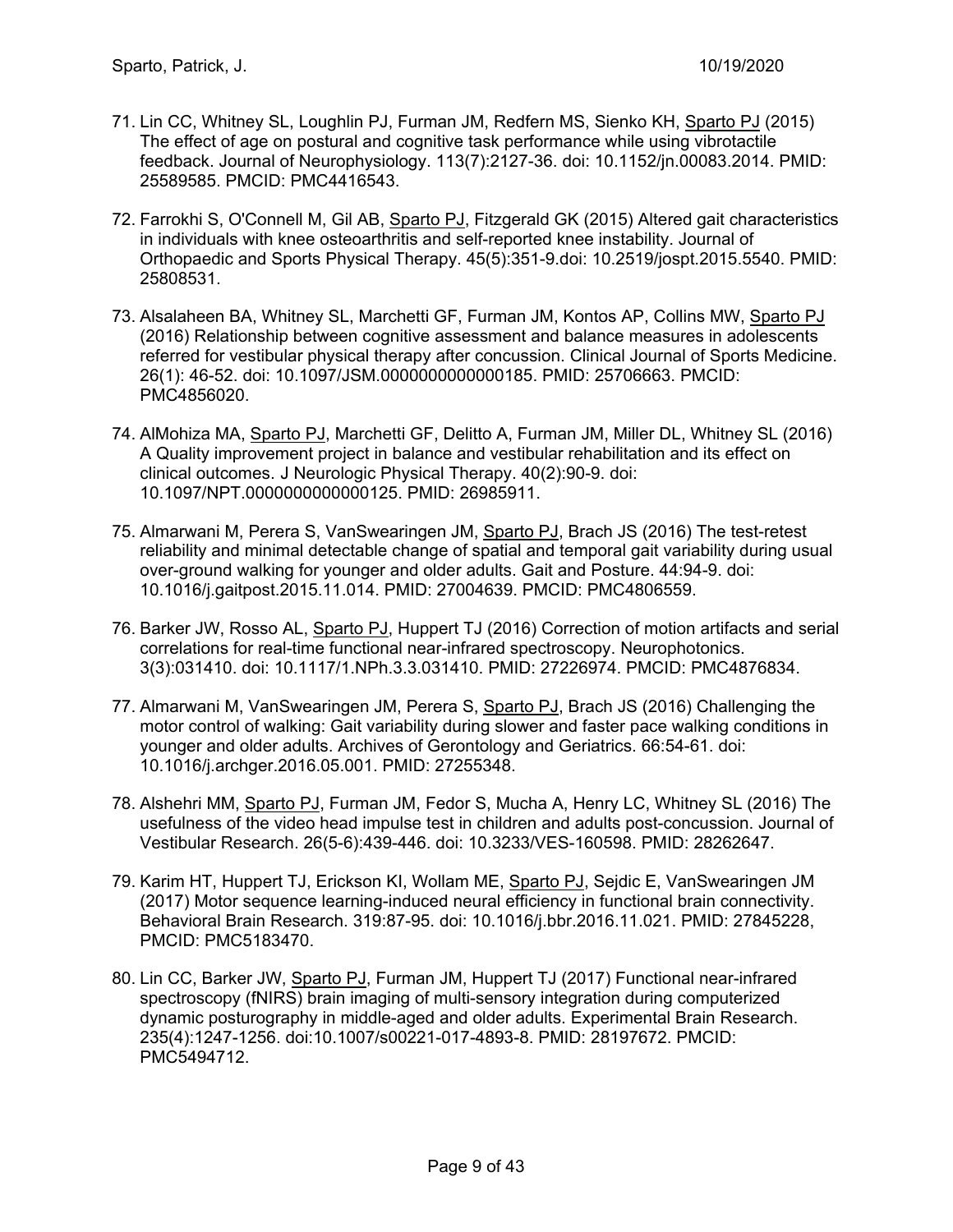- 81. Alqahtani BA, Ferchak MA, Huppert TJ, Sejdic E, Perera S, Greenspan SL, Sparto PJ (2017) Standing balance and strength measurements in older adults living in residential care communities. Aging Clinical and Experimental Research. 29(5):1021-1030. doi: 10.1007/s40520-016-0693-4. PMID: 28000144. PMCID: PMC5529264.
- 82. Sombric CJ, Harker HM, Sparto PJ, Torres-Oviedo G (2017) Explicit Action Switching Interferes with the Context-Specificity of Motor Memories in Older Adults. Frontiers in Aging Neuroscience. 9:40. doi: 10.3389/fnagi.2017.00040. PMID: 28321188. PMCID: PMC5337495.
- 83. Rosso AL, Cenciarini M, Sparto PJ, Loughlin PJ, Furman JM, Huppert TJ (2017) Neuroimaging of an attention demanding dual-task during dynamic postural control. Gait and Posture. 57:193-198. doi: 10.1016/j.gaitpost.2017.06.013. PMID: 28662465. PMCID: PMC5585862.
- 84. Asiri FY, Marchetti GF, Ellis JL, Otis L, Sparto PJ, Watzlaf V, Whitney SL (2017) Effect of home-based rehabilitation on activities of daily living and gait in older adults with heart failure at risk for falling: A retrospective cohort study. Physiotherapy Theory and Practice. 33:943-953. doi: 10.1080/09593985.2017.1360422. PMID: 28825517. PMCID: PMC5585862.
- 85. Huppert TJ, Karim H, Lin CC, Alqahtani BA, Greenspan SL, Sparto PJ (2017) Functional imaging of cognition in an old-old population: A case for portable functional near-infrared spectroscopy. PLoS One. 12(10):e0184918. doi: 10.1371/journal.pone.0184918. PMID: 29281587. PMCID: PMC5638236.
- 86. Sparto PJ, Newman AB, Simonsick EM, Caserotti P, Strotmeyer ES, Kritchevsky SB, Yaffe K, Rosano C; Health ABC Study (2018) Contributions to lateral balance control in ambulatory older adults. Aging Clinical and Experimental Research. 30: 633-641. doi: 10.1007/s40520- 017-0819-3. PMID: 28836178. PMCID: PMC5893439.
- 87. Hoppes CW, Sparto PJ, Whitney SL, Furman JM, Huppert TJ (2018) Functional near-infrared spectroscopy during optic flow with and without fixation. PLoS One. 13(3):e0193710. doi: 10.1371/journal.pone.0193710. PMID: 29513720. PMCID: PMC5841770.
- 88. Lin CC, Whitney SL, Loughlin PJ, Furman JM, Redfern MS, Sienko KH, Sparto PJ (2018) The Use of Vibrotactile Feedback During Dual-Task Standing Balance Conditions in People With Unilateral Vestibular Hypofunction. Otology and Neurotology. 13(3):e0193710. doi: 10.1097/MAO.0000000000001764. PMID: 29595580. PMCID: PMC5841770.
- 89. Alsubaie SF, Whitney SL, Furman JM, Marchetti GF, Sienko KH, Sparto PJ (2018) Reliability of Postural Sway Measures of Standing Balance Tasks. Journal of Applied Biomechanics. 10:1-23. doi: 10.1123/jab.2017-0322. PMID: 29989455. PMCID: PMC6328343.
- 90. Massa RE, Rosso A, Metti AL, Sparto PJ, Aizenstein H, Ferrucci L, Divecha A, Rosano C; Health ABC Study (2018) Neuroimaging correlates of lateral postural control in older ambulatory adults. Aging Clinical and Experimental Research. doi: 10.1007/s40520-018-1028-4. PMID: 30168099. PMCID: PMC6573008.
- 91. Hoppes CW, Sparto PJ, Whitney SL, Furman JM, Huppert TJ (2018) Changes in cerebral activation in individuals with and without visual vertigo during optic flow: A functional near-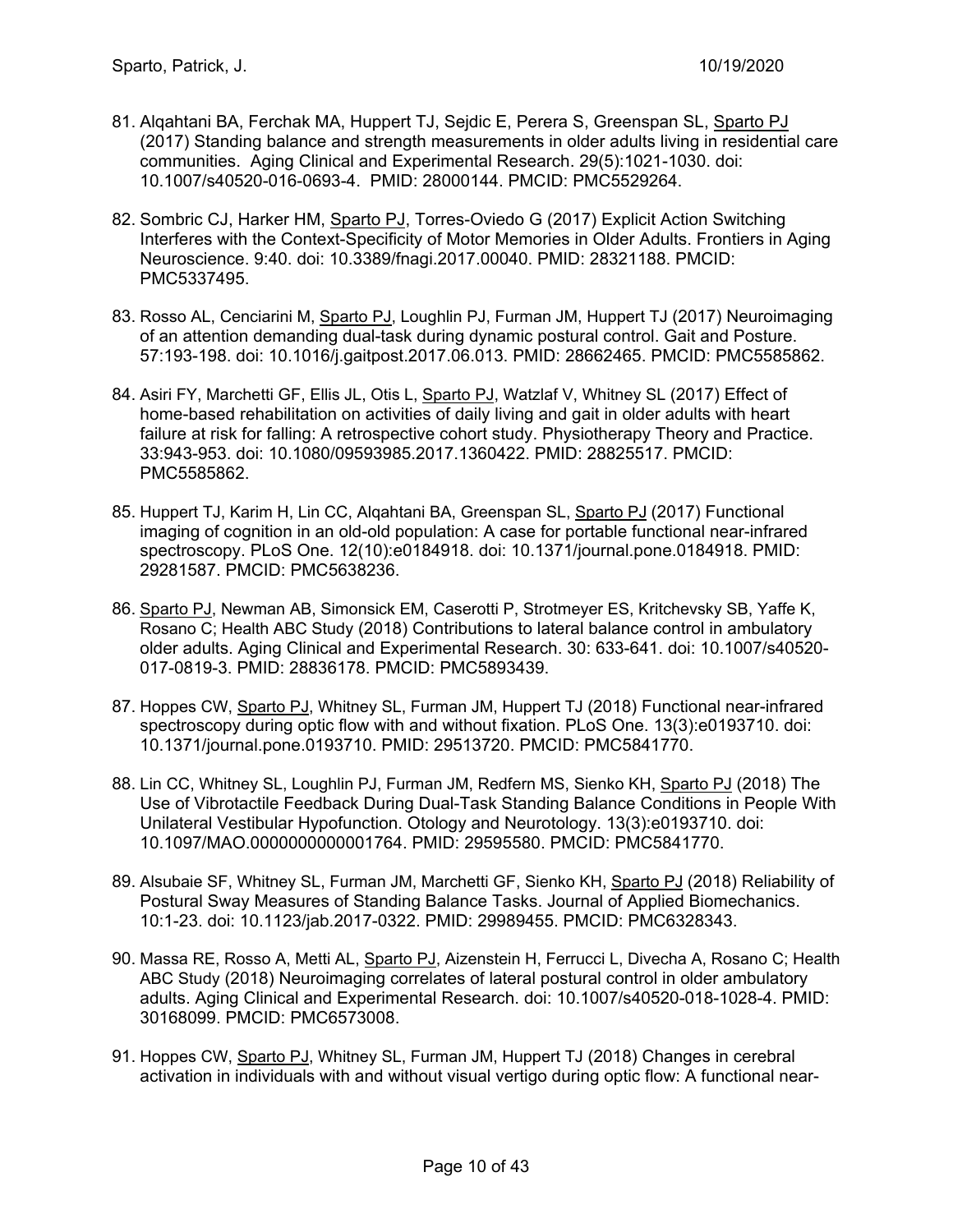infrared spectroscopy study. Neuroimage: Clinical. 20:655-663. doi: 10.1016/j.nicl.2018.08.034. PMID: 30211002. PMCID: PMC6129736.

- 92. Redfern MS, Chambers AJ, Sparto PJ, Furman JM, Jennings JR (2018) Perceptual Inhibition Associated with Sensory Integration for Balance in Older Adults. Dementia and Geriatric Cognitive Disorders. 46(5-6):266-274. doi:10.1159/000493748. PMID: 30404094. PMCID:.
- 93. Dunlap PM, Mucha A, Smithnosky D, Whitney SL, Furman JM, Collins MW, Kontos AP, Sparto PJ (2018) The Gaze Stabilization Test Following Concussion. Journal of the American Academy of Audiology. doi:10.3766/jaaa.18015. PMID: 30541656. PMCID: PMC6586524.
- 94. Steinl SM, Sparto PJ, Atkeson CG, Redfern MS, Johannsen L (2018) Interpersonal interactions for haptic guidance during balance exercises. Gait and Posture. 65:129-136. doi:10.1016/j.gaitpost.2018.07.163. PMID: 30558919. PMCID: N/A.
- 95. Alkathiry AA, Sparto PJ, Freund B, Whitney SL, Mucha A, Furman JM, Collins MW, Kontos AP (2018) Using Accelerometers to Record Postural Sway in Adolescents With Concussion: A Cross-Sectional Study. Journal of Athletic Training. 53: 1166-1172. doi:10.4085/1062- 6050-518-17. PMID: 30605371. PMCID: PMC6365061.
- 96. Almarwani M, Van Swearingen JM, Perera S, Sparto PJ, Brach JS (2019) The Effect of Auditory Cueing on the Spatial and Temporal Gait Coordination in Healthy Adults. Journal of Motor Behavior. 51:25-31. doi: 10.1080/00222895.2017.1411330. PMID: 29281587. PMCID:.
- 97. Redfern MS, Chambers AJ, Sparto PJ, Furman JM, Jennings JR (2019) Inhibition and decision-processing speed are associated with performance on dynamic posturography in older adults. Experimental Brain Research. 237:37-45. doi:10.1007/s00221-018-5394-0. PMID: 30302490. PMCID: PMC6438625.
- 98. Klatt BN, Sparto PJ, Terhorst L, Winser S, Heyman R, Whitney SL (2019) Relationship between subjective visual vertical and balance in individuals with multiple sclerosis. Physiotherapy Research International. 24:e1757. doi:10.1002/pri.1757. PMID: 30403321. PMCID: PMC6361533.
- 99. Anson E, Studenski S, Sparto PJ, Agrawal Y (2019) Community-dwelling adults with a history of falling report lower perceived postural stability during a foam eyes closed test than non-fallers. Experimental Brain Research. 237: 769-776. doi:10.1007/s00221-018-5458-1. PMID: 30604020. PMCID: PMC6400272.
- 100. Whitney SL, Sparto PJ (2019) Eye Movements, Dizziness, and Mild Traumatic Brain Injury (mTBI): A Topical Review of Emerging Evidence and Screening Measures. Journal of Neurologic Physical Therapy. 43 Supplement 2: S31-S36. doi:10.1097/NPT.0000000000000272. PMID: 30883491. PMCID: N/A.
- 101. Alqahtani BA, Sparto PJ, Whitney SL, Greenspan SL, Perera S, Brach JS (2019) Psychometric Properties of Lower Extremity Strength Measurements Recorded in Community Settings in Independent Living Older Adults. Experimental Aging Research. 45: 282-292. doi:10.1080/0361073X.2019.1609145. PMID: 31014223. PMCID: PMC6583921.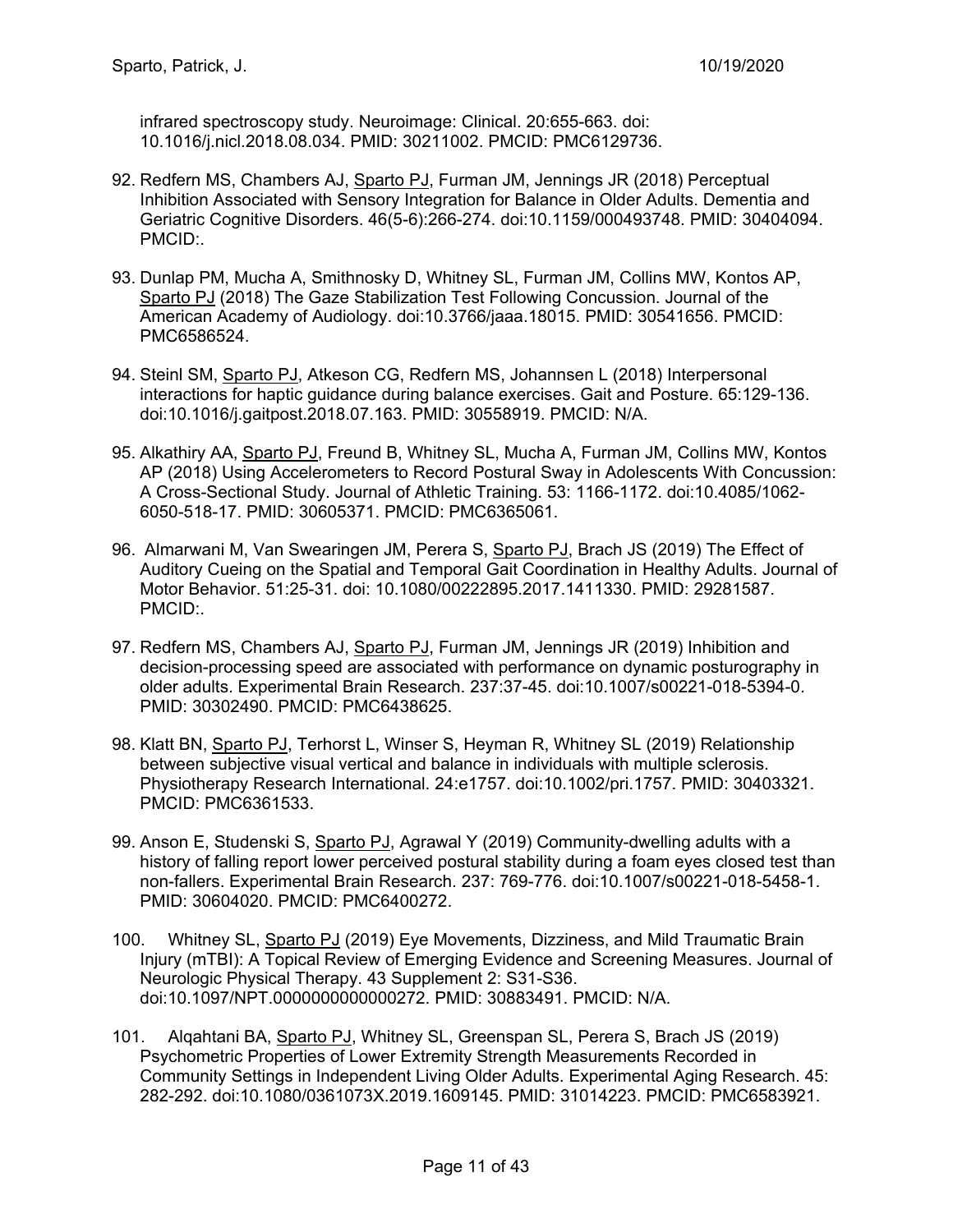- 102. Alsubaie SF, Whitney SL, Furman JM, Marchetti GF, Sienko KH, Klatt BN, Sparto PJ (2019) Reliability and Validity of Ratings of Perceived Difficulty During Performance of Static Standing Balance Exercises. Physical Therapy. 45: 282-292. doi: 10.1093/ptj/pzz091. PMID: 31309968. PMCID: PMC6821262.
- 103. Alkathiry AA, Kontos AP, Furman JM, Whitney SL, Anson ER, Sparto PJ (2019) Vestibulo-Ocular Reflex Function in Adolescents With Sport-Related Concussion: Preliminary Results. Sports Health. 11(6):479-485. doi: 10.1177/1941738119865262. PMID: 31411942. PMCID: PMC6822204.
- 104. Alqahtani BA, Sparto PJ, Whitney SL, Greenspan SL, Perera S, VanSwearingen J, Brach JS (2019) Effect of Community-Based Group Exercise Interventions on Standing Balance and Strength in Independent Living Older Adults. Journal of Geriatric Physical Therapy. 42(4):E7-E15. doi: 10.1519/JPT.0000000000000221. PMID: 31592997. PMCID: PMC6788762.
- 105. Alrwaily M, Sparto PJ, Whitney SL (2019) Perception of verticality is altered in people with severe chronic low back pain compared to healthy controls: A cross-sectional study. Musculoskeletal Science and Practice. Oct 24:102074. doi: 10.1016/j.msksp.2019.102074. PMID: 31672595. PMCID:N/A.
- 106. DiSalvio NL, Rosano C, Aizenstein HJ, Redfern MS, Furman JM, Jennings JR, Whitney SL, Sparto PJ (2019) Gray Matter Regions Associated With Functional Mobility in Community-Dwelling Older Adults. Journal of the American Geriatrics Society. Online ahead of Print. doi: 10.1111/jgs.16309. PMID: 31889301. PMCID: .
- 107. Whitney SL, Sparto PJ, Furman JM (2020) Vestibular Rehabilitation and Factors That Can Affect Outcome. Seminars in Neurology. 40:165-172. doi: 10.1055/s-0039-3402062. PMID: 31887754. PMCID:N/A.
- 108. Alqahtani BA, Sparto PJ, Whitney SL, Greenspan SL, Perera S, Brach JS (2020) Psychometric properties of instrumented postural sway measures recorded in community settings in independent living older adults. BMC Geriatrics. 20(1):82. doi: 10.1186/s12877- 020-1489-0. PMID: 32111166. PMCID: PMC7048114.
- 109. Sparto PJ, Rosso AL, Divecha AA, Metti AL, Rosano C (2020) Shared neural substrates of cognitive function and postural control in older adults. Alzheimer's and Dementia. 16(4):621-629. doi: 10.1002/alz.12053. PMID:32147950. PMCID: PMC7138697.
- 110. Santosa H, Zhai X, Fishburn F, Sparto PJ, Huppert TJ (2020) Quantitative comparison of correction techniques for removing systemic physiological signal in functional near-infrared spectroscopy studies. Neurophotonics. 7(3):035009. doi: 10.1117/1.NPh.7.3.035009. PMID: 32995361. PMCID: PMC7511246.

#### Conference Proceedings and Published Abstracts

1. Sparto PJ, Parnianpour M, Khalaf KA (1993) The effects of load, speed, and mode of lift on the joint energetics during unconstrained lifting and lowering activities. *1993 Advances in Bioengineering*, *ASME BED - Vol. 26*, 467-470.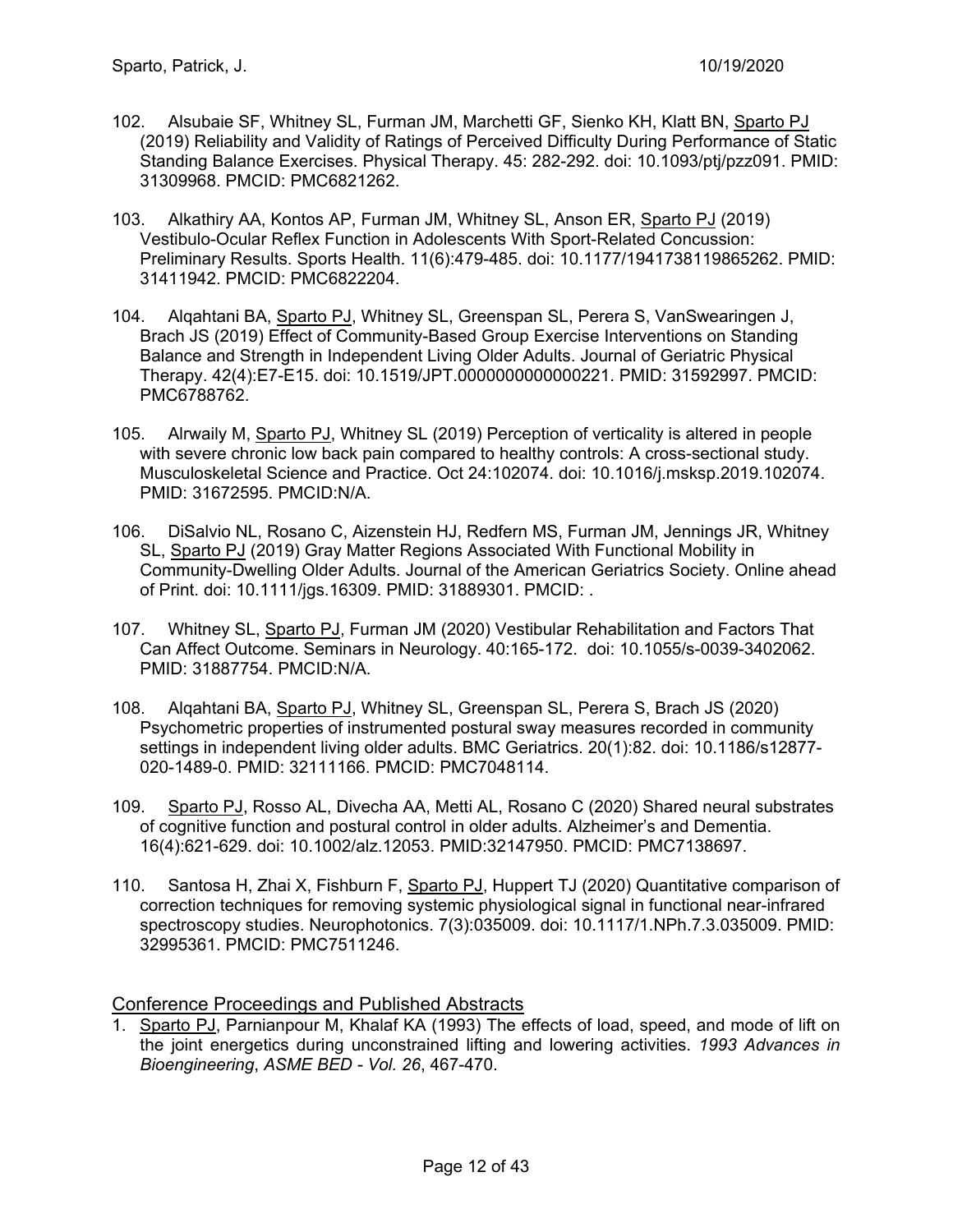- 2. Barin K, Parnianpour M, Sparto PJ (1994) Effect of an attention-demanding task on human postural stability. *ASME, London, England, ESDA-94*. PD-Vol 64 (4), 163-168.
- 3. Barin K, Parnianpour M, Sparto PJ (1994) Effects of anti-fatigue floor mats on postural sway. *Proceedings of the American Society of Biomechanics Annual Meeting*, Columbus, Ohio, 201-202.
- 4. Khalaf KA, Parnianpour M, Sparto PJ (1994) The comparative evaluation of isotonic and isokinetic modes of testing with ergonomic and rehabilitation perspective. *Proceedings of the RESNA '94 Annual Conference*, 176-178.
- 5. Khalaf KA, Parnianpour M, Sparto PJ (1994) Development of 3-D surface response of trunk strength as a function of trunk position and angular velocity. *Proceedings of the American Society of Biomechanics Annual Meeting*, Columbus, Ohio, 59-60.
- 6. Parnianpour M, Shirazi-Adl A, Sparto PJ, Dariush B (1994) The effect of compressive load on the myoelectric activities of ten selected trunk muscles. *Proceedings of the 12th Triennial Congress of the International Ergonomics Association*, Volume 3, 119-121.
- 7. Parnianpour M, Shirazi-Adl A, Sparto PJ, Dariush B (1994) The effect of compressive load on the myoelectric activities of ten selected trunk muscles. *Abstracts, 2nd World Congress of Biomechanics*, Amsterdam, 1, 78.
- 8. Parnianpour M, Shirazi-Adl A, Quesada P, Sparto PJ, Dariush B, Hemami H (1994) The effect of compressive load on the local and global postural stability. *Abstracts, 2nd World Congress of Biomechanics*, Amsterdam, 1, 92.
- 9. Parnianpour M, Hanson T, Goldman S, Madson T, Sparto PJ (1994) The variability of trunk muscle performance in three distinct groups of females: impairment evaluation center, preplacement, and normal volunteers. *Proceedings of North American Spine Society Annual Meeting*, Minneapolis, MN, 165.
- 10. Sparto PJ, Parnianpour M, Khalaf KA (1994) The effects of load, mode, and speed of lift on the power generation, absorption, and transfer during a multi-link coordinated lifting task. *RESNA Annual Conference*, Nashville, Tennessee, 182-184.
- 11. Sparto PJ, Parnianpour M, Khalaf KA (1994) A validation study of a lift simulator during isoinertial lifts. *RESNA Annual Conference*, Nashville, Tennessee, 179-181.
- 12. Bridger RS, Sparto PJ, Marras WS (1995) The ergonomics of digging and the evaluation of a novel design of spade. *Contemporary Ergonomics*, 391-396.
- 13. Sparto PJ, Parnianpour M, Reinsel TE, Barin K (1995) Changes in coordination during a fatiguing repetitive lifting task. *Abstracts, International Society for the Study of the Lumbar Spine Annual Meeting*, Helsinki, Finland, 98.
- 14. Sparto PJ, Parnianpour M, Reinsel TE, and Barin K (1995) An investigation into the control capabilities of the trunk during a fatiguing isometric exertion. *Abstracts, International Society for the Study of the Lumbar Spine Annual Meeting*, Helsinki, Finland, 156.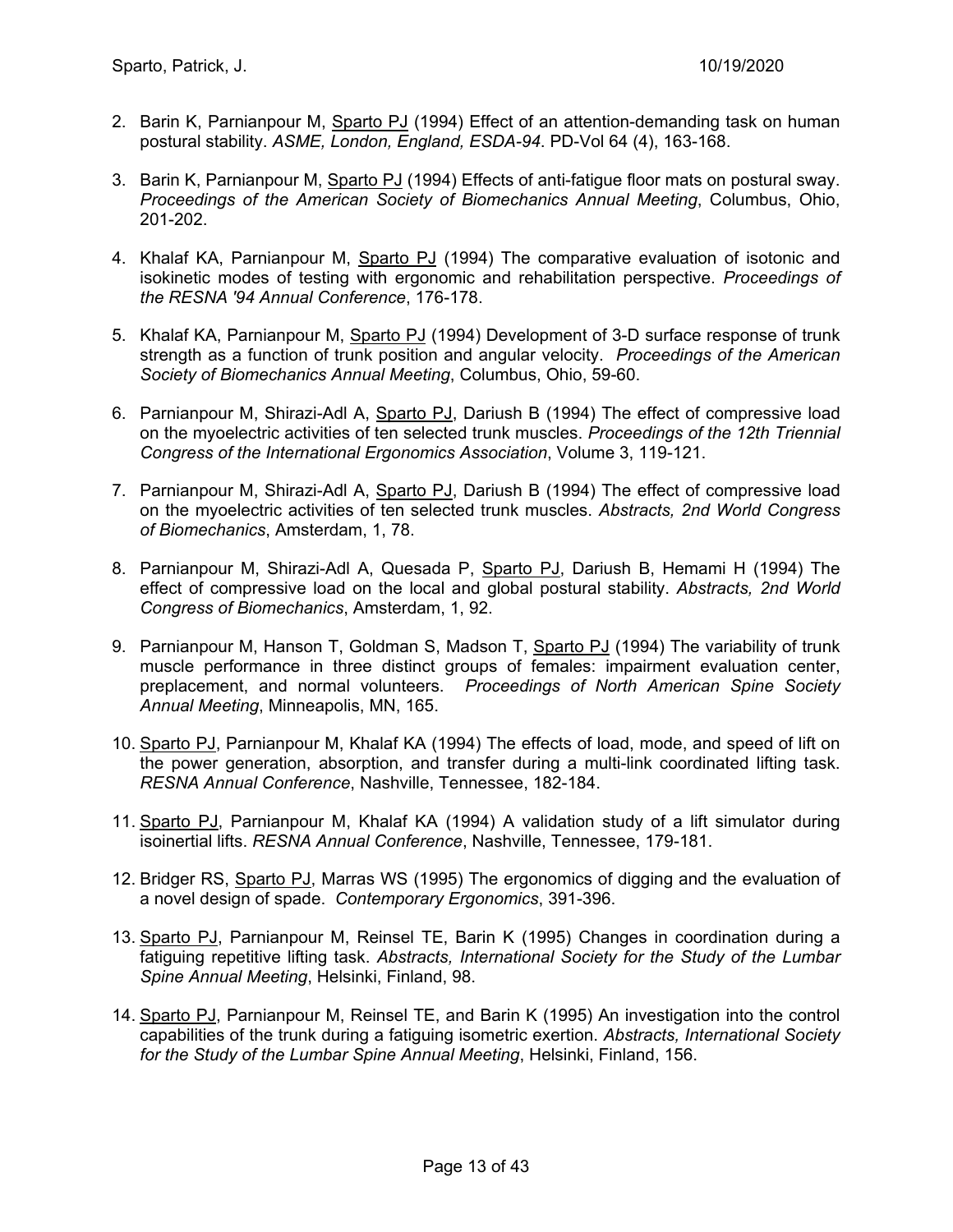- 15. Sparto PJ, Parnianpour M, Reinsel TE, Simon SR (1995) The effect of a lifting belt on the functional capabilities and 3-d trunk motion parameters during a fatiguing exercise. *RESNA Annual Conference*, Vancouver, Canada, 1995.
- 16. Sparto PJ, Parnianpour M, Reinsel TE (1995) The effect of lifting belts on the lumbar range of motion during symmetric and asymmetric lifts. *Proceedings of North American Spine Society Annual Meeting*, Washington, DC, 74.
- 17. Barin K, Parnianpour M, Sparto PJ (1996) The effect of altering visual conditions on human postural sway during dynamic posturography. *ASME, Montpellier, France, ESDA-96*. PD-Vol. 77 (5), 83-88.
- 18. Parnianpour M, Shirazi-Adl A, Wang JL, Wilke HJ, Sparto PJ (1996) The effects of anatomical models and cost functions used by optimization models on the predicted spinal load. *1996 Advances in Bioengineering, ASME BED - Vol. 33,* 307-308.
- 19. Parnianpour M, Sparto PJ, Marras W, Granata K, Reinsel T, Simon S (1996) The effect of method of gain estimation on the predictions of an EMG-assisted model of spinal loading. *ASME, Montpellier, France, ESDA-96*. PD-Vol. 77 (5), 77-81.
- 20. Parnianpour M, Shirazi-Adl A, Wang JL, Wilke HJ, Sparto PJ (1996) A novel approach to quantify strength and spinal loading using optimization models. *ASME, Montpellier, France, ESDA-96*. PD-Vol. 77 (5), 63-67.
- 21. Sparto PJ, Parnianpour M, Granata K, Marras W, Barin K (1996) The stability of the gain measure in EMG driven models during a fatiguing exertion. *Muscle and Nerve*, Suppl. 4, 1996, p. S47.
- 22. Sparto PJ, Parnianpour M, Barin K. (1996) An investigation into the control capabilities of the trunk during a fatiguing task. *Muscle and Nerve*, Suppl. 4, 1996, p. S55.
- 23. Khalaf KA, Parnianpour M, Wade L, Sparto PJ, Simon SR (1996) The importance of dynamic strength models for proper ergonomic task analysis. *Abstracts, International Society for the Study of the Lumbar Spine*, Burlington, Vermont, 96.
- 24. Khalaf KA, Parnianpour M, Wade L, Sparto PJ, Simon SR (1996) Biomechanical simulation of manual multi-link coordinated lifting. *Proceedings of the 15th Southern Biomedical Engineering Conference*, Dayton, Ohio, 197-198.
- 25. Sparto PJ, Parnianpour M, Reinsel TE, Simon SR (1996) The adaptations to fatigue during a repetitive lifting test. *Proceedings of the 15th Southern Biomedical Engineering Conference*, Dayton, Ohio, 195-196.
- 26. Sparto PJ, Parnianpour M, Reinsel TE, Simon SR (1996) The effect of a lifting belt on the trunk kinematics during asymmetric lifting. *Abstracts, International Society for the Study of the Lumbar Spine Annual Meeting*, Burlington, Vermont, 178.
- 27. Barin K, Jefferson GD, Sparto PJ, Parnianpour M (1997) Effect of aging on human postural control during cognitive tasks. Benghuzzi HA, Bajpai PK, (eds.), *Biomedical Sciences Instrumentation*, Instrument Society of America, Research Triangle Park, North Carolina, 33, 388-393.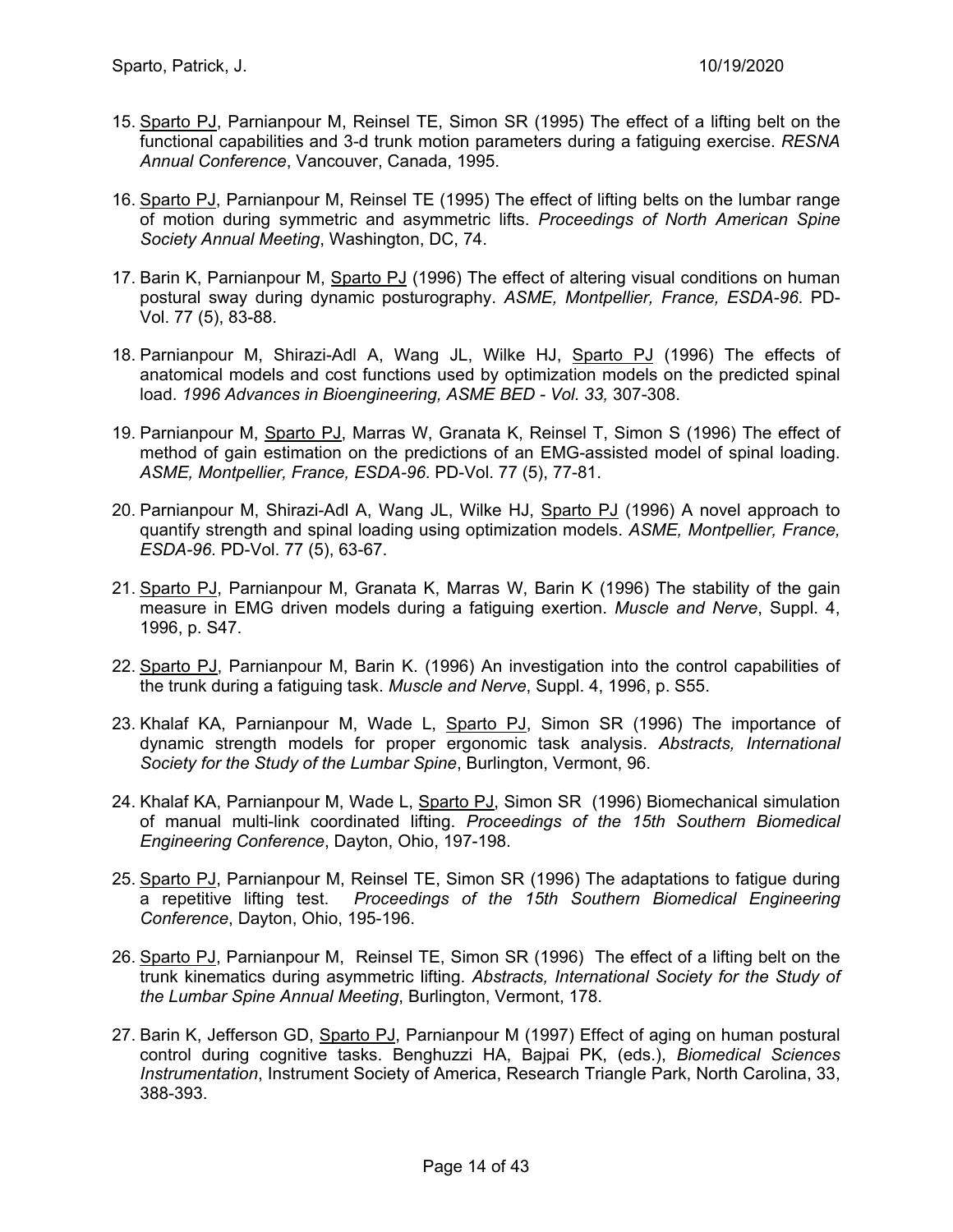- 28. Khalaf KA, Parnianpour M, Sparto PJ, Barin K, Simon SR (1997) The determination of the effect of lift characteristics on dynamic performance profiles during manual material handling (MMH) tasks. *1997 ASME IMECE*, Dallas, Texas, November 1997.
- 29. Parnianpour M, Chen MC, Sparto PJ (1997) Validation of electrolytic-liquid tilt sensors for human motion measurement. Benghuzzi HA, Bajpai PK, (eds.), *Biomedical Sciences Instrumentation*, Instrument Society of America, Research Triangle Park, North Carolina, 33, 465-470.
- 30. Sparto PJ, Jagadeesh JM, Parnianpour M (1997) Real time wavelet analysis of electromyography for back muscle fatigue detection during dynamic work. Benghuzzi HA, Bajpai PK, (eds.), *Biomedical Sciences Instrumentation*, Instrument Society of America, Research Triangle Park, North Carolina, 33, 82-87.
- 31. Sparto PJ, Parnianpour M (1997) Changes in muscle recruitment patterns during fatiguing dynamic trunk extension exertions. *Proceedings of the American Society of Biomechanics Annual Meeting*, Clemson, South Carolina, 93-94.
- 32. Parnianpour M, Sparto PJ, Chen MC, Barin K (1998) Model development and evaluation of a novel tilt sensor for quantitative assessment of dynamic trunk movement. *ASME, City, Country, ESDA-98*. In press.
- 33. Robinson CJ, Faulkner LW, Sparto PJ, Purucker MC (1998) Innovative methods to study postural stability and fall initiation. *Proceedings of the 20th Annual International Conference of the IEEE Engineering in Medicine and Biology Society*, Volume 20, 2264-2269.
- 34. Sparto PJ, Robinson CJ, Faulkner LW (1998) Determinants of psychophysical detection thresholds for young adults on a horizontally translated platform. *Proceedings of the 20th Annual International Conference of the IEEE Engineering in Medicine and Biology Society*, Volume 20, 2390-2392.
- 35. Khalaf KA, Parnianpour M, Sparto PJ (1998) Correlational analysis of isolated joint strength with coordinated lifting capacity. *1998 Biomedical Engineering Society Conference*, Cleveland, Ohio, October 1998.
- 36. Ridgeway D, Parnianpour M, Sparto PJ, Chen M, Barin K, Litsky A (1998) Evaluation of two kinematic sensors for assessment of human motion. *1998 Biomedical Engineering Society Conference*, Cleveland, Ohio, October 1998.
- 37. Sparto PJ, Parnianpour M, Jagadeesh JM, Barria E (1998) Wavelet analysis of electromyography for back muscle fatigue detection during dynamic constant-torque exertions. *Abstracts, International Society for the Study of the Lumbar Spine Annual Meeting*, Brussels, Belgium, 1998.
- 38. Sparto PJ, Parnianpour M (1998) Alterations in trunk muscle activation and forces during fatiguing repetitive trunk extension exertions. *Abstracts, International Society for the Study of the Lumbar Spine Annual Meeting*, Brussels, Belgium, 1998.
- 39. Sparto PJ, Parnianpour M (1998) Estimation of spinal loads during fatiguing repetitive trunk extension exertions. *Abstracts, International Society for the Study of the Lumbar Spine Annual Meeting*, Brussels, Belgium, 1999.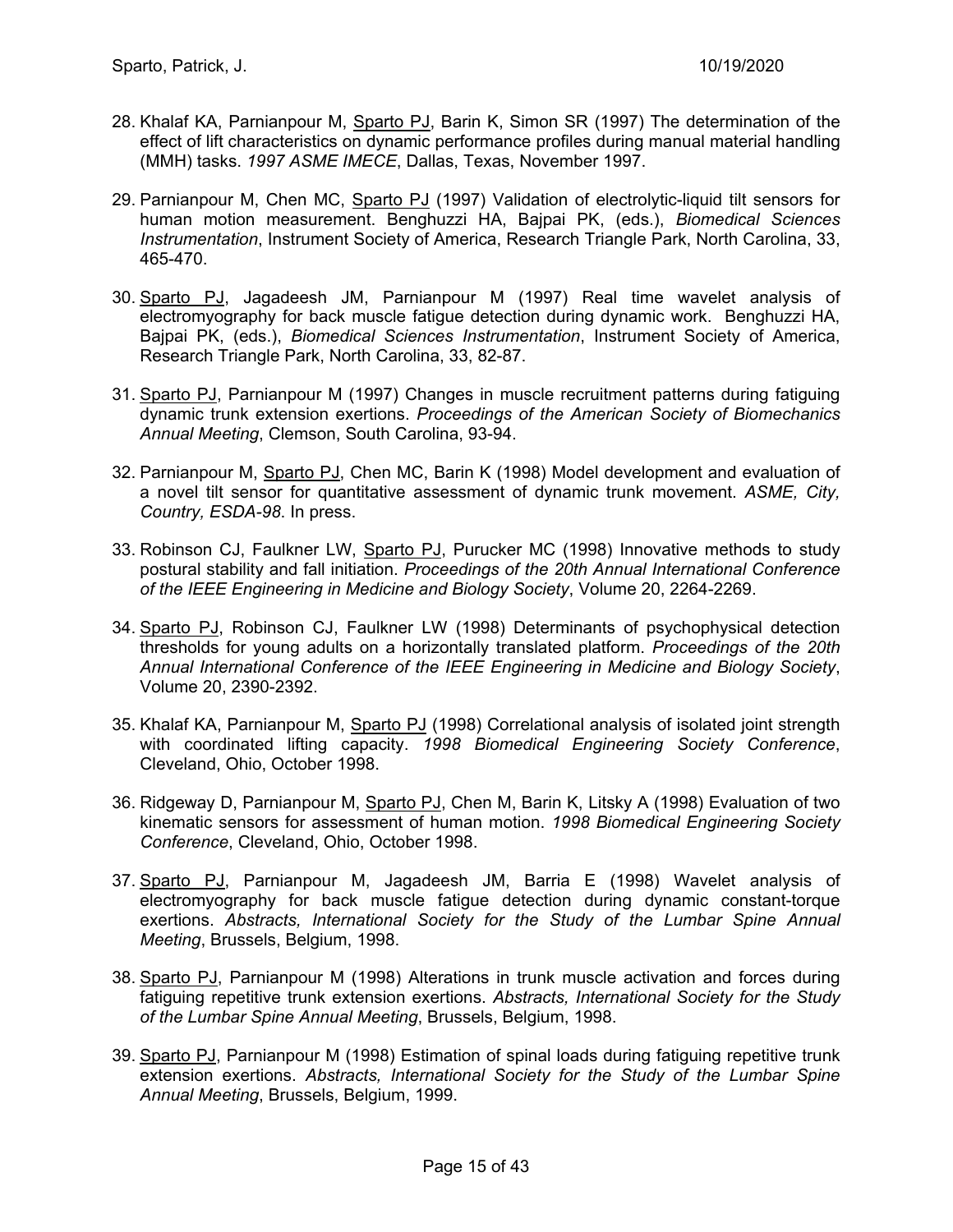- 40. Sparto PJ, Josbeno DA, Jourjy J, VanSwearingen JM (2000) Constraint-Induced therapy for rehabilitation of upper extremity function in an individual 12 years after a traumatic brain injury. *Abstract, American Physical Therapy Association Combined Sections Meeting*, New Orleans, LA, 2000.
- 41. Sparto PJ, Wuyts F, Latt LD, Redfern MS, Furman JM (2001) Measurement of eye torsion during galvanic vestibular stimulation in standing humans. *Association for Research in Otolaryngology Abstracts*, 24:425.
- 42. Wrisley DM, Sparto PJ, Redfern MS, Whitney SL, Furman JM (2001) The influence of head position on postural sway during galvanic vestibular stimulation. *Association for Research in Otolaryngology Abstracts*, 24:426.
- 43. Whitney SL, Furman JM, Redfern MS, Sparto PJ, Jacobson J, Hodges L (2001) Virtual reality as a rehabilitation tool for persons with vestibular disorders-preliminary findings. *Association for Research in Otolaryngology Abstracts*, 24:427.
- 44. Jacobson JL, Redfern MS, Furman JM, Whitney SL, Sparto PJ, Wilson JB, Hodges LF (2001) Balance NAVE; A Virtual Reality Facility for Research and Rehabilitation of Balance Disorders, *Proceedings of the Virtual Reality Software and Technology Meeting*, Banff, Canada, November, 2001 VRST-2001.pdf
- 45. Whitney SL, Sparto PJ, Brown KE, Redfern MS, Furman JM (2002) Postural sway in a virtual environment in patients with unilateral peripheral vestibular lesions. *Association for Research in Otolaryngology Abstracts,* 25:489*.*
- 46. Sparto PJ, Brown KE, Redfern MS, Furman JM, Casselbrant ML (2002) The contribution of central and peripheral vision to the postural sway response elicited by moving visual environments in healthy children aged 8-12. *Association for Research in Otolaryngology Abstracts*, 25:491.
- 47. Sparto PJ, Furman JM, Jacobson JL, Whitney SL, Hodges LF, Redfern MS (2002) The study of visually-induced postural responses using virtual environments. *Journal of Vestibular Research*, 11: 237.
- 48. Wrisley DM, Sparto PJ, Whitney SL, Redfern MS, Furman JM (2002) The influence of head position on postural sway during galvanic vestibular stimulation. *Journal of Vestibular Research*, 11: 196.
- 49. Sparto PJ, Fritz JM, Pillai G, Childs JD, Delitto A (2002) Reliability of Fitts' law for quantifying the control of lumbar spine motion in subjects with and without a history of chronic low back pain. *Abstract, American Physical Therapy Association Combined Sections Meeting*, Boston, MA, February 20-24, 2002.
- 50. Childs JD, Sparto PJ, Fitzgerald GK, Bizzini M (2003) Alterations in lower extremity movement and muscle activation patterns in individuals with knee osteoarthritis. *Journal of Orthopaedic and Sports Physical Therapy*, 33: A11-A12.
- 51. Childs JD, Sparto PJ, Fitzgerald GK, Bizzini M (2003) The relationship between alterations in lower extremity movement and muscle activation patterns in individuals with knee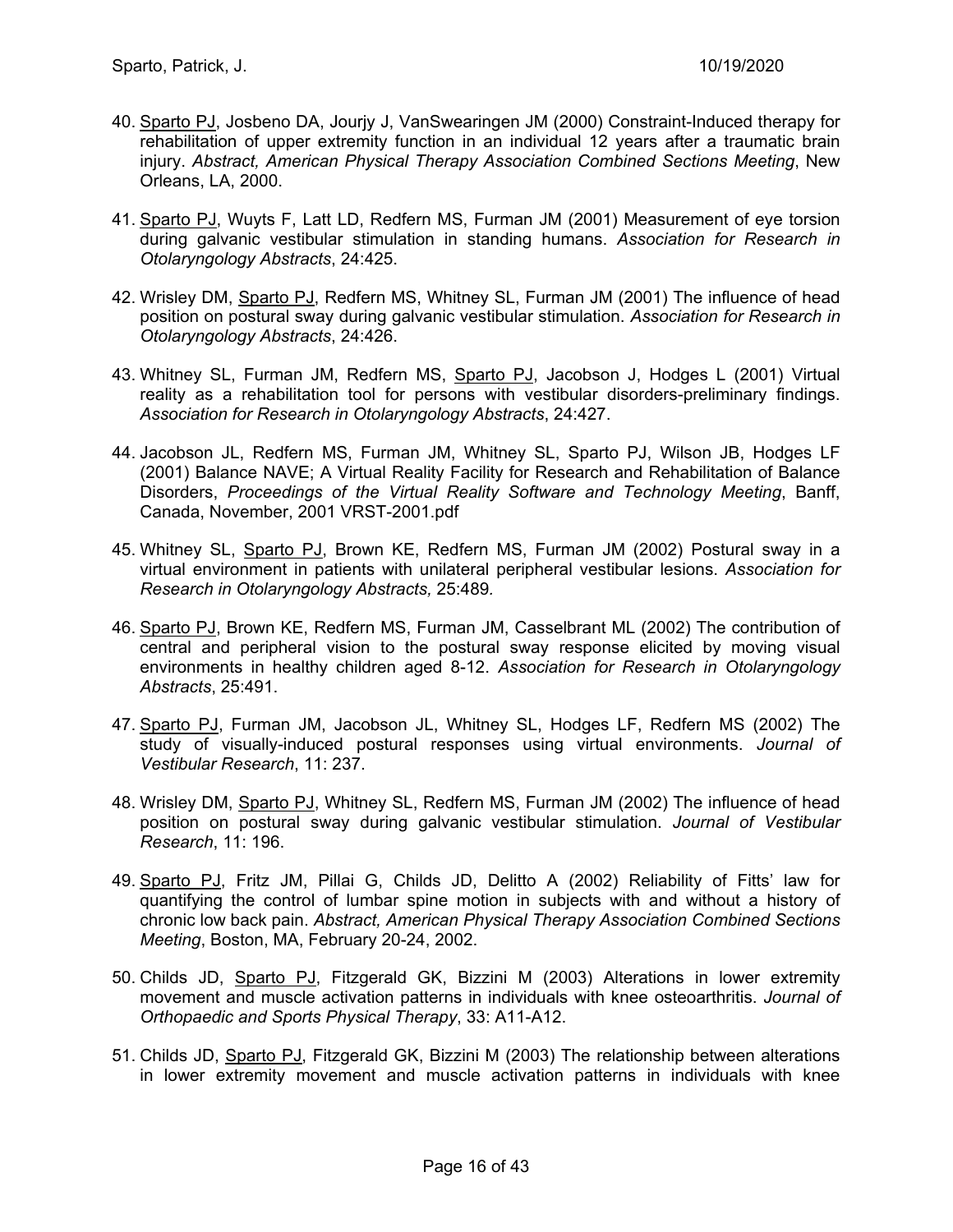osteoarthritis and self-report and performance-based measures of function and disability. *Journal of Orthopaedic and Sports Physical Therapy*, 33: A11-12.

- 52. Wrisley DM, Sparto PJ, Whitney SL, Erhard RE, Redfern MS, Furman JM (2003) Cervicalvestibular interaction in patients with cervicogenic dizziness. *Association for Research in Otolaryngology Abstracts*, 26:730.
- 53. Sparto PJ, Marcus DA, Soso MJ, Furman JM (2003) Vestibular testing in patients with migrainous vertigo. *Headache,* 43:518.
- 54. Sparto PJ, Marcus DA, Soso MJ, Furman JM (2003) Optic flow testing in patients with migrainous vertigo. *16th Annual Practicing Physician's Approach to the Difficult Headache Patient,* Feb 11-15, Rancho Mirage, CA.
- 55. Krell JM, Sparto PJ, Hostler DP, McCoy MS, Fisher GL, Stoy WA (2003) Comparison of the Ferno Scoop™ Stretcher to the Long Backboard for Spinal Immobilization. *American College of Emergency Physicians Scientific Assembly*, Oct 12-15, Boston MA
- 56. Sparto PJ, Redfern MS, Furman JM, Mandel EM, Casselbrant ML (2003) Visually-induced postural sway in children aged 7-12: effect of frequency and surface support. *Proceedings of the 27th Annual Meeting of the American Society of Biomechanics*, September 25-27, 2003, Toledo, OH.
- 57. Jasko JG, Loughlin PJ, Redfern MS, Sparto PJ (2003) The role of central and peripheral vision in the control of upright posture during anterior-posterior optic flow. *Proceedings of the 27th Annual Meeting of the American Society of Biomechanics*, September 25-27, 2003, Toledo OH
- 58. Furman JM, Marcus DA, Sparto PJ, Redfern MS, Jennings JR (2004) Pathophysiology of migraine-related dizziness. *Association for Research in Otolaryngology Abstracts*, 27:65.
- 59. Jasko JG, Sparto PJ, Redfern MS, Loughlin PJ (2004) The role of central and peripheral optic flow in the control of upright posture within a mixed-frequency visual environment. *Association for Research in Otolaryngology Abstracts*, 27:66.
- 60. Mahboobin A, Loughlin PJ, Redfern MS, Sparto PJ (2004) Sensory re-weighting in human postural control during moving-scene perturbations. *Association for Research in Otolaryngology Abstracts*, 27:81.
- 61. Whitney SL, Morris LO, Sparto PJ (2004) Test-retest reliability and concurrent validity of the Four Square Step Test in people with vestibular and balance disorders. *Journal of Neurologic Physical Therapy*, 27:173.
- 62. Sparto PJ, Furman JM, Whitney SL, Hodges LF, Redfern MS (2004) Vestibular rehabilitation using a wide field of view virtual environment. *Proceedings of the 26th Annual International Conference of the IEEE Engineering in Medicine and Biology Society*, 4836-4839.
- 63. Whitney S, Sparto P, Hodges L, Furman J, Redfern M (2005) Symptom expression during virtual reality exposure. *Association for Research in Otolaryngology Abstracts*, 28:186.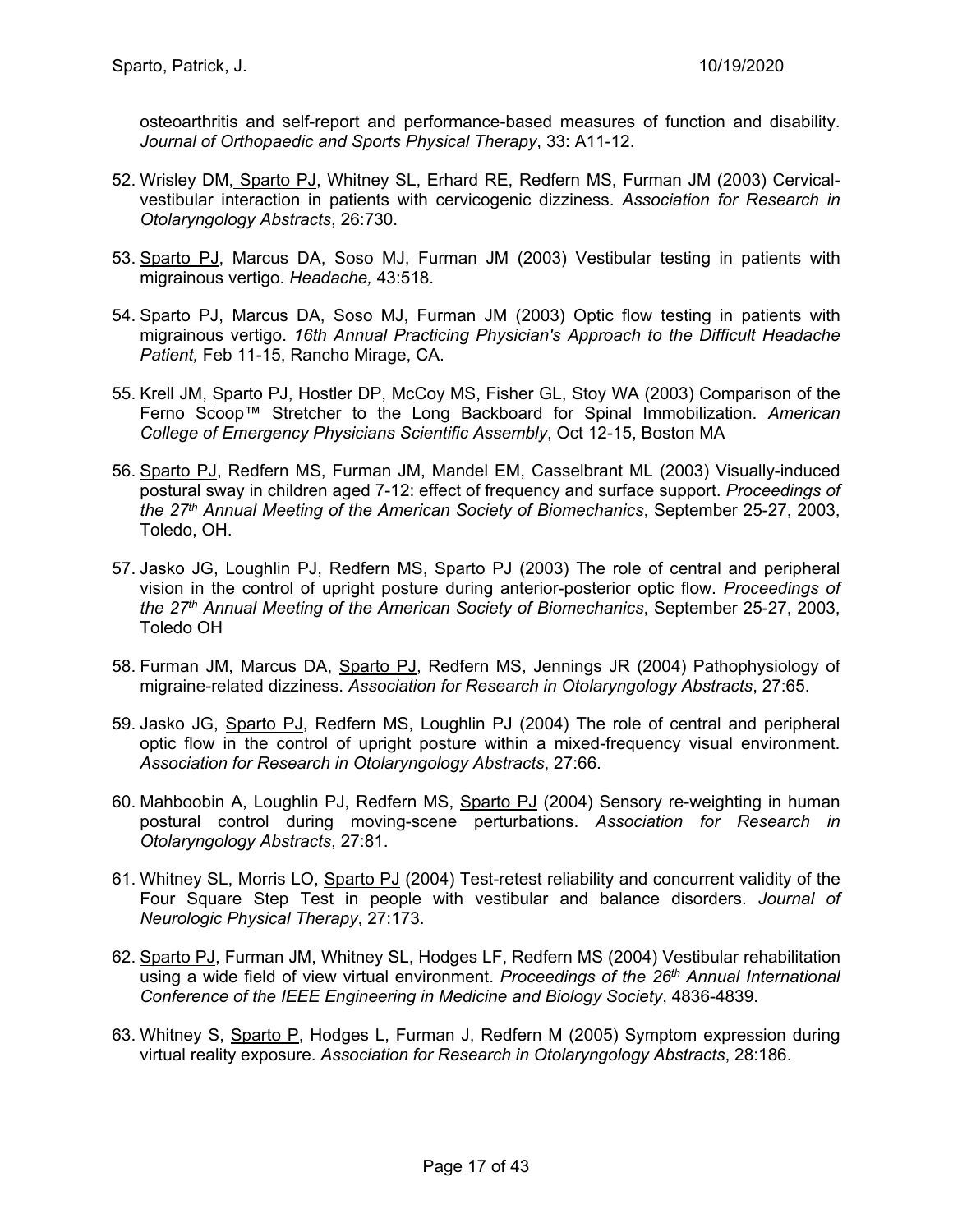- 64. Cenciarini M, Loughlin PJ, Redfern MS, Sparto PJ (2005) Visual dependence in postural control and spatial orientation. *Association for Research in Otolaryngology Abstracts*, 28:187.
- 65. Sparto P, Furman J, Redfern M (2005) Reliance on dynamic visual cues for postural control: Effect of Age is more important than history of unilateral vestibular hypofunction. *Association for Research in Otolaryngology Abstracts*, 28:189.
- 66. Whitney SL, Sparto PJ, Hodges LF, Babu SV, Furman JM, Redfern MS (2005) Responses to a Virtual Reality Grocery Store in Persons with and without Vestibular Dysfunction. *Proceedings of the 4th International Workshop on Virtual Rehabilitation,* Sept 19-21, 2005, Catalina Island, CA, USA.
- 67. Whitney S, Sparto P, Redfern M, Furman J (2006) Amplitude of head movement during target acquisition in an optic flow environment is reduced in persons with vestibular function. *Association for Research in Otolaryngology Abstracts*, 29:474.
- 68. O'Connor KW, Loughlin PJ, Redfern MS, Sparto PJ (2006) Postural control in healthy older adults: age-dependent habituation to changes in visual input. *Journal of Neurologic Physical Therapy*, 30: 199:200.
- 69. O'Connor KW, Loughlin PJ, Redfern MS, Sparto PJ (2006) Influence of change in surface support on standing postural sway in older adults. *Proceedings of the 30th Annual Meeting of the American Society of Biomechanics*, September 7-9, 2006, Blacksburg VA
- 70. Whitney SL, Sparto PJ, Cook JR, Redfern MS, Furman JM (2007) Treadmill walking in a Virtual Grocery Store. *Association for Research in Otolaryngology Abstracts*, 30:1128.
- 71. Whitney SL, Sparto PJ, Babu SV, Hodges LF, Furman JF, Redfern MS (2007) Perceived Anxiety and Simulator Sickness in a Virtual Grocery Store in Persons with and without Vestibular Dysfunction. *12th Annual Cyber Therapy 2007 Conference: Transforming Healthcare Through Technology*, June 2007, Washington DC.
- 72. Sparto PJ, Aizenstein HJ, VanSwearingen JM, Rosano C, Redfern MS, Furman JM, Studenski SA (2007) Delays in voluntary step initiation are related to increased volume of white matter hyperintensities in older adults. *International Society for Posture and Gait Research*, July 2007, Burlington, VT
- 73. Whitney SL, Sparto PJ, Lacko JJ, Redfern MS, Furman JM (2008) Relationship between clinical measures and performance in a virtual grocery store environment in persons with vestibular dysfunction. *Association for Research in Otolaryngology Abstracts*, 31:246.
- 74. Sparto PJ, Aizenstein HJ, VanSwearingen JM, Rosano C, Perera S, Studenski SA, Jennings JR, Nebes RD, Furman JM, Redfern MS (2008) White matter hyperintensities in localized motor tracts are associated with delays in step initiation during a choice reaction step task. *Second International Congress on Gait and Mental Function*, February 2008, Amsterdam, The Netherlands.
- 75. Whitney SL, Sparto PJ, Alahmari KA, Redfern MS, Furman JF (2008) The Use of a cave-like environment for the treatment of persons with vestibular disorders. *17th Congress of the International Society of Electrophysiology and Kinesiology*, June 2008, Niagara Falls, ON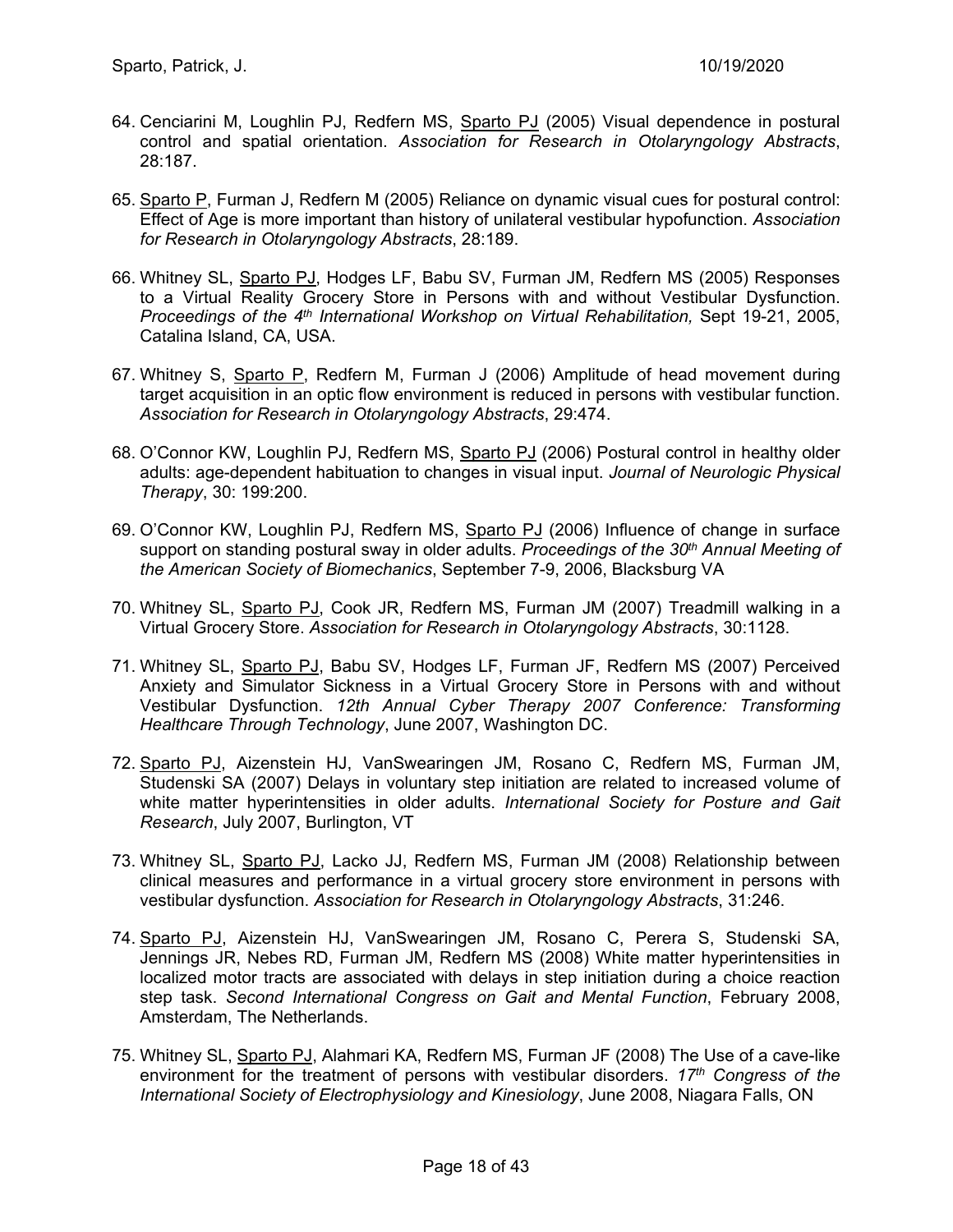- 76. Whitney SL, Sparto PJ, Alahmari KA, Redfern MS, Furman JM (2009) Vestibular Rehabilitation using a Virtual Grocery Store in Persons with Unilateral Vestibular Dysfunction. *Association for Research in Otolaryngology Abstracts*, 32:181.
- 77. Lacko JJ, Redfern MS, Furman JM, Sparto PJ (2008) Stepping tasks that require greater executive control induce multiple postural adjustments. *North American Congress on Biomechanics*, August 5-9, 2008, Ann Arbor, MI
- 78. Alghwiri A, Redfern MS, Furman JM, Sparto PJ (2009) People with vestibular dysfunction do not require increased attention for step initiation. *International Society for Posture and Gait Research*, June 2009, Bologna, Italy
- 79. Cenciarini M, Loughlin PJ, Sparto PJ, Redfern MS (2009) Active Stiffness and Damping Increase with Age in Postural Control. *International Society for Posture and Gait Research*, June 2009, Bologna, Italy
- 80. Gil AB, Sparto PJ, Chambers A, Cham R, Fitzgerald GK (2009) Relationship between physical function and stiffened pattern of movement during gait in patients with knee osteoarthritis. *International Society for Posture and Gait Research*, June 2009, Bologna, Italy
- 81. Pradhan S, Brewer B, Carvell G, Sparto P, Delitto A, Matsuoka Y (2009) Relation between ability to track force during dual tasking and function in individuals with Parkinson's disease. *2009 IEEE 11th International Conference on Rehabilitation Robotics*, June 2009, Kyoto, Japan
- 82. Beschorner K, McGowan R, Redfern M, Sparto P, Cham R (2009) Effect of Visual Perturbations and Dual Task on Treadmill Walking of Older and Younger Adults. *Annual Meeting of the American Society of Biomechanics*, August 2009, State College, PA
- 83. Cenciarini M, Loughlin PJ, Sparto PJ, Redfern MS (2009) Medial-Lateral Postural Control in Older Adults Exhibits Increased Stiffness and Damping. 31st Annual *International Conference of the IEEE Engineering in Medicine and Biology Society*, September 2009, Minneapolis, MN
- 84. Gil AB, Sparto PJ, Piva SR, Fitzgerald GK (2009) Stiffened Pattern of Movement is Associated with Worse Physical Function in People with Knee Osteoarthritis. 2009 World Congress on Osteoarthritis, September 2009, Montreal, Canada
- 85. Gil AB, Sparto PJ, Piva SR, Fitzgerald GK (2009) The Influence of Hip Muscle Strength and Hip Frontal Plane Moment On the Knee Adduction Moment in People with Knee Osteoarthritis. *American College of Rheumatology Scientific Meeting*, October 2009, Philadelphia, PA
- 86. Josbeno DA, Jakicic J, Kalarchian M, Sparto PJ, Otto A (2010) The Relationship Between Physical Activity And Physical Function In Individuals Post-Bariatric Surgery. *2010 APTA Combined Sections Meeting*, San Diego, CA, February 2010.
- 87. Mohammad M, Sparto PJ, Whitney SL (2010) Subjective visual vertical after vestibular physical therapy intervention. *2010 APTA Combined Sections Meeting*, San Diego, CA, February 2010.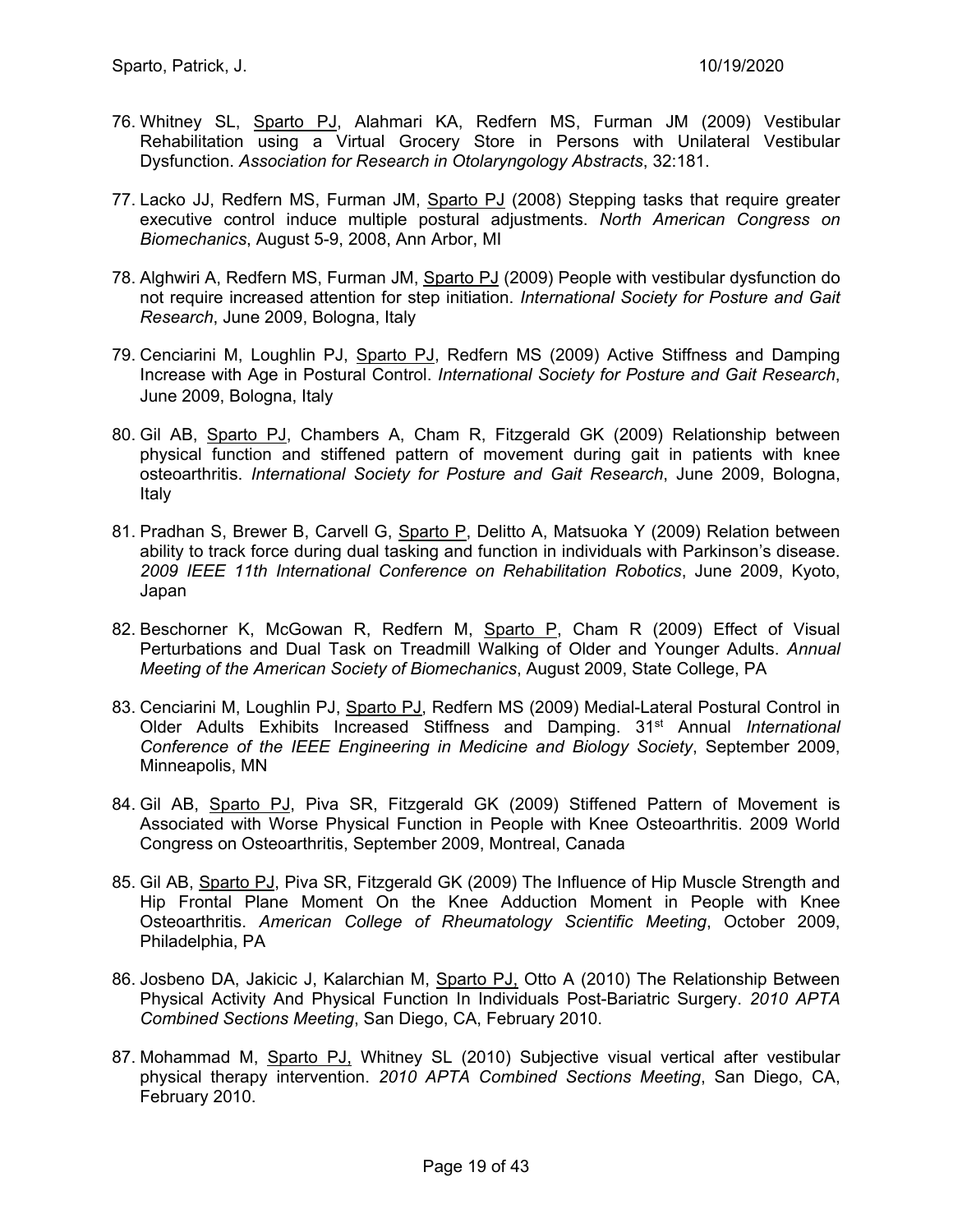- 88. Alsalaheen B, Mucha A, Whitney SL, Furman JM, Camiolo-Reddy C, Collins M, Lovell M, Sparto PJ, (2010) Vestibular rehabilitation outcomes after concussion in children. *2010 APTA Combined Sections Meeting*, San Diego, CA, February 2010.
- 89. Alahmari K, Whitney SL, Sparto PJ, Redfern MS, Furman JM (2010) Vestibular rehabilitation for persons with vestibular disorders using a virtual reality grocery store as an intervention. *2010 APTA Combined Sections Meeting*, San Diego, CA, February 2010.
- 90. Mohammad MT, Whitney SL, Sparto PJ, Jennings JR, Furman JM (2010) Perceptual and motor inhibition in patients with vestibular disorders. *Association for Research in Otolaryngology Abstracts*, 33:.
- 91. Alsalaheen B, Whitney SL, Mucha A, Morris LO, Furman JM, Sparto PJ (2011) A framework for reporting vestibular rehabilitation exercise prescriptions and its application in the management of patients after concussion. *2011 APTA Combined Sections Meeting*, New Orleans, LA, February 2011.
- 92. Mohammad M, Whitney SL, Sparto PJ, Marchetti GF, Furman JM (2011) The effect of optotype parameters on the performance of healthy young subjects on the gaze stabilization test. *2011 APTA Combined Sections Meeting*, New Orleans, LA, February 2011.
- 93. Alghwiri AA, Whitney SL, Baker CE, Sparto PJ, Marchetti GF, Rogers JC, Furman JM (2011) The preliminary development of the Vestibular Activities and Participation )VAP) questionnaire using the Delphi technique. *2011 APTA Combined Sections Meeting*, New Orleans, LA, February 2011.
- 94. Alsalaheen B, Whitney SL, Sparto PJ (2012) Normative Data for Functional Balance and Gait Measures in Children Aged 14-18. *2012 APTA Combined Sections Meeting*, Chicago, IL, February 2012.
- 95. Alghwiri AA, Whitney SL, Baker CE, Sparto PJ, Marchetti GF, Rogers JC, Furman JM (2012) Reliability and Validity of the Vestibular Activities and Participation (VAP) Measure. *2012 APTA Combined Sections Meeting*, Chicago, IL, February 2012.
- 96. Sparto PJ, Newman AB, Simonsick EM, Caserotti P, Strotmeyer ES, Harris TB, Kritchevsky S, Yaffe K, Ferrucci L, Rosano C (2012) Contributors to Lateral Postural Control during a COP Displacement Tracking Task in the Very Old. *International Society for Posture and Gait Research*, June 2012, Trondheim, Norway
- 97. Sparto PJ, Fuhrman SI, Perera S, Jennings JR, Nebes RD, Redfern MS, Furman JM (2012) Lack of inhibitory control induces errors in step initiation in older adults. *International Society for Posture and Gait Research*, June 2012, Trondheim, Norway
- 98. Morgan MT, Friscia L, Whitney SL, Furman JM, Sparto PJ, (2012) Psychometric Properties of the Falls Efficacy Scale-International (FES-I) in Patients with Dizziness and Imbalance. *27th Barany Society Meeting*, June 2012, Sweden
- 99. Huang K, Sparto PJ, Kiesler S, Siewiorek D, Smailagic A (2012) iPod for Home Balance Rehabilitation Exercise Monitoring, *Wearable Computers (ISWC), 2012 16th International Symposium*, pp.116-117, June 2012, doi: 10.1109/ISWC.2012.30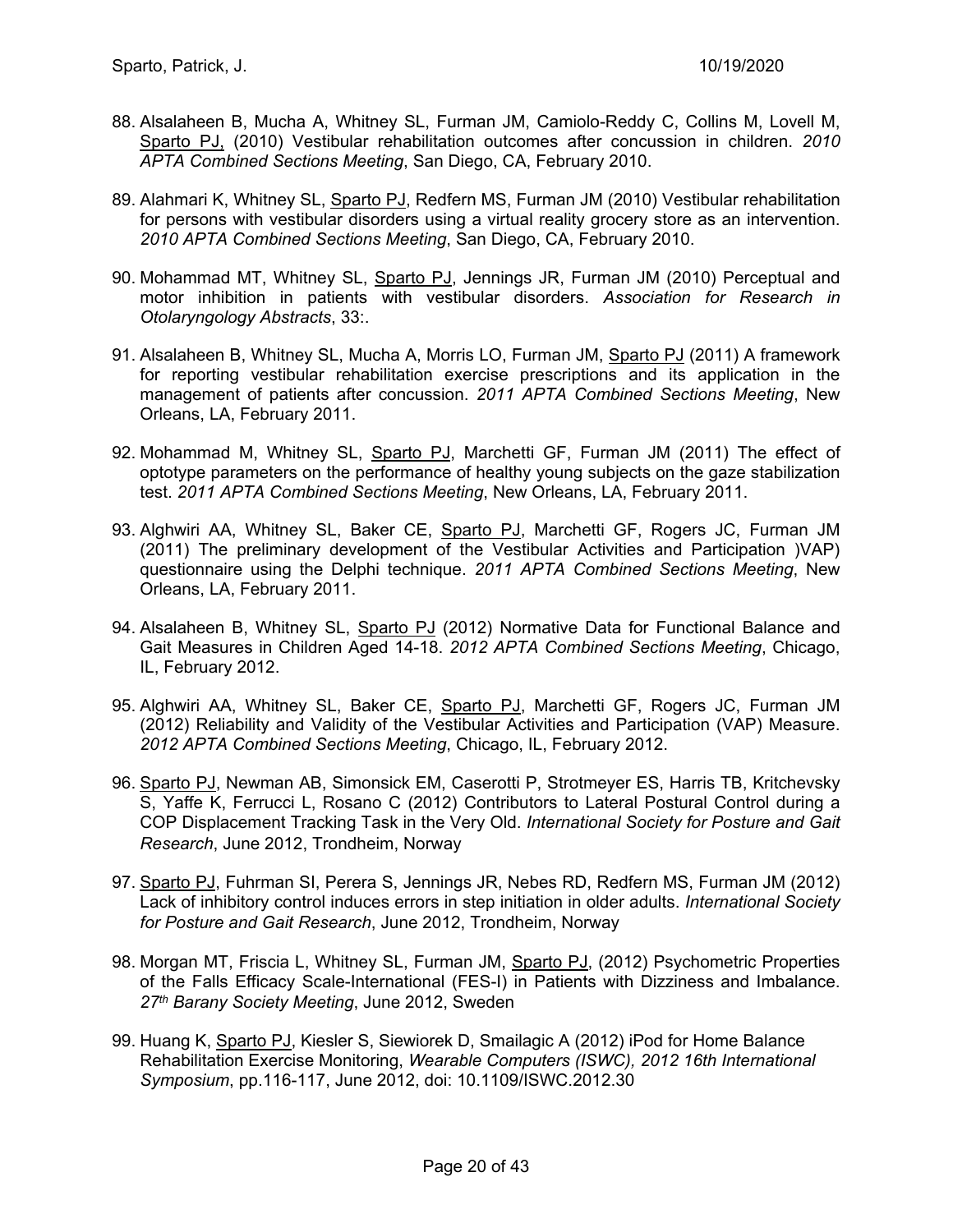- 100.Alsalaheen B, Whitney SL, Marchetti GF, Furman JM, Kontos AP, Collins MW, Sparto PJ (2013) Relationship between neurocognitive assessment and balance measures at the initiation of vestibular physical therapy after mild traumatic brain injury. *2013 APTA Combined Sections Meeting*, San Diego, CA, January 2013.
- 101.Lin C-C, Whitney SL, Sparto PJ, Furman JM, Loughlin PJ, Redfern MS, Marchetti GF, Sienko K (2013) The effects of vibrotactile feedback on reaction times during dual-task balance performance in different age groups. *2013 APTA Combined Sections Meeting*, San Diego, CA, January 2013.
- 102.Lin C-C, Sparto PJ, Furman JM, Loughlin PJ, Redfern MS, Sienko K, Whitney SL (2014) The Effect of Vibrotactile Feedback on Postural Sway under Dual-task Conditions in People with Unilateral Vestibular Hypofunction. *2014 APTA Combined Sections Meeting*, Las Vegas, NV, February 2014.
- 103.Alkathiry AA, Sparto PJ, Freund B, Whitney SL, Mucha AM, Furman JM, Kontos A (2014) Using Accelerometers to Measure Postural Sway in Children with Concussion. *2014 APTA Combined Sections Meeting*, Las Vegas, NV, February 2014.
- 104.Alsubaie SF, McClain NT, Loughlin PJ, Whitney SL, Furman JM, Sparto PJ (2014) The effect of the using Vibrotactile Feedback (VTF) on medial-lateral postural sway in individuals with bilateral vestibular loss. *2014 APTA Combined Sections Meeting*, Las Vegas, NV, February 2014.
- 105.Sombric CJ, Harker HM, Sparto PJ, Torres-Oviedo G. (2014) You only get better with age: age predisposes one to learn new movements slower but to carryover what is learned more to novel situations. *Society for Neuroscience Annual Meeting*, Washington DC, November 2014.
- 106.Harker HM, Sombric CJ, Sparto PJ, Torres-Oviedo G. (2014) Large movement errors during split-belt locomotor adaptation do not affect the generalization of learning to natural walking in older adults. *Society for Neuroscience Annual Meeting*, Washington DC, November 2014.
- 107.Huang K, Sparto PJ, Kiesler S, Smailagic A, Mankoff J, Siewiorek D (2014) A Technology Probe of Wearable In-Home Computer-Assisted Physical Therapy, *CHI'14: Proceedings of the 2014 CHI Conference on Human Factors in Computing Systems*, April 2014, Toronto, ON, CA
- 108.Sparto PJ, Jennings JR, Redfern MS, Furman JM (2014) Decline in lateral step initiation in older adults: a longitudinal study. *International Society for Posture and Gait Research*, July 2014, Vancouver, Canada
- 109.Alshehri MM, Sparto PJ, Mucha AM, Furman JM, Whitney SL (2015) The vestibular Head Impulse Test (vHIT) in persons with balance impairment. *2015 APTA Combined Sections Meeting*, Indianapolis, IN, February 2015.
- 110.Alkathiry AA, Sparto PJ, Mucha AM, Whitney SL (2015) Learning difficulties in concussed children. *2015 APTA Combined Sections Meeting*, Indianapolis, IN, February 2015.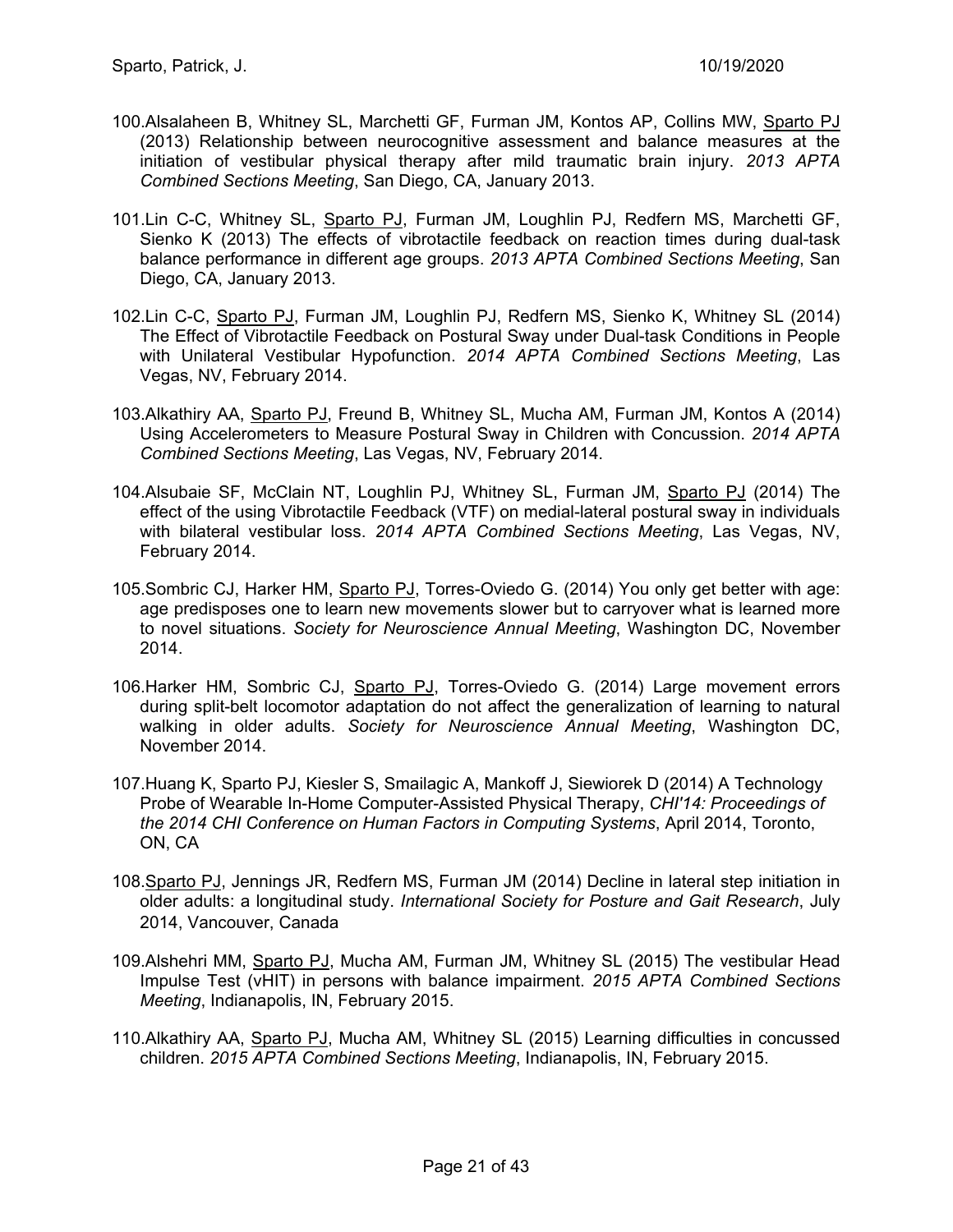- 111. Alqahtani BA, Sparto PJ, Ferchak MA, Greenspan SL, Huppert TJ, Sejdic E (2015) Balance Accelerometry in Residents of Long Term Care Facilities. *2015 APTA Combined Sections Meeting*, Indianapolis, IN, February 2015.
- 112.Lin CC, Sparto PJ, Furman JM, Huppert TJ (2015) Functional near-infrared spectroscopy neuroimaging of sensory integration during balance in older adults. *2015 APTA Combined Sections Meeting*, Indianapolis, IN, February 2015.
- 113.Asiri FY, Sparto PJ, Marchetti GF, Whitney SL (2015) Gait and functional improvements in older people with heart failure receiving home based rehabilitation. *2015 APTA Combined Sections Meeting*, Indianapolis, IN, February 2015.
- 114.AlMohiza M, Sparto PJ, Marchetti GF, Furman JM, Delitto A, Whitney SL (2015) Balance and Vestibular Rehabilitation Quality Improvement. *2015 APTA Combined Sections Meeting*, Indianapolis, IN, February 2015.
- 115.Sparto PJ, Karim H, Furman JM, Redfern MS, Jennings JR, Huppert TJ (2015) fNIRS Imaging Of Step Initiation In Older Adults. *International Society for Posture and Gait Research*, June 2015, Seville, Spain
- 116.Lin CC, Sparto PJ, Furman JM, Huppert TJ (2015) Functional Brain Imaging of Multisensory Integration during Computerized Dynamic Posturography in Older Adults Using Functional Near-infrared Spectroscopy (fNIRS). *International Society for Posture and Gait Research*, June 2015, Seville, Spain
- 117.Weston E, Sparto P, Furman J, Drexler S, Redfern M, Beschorner K (2015) Effects Of Ergonomic Factors On Stair Navigation In Elderly Multifocal Lens Glasses Wearers. *Annual Meeting of the American Society of Biomechanics*, August 2015, Columbus, OH
- 118.Alkathiry A, Sparto PJ, Whitney SL, Furman JM, Kontos AP (2016) Single vs Dual-Task Balancing Paradigm in Adolescents with Sport Related Concussion. *2016 APTA Combined Sections Meeting*, Anaheim, CA, February 2016.
- 119.Alsubaie SF, Fear D, Sienko KH, Marchetti GF, Whitney SL, Furman JM, Sparto PJ (2016) Validating Ratings of Perceived Difficulty for Balance Exercises. *2016 APTA Combined Sections Meeting*, Anaheim, CA, February 2016.
- 120.Alshebber K, Sparto PJ, Marchetti GF, Staab JP, Furman JM, Whitney SL (2016) The Development and Validation of the Vestibular Activities Avoidance Measure for People With Vestibular and Balance Disorders. *2016 APTA Combined Sections Meeting*, Anaheim, CA, February 2016.
- 121.Klatt B, Terhorst L, Sparto PJ, Winser SJ, Heyman R, Zaydan I, Whitney SL (2016) Relationship Between Subjective Visual Vertical and Balance in Individuals with Multiple Sclerosis. *2016 APTA Combined Sections Meeting*, Anaheim, CA, February 2016.
- 122.Almarwani M, VanSwearingen J, Perera S, Sparto PJ, Brach J (2017) The Effect of Rhythmic Auditory Cueing on the Spatial and Temporal Gait Coordination at Different Walking Speeds in Healthy Adults. *2017 APTA Combined Sections Meeting*, San Antonio, TX, February 2017.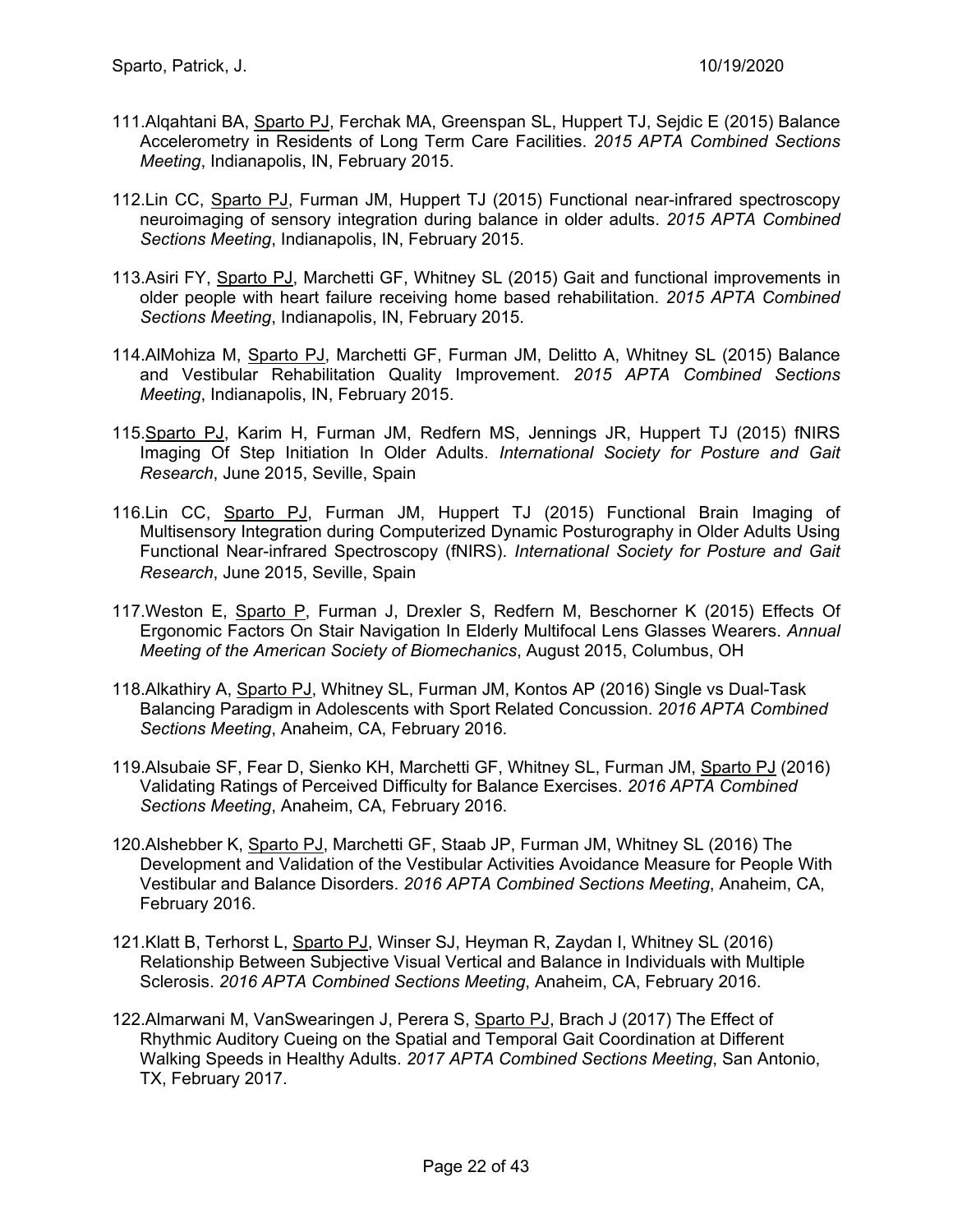- 123.Almarwani M, VanSwearingen J, Perera S, Sparto PJ, Brach J (2017) The Effect of Rhythmic Auditory Cueing on the Spatial and Temporal Gait Coordination at Different Walking Speeds in Healthy Adults. *2017 APTA Combined Sections Meeting*, San Antonio, TX, February 2017.
- 124. Alkathiry AA, Kontos AP, Whitney SL, Furman JM, Sparto PJ (2017) Dual-Task Balance Testing In Adolescents With And Without Sports-Related Concussion. *International Society for Posture and Gait Research*, June 2017, Ft. Lauderdale, FL
- 125.Alqahtani BA, Sparto PJ, Whitney SL, Greenspan SL, Perera S, Brach JS (2017) Psychometric properties of balance and strength measurements in independent living older adults using portable technologies. *International Society for Posture and Gait Research*, June 2017, Ft. Lauderdale, FL
- 126.Lin CC, Williams B, MacCreery A, Huppert T, Sparto PJ (2017) The effect of changing visual information on brain activity during sensory integration in young adults- a functional NIRS study. *International Society for Posture and Gait Research*, June 2017, Ft. Lauderdale, FL
- 127.DiSalvio NL, Aizenstein HJ, Rosano C, Perera S, Redfern MS, Furman JM, Jennings JR, Whitney SL, Sparto PJ (2017) Relationship between structural neuroimaging measures and performance on functional mobility measures in community-dwelling older adults. *International Society for Posture and Gait Research*, June 2017, Ft. Lauderdale, FL
- 128.Alsubaie SF, Marchetti GF, Whitney SL, Sienko KH, Furman JM, Sparto PJ (2017) Validation of rating of perceived difficulty scales for balance exercises using postural sway measures. *International Society for Posture and Gait Research*, June 2017, Ft. Lauderdale, FL
- 129.Hoppes CW, Sparto PJ, Whitney SL, Furman JM, Huppert TJ (2018) Use of near-infrared spectroscopy to examine cerebral activation during optic flow in individuals with and without complaints of visual vertigo. *2018 APTA Combined Sections Meeting*, New Orleans, LA, February 2018.
- 130.Blanton CJ, Lin C-C, Hudson R, Huppert T, Sparto PJ (2018) The effect of aging on brain activity during different visual sensory integration balance conditions- a functional Near-Infrared Spectrometry study. *2018 APTA Combined Sections Meeting*, New Orleans, LA, February 2018.
- 131. Hudson R, Lin C-C, Blanton CJ, Huppert T, Sparto PJ (2018) The effect of aging on brain activity during different visual sensory integration balance conditions- a functional Near-Infrared Spectrometry study. *2018 APTA Combined Sections Meeting*, New Orleans, LA, February 2018.
- 132.Anson ER, Sparto PJ, Agarwal Y (2018) Perceived stability across conditions of the modified clinical test of sensory integration for balance differs based on history of falling. *2018 APTA Combined Sections Meeting*, New Orleans, LA, February 2018.
- 133.Dunlap PM, Mucha A, Smithnosky D, Whitney SL, Furman JM, Collins M, Kontos AP, Sparto PJ (2018) The gaze stabilization test following concussion. *2018 APTA Combined Sections Meeting*, New Orleans, LA, February 2018.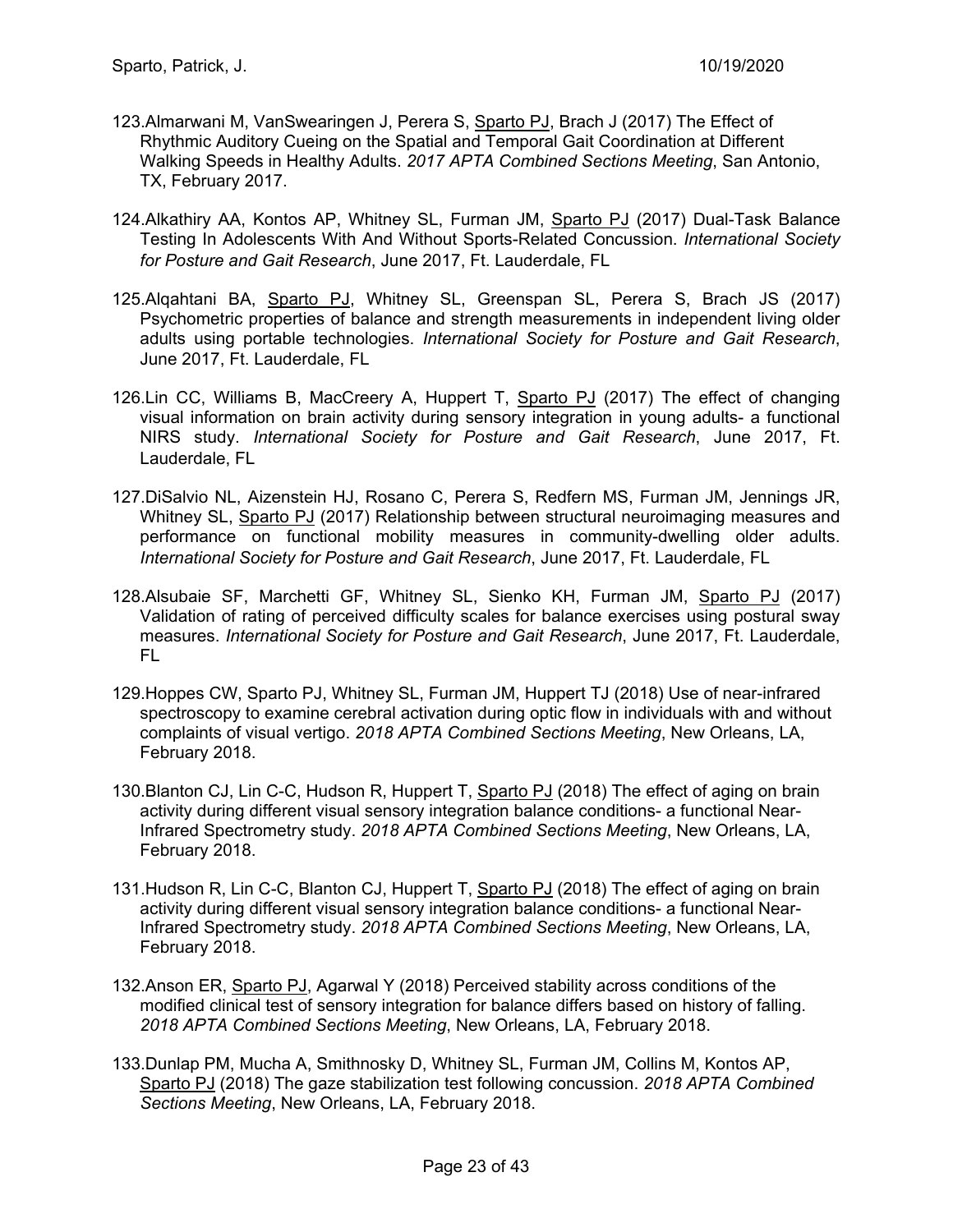- 134.Alshebber KM, Sparto PJ, Marchetti GF, Staab J, Furman JM, Whitney SL (2018) Internal validation of the vestibular avoidance instrument (VAAI). *2018 APTA Combined Sections Meeting*, New Orleans, LA, February 2018.
- 135.Abdulaziz SS, Landgraff N, Marchetti GF, Skidmore E, Sparto PJ, Whitney SL (2018) The Lawton Scale as a predictor of discharge destination in patients with stroke undergoing rehabilitation. *2018 APTA Combined Sections Meeting*, New Orleans, LA, February 2018.
- 136.Bailes AH, Bohse P, Iverson JM, Trout J, Sparto PJ, Cham R (2019) Impact of an information processing task on balance in young adults with autism, a preliminary study. *2019 APTA Combined Sections Meeting*, Washington, DC, January 2019.
- 137.Alrwaily M, Sparto PJ, Whitney SL (2019) Perception of Visual Verticality is Altered in People With Severe Chronic Low Back Pain: A Cross-Sectional Study. *2019 APTA Combined Sections Meeting*, Washington, DC, January 2019.
- 138.Kontos AP, Monti K, Thomasma E, Holland C, Thomas D, Mucha A, Sparto P, Whitney S, Marchetti G, Furman J, Collins MW (2019, May). Emerging evidence for the Vestibular Ocular Motor Screening tool in Special Operations Forces personnel. *Special Operations Medical Association Scientific Assembly*. Charlotte, NC, May 2019
- 139.Sparto PJ, Huppert TJ, Karim HT, Furman JM (2019) Functional near-infrared imaging of the temporo-parietal junction during vestibular rotational stimulation. *International Society for Posture and Gait Research*, July 2019, Edinburgh, Scotland
- 140.Sparto PJ, Souvignier AR, Fitzpatrick CJ, Collins MW, Furman JM, Mucha A, Patterson CG, Whitney SL, Eagle SR, Arango JI, Pearson CA, Gatson JW, Kontos AP (2020). A Randomized Controlled Trial of Precision Vestibular Rehabilitation after mTBI in Military Personnel – Study Design. 2020 Military Health System Research Symposium (MHSRS). Orlando, FL, August 2020

Book Chapters

Sparto PJ, Schor RH (2004) Directional Statistics. *Innovative Analyses of Human Movement*. Ed. by Nicholas Stergiou, Human Kinetics, Champaign, IL.

Alkathiry AA, Sparto PJ, Kontos AP, Furman JM (2018) Vestibular Dysfunction associated with Mild Traumatic Brain Injury (mTBI). *Neurosensory Disorders in Mild Traumatic Brain Injury*. Ed. by Michael Hoffer and Carey Balaban, Elsevier.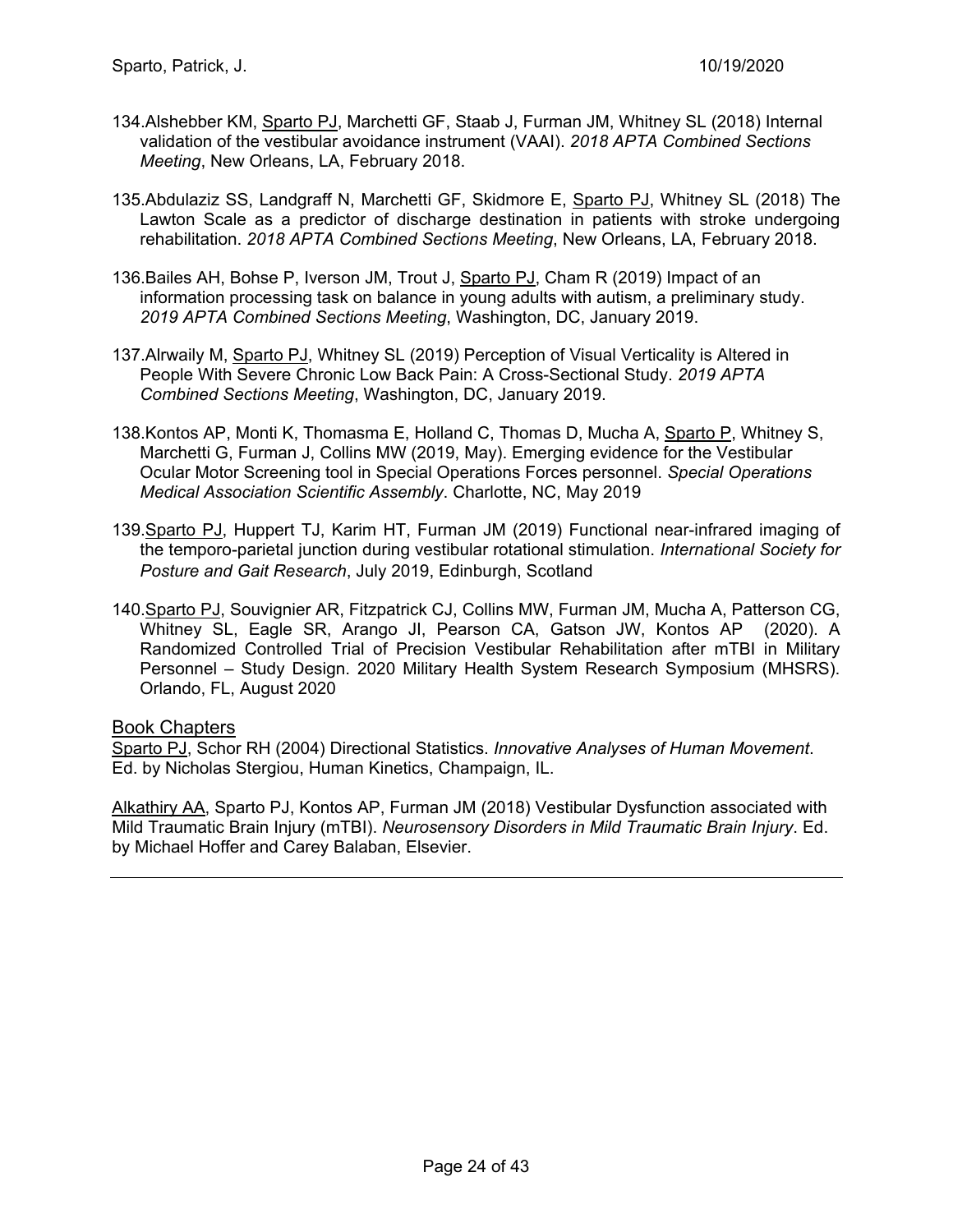## PROFESSIONAL ACTIVITIES

# **TEACHING**

| <b>Primary instruction</b> |
|----------------------------|
|----------------------------|

| <b>Course</b><br><b>Number</b> | <b>Title</b>                            | <b>Years</b>     | <b>Students</b>         | <b>Responsibilities</b>                                                                                                                                               |
|--------------------------------|-----------------------------------------|------------------|-------------------------|-----------------------------------------------------------------------------------------------------------------------------------------------------------------------|
| <b>HRS1022</b>                 | Human Anatomy                           | 2000             | 26 BSOT<br>6 MOT        | 30 lectures, lab instructor, 90 contact hours                                                                                                                         |
| PT2025                         | Physiology of<br>Exercise               | 2001-<br>2019    | $32 - 69$<br>MPT/DPT    | Develop course materials, course<br>coordinator, 9 lectures, 27 contact hours<br>each year<br>Develop questions for cardiopulmonary<br>sequence of comprehensive exam |
| PT2035                         | Clinical<br><b>Biomechanics</b>         | 2015-<br>2018    | $56 - 64$<br><b>DPT</b> | <b>Course Coordinator</b><br>Revise course materials<br>2 lectures, lab preceptor, recitation                                                                         |
| HRS3003-3005                   | Core Concepts in<br>Disability I and II | 2015-<br>2016    | 5 PhD                   | Preceptor, 1 lecture                                                                                                                                                  |
|                                |                                         | 2016-<br>2017    | 9 PhD                   | Co-Instructor, lectures, lead discussion,<br>grading of assignments                                                                                                   |
|                                |                                         | $2017 -$<br>2018 | 6 PhD                   | Co-Instructor, lectures, lead discussion,<br>grading of assignments                                                                                                   |
|                                |                                         | 2018-<br>2019    | 7 PhD                   | Course Coordinator, revise course content,<br>lectures, lead discussion, grading of<br>assignments                                                                    |
|                                |                                         | 2019-<br>2020    | 12 PhD                  | Co-Instructor, review and revise content,<br>present 1 lecture                                                                                                        |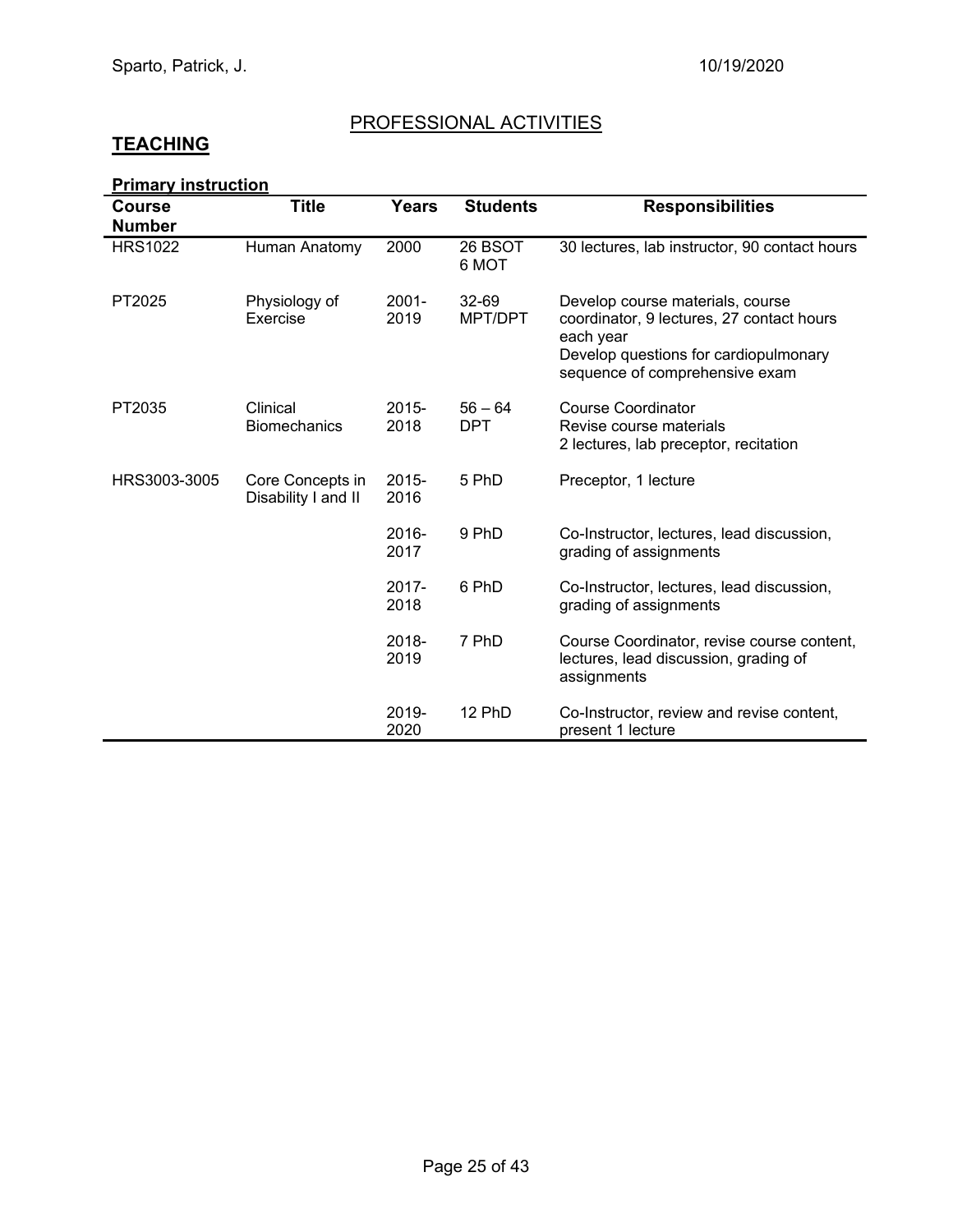| <b>Course</b><br><b>Number</b> | <u> Additional Instruction (School of Health and Renabilitation Sciences)</u><br><b>Title</b> | Years                                                | <b>Students</b>                                        | <b>Responsibilities</b>                                                                                                                                                           |
|--------------------------------|-----------------------------------------------------------------------------------------------|------------------------------------------------------|--------------------------------------------------------|-----------------------------------------------------------------------------------------------------------------------------------------------------------------------------------|
| <b>HRS1022</b>                 | Human Anatomy                                                                                 | 1999                                                 | 25 BSOT                                                | 3 lectures, lab instructor, 90 contact hrs                                                                                                                                        |
| <b>HRS1225</b>                 | Intro to Rehab<br>Science                                                                     | 2004                                                 | 40 BSRS                                                | Lecture, "Introduction to balance<br>rehabilitation"                                                                                                                              |
| <b>HRS1295</b>                 | Undergraduate<br><b>Field Experience</b>                                                      | $2007 -$<br>2019                                     | 7 BSRS                                                 | Evaluating faculty member for students<br>supervised field experiences. Help<br>students to develop objectives, read and<br>provide feedback on daily journals and<br>final paper |
| <b>HRS2312</b>                 | Master of Science<br><b>Physical Therapy</b>                                                  | 2007<br>2008                                         | 4 MSPT<br>3 MSPT                                       | Lecture, "White matter disease and<br>postural control"                                                                                                                           |
|                                |                                                                                               | $2011 -$<br>2019                                     | $10 - 20$<br><b>MSPT</b>                               | Lectures, "Vestibular Lab Testing", "Aging<br>and Neuroimaging of Balance"                                                                                                        |
| <b>HRS2373</b>                 | <b>Advanced Clinical</b><br>Practice                                                          | 2006<br>2007<br>2008<br>2009<br>2010                 | 9 MS<br><b>12 MS</b><br>30 MS<br>50 MS<br><b>76 MS</b> | Lecture "Vestibular disorders in outpatient<br>setting"                                                                                                                           |
| <b>HRS2999</b>                 | Independent study                                                                             | 2005<br>2006<br>2008<br>2013<br>2014<br>2015<br>2016 | 1 PhD<br>1 PhD<br>4 PhD<br>2 PhD<br>1 PhD<br>3 PhD     | <b>Biomechanics</b><br>Vestibular Rehabilitation<br><b>Postural Control</b><br><b>Postural Control</b><br><b>Postural Control</b>                                                 |
| <b>HRS3000</b>                 | <b>Doctoral Seminar</b>                                                                       | 2013-<br>2018                                        | 1 DPT<br>2-8 PhD                                       | Vestibular impairments after concussion<br><b>Journal Club</b>                                                                                                                    |
|                                |                                                                                               | 2017-<br>2019                                        | 6-12 PhD                                               | 1 lecture each term on Responsible<br><b>Conduct of Research</b>                                                                                                                  |

#### **Additional instruction (School of Health and Rehabilitation Sciences)**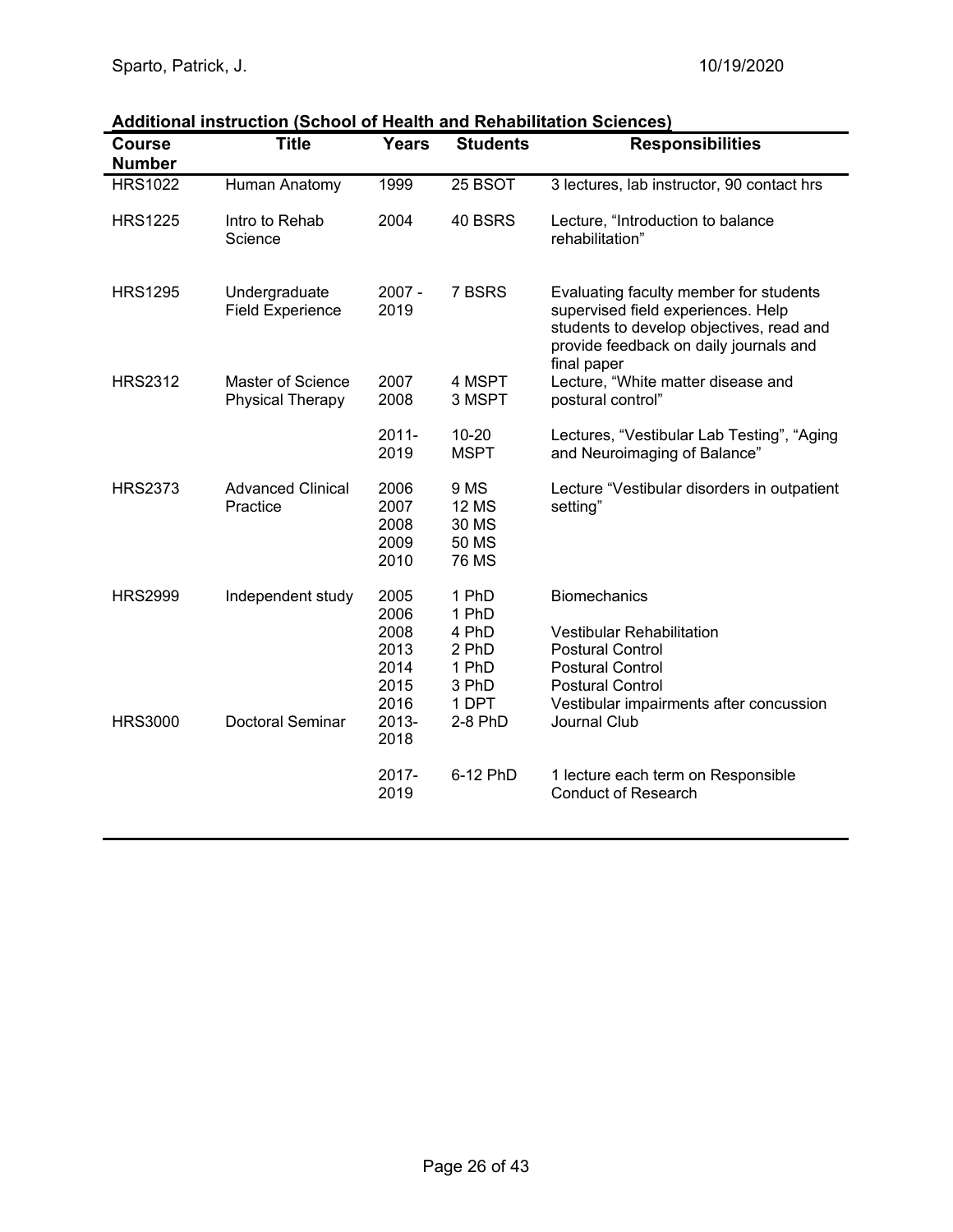| <b>Course</b><br><b>Number</b> | Title                                 | Years                 | <b>Students</b>      | <b>Responsibilities</b>                                                                                      |
|--------------------------------|---------------------------------------|-----------------------|----------------------|--------------------------------------------------------------------------------------------------------------|
| PT2031                         | Musculoskeletal I                     | 1999                  | 44 MPT               | Lab instructor                                                                                               |
| PT2033                         | Musculoskeletal III                   | 1999                  | 44 MPT               | 1 lecture, "Lumbar spine biomechanics"                                                                       |
|                                |                                       | 2006-<br>2018         | 44-62 DPT            | Developed and lectured 2-week<br>Ergonomics module                                                           |
| PT2064                         | Clinical<br>Electrophysiology         | 1999-<br>2005         | $32 - 44$<br>MPT/DPT | Lab instructor, 20 contact hours                                                                             |
| PT2063                         | Neuromuscular III                     | 2005<br>2010-<br>2019 | 32 DPT<br>50-60 DPT  | Lab instructor                                                                                               |
|                                |                                       | 2013-<br>2019         | 54-65 DPT            | Lecture - Vestibular Laboratory Testing                                                                      |
| $PT2072 -$<br>PT2078           | Evidence-based<br>Practice curriculum | $2010 -$<br>2019      | 3-4 DPT              | Review and grade Performance<br>Improvement projects                                                         |
| Youngstown<br>State Univ.      | Vestibular<br>Rehabilitation          | 2004-<br>2018         | $8 - 24$<br>MPT/DPT  | Advise students in Vestibular and<br>Concussion clinics on Outcome<br>measures<br>2 lectures, lab instructor |

#### **Additional instruction (Department of Physical Therapy)**

#### **Curriculum development**

- 1. 2001: Developed PT2025: Physiology of Exercise
- 2. 2012: Revised PT2025: Physiology of Exercise after external review
- 3. Member of the Department of Physical Therapy Entry-level Comprehensive examination committee, Cardiopulmonary section
- 4. 2006: Developed 3-4 week Ergonomics Module with Musculoskeletal III course
- 5. 2015-2018: Revision of Clinical Biomechanics course and integration in Musculoskeletal PT sequence
- 6. 2016: Review of Musculoskeletal PT Curriculum
- 7. 2019: Review of SHRS PhD course sequence HRS 3003 and HRS 3005: Core Concepts in Disability and Rehabilitation Science

#### **New Academic Program Development**

#### **Founding and Co-Director**

**Doctor of Physical Therapy – PhD in Bioengineering Program (Dual-degree)**  Since 2012, I have led the development of the Doctor of Physical Therapy – PhD in Bioengineering Program offering at the University of Pittsburgh. The Co-director is Patrick Loughlin, Professor of Bioengineering

#### **Milestones:**

| 2012:      | First meeting between Physical Therapy and Bioengineering                   |
|------------|-----------------------------------------------------------------------------|
| 2012-2014: | Program development and proposal writing for school and university approval |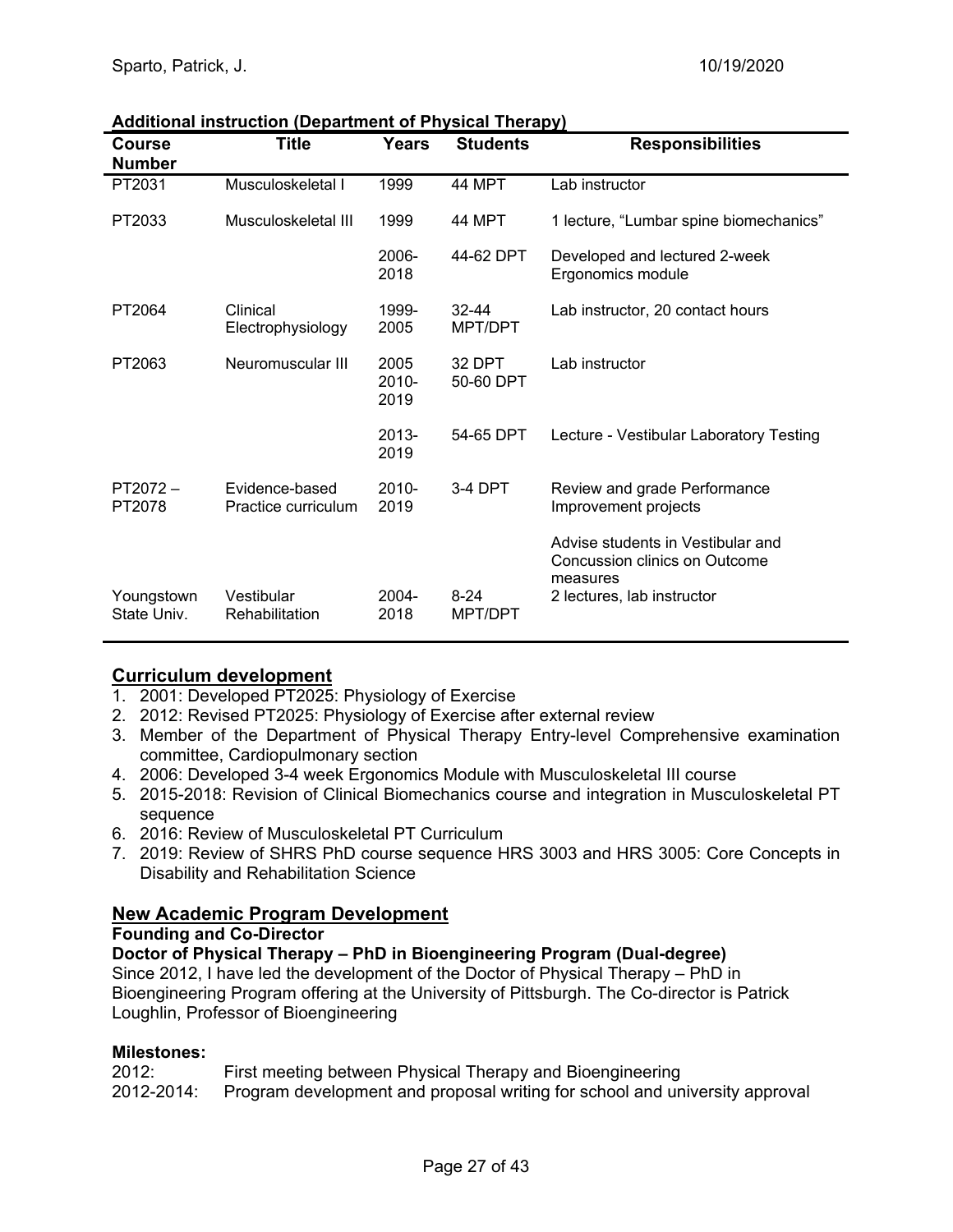2014: University approval

2015: Enrollment of first class of 2 students

2016-2019: Enrollment of 1-2 new students per year, 7 students currently enrolled

#### **University of Pittsburgh Continuing Education Courses**

Since 2009, I have Co-Directed (with Susan Whitney and Joseph Furman) a nationally-attended continuing education course called Vestibular Rehabilitation: An Advanced Course and Update. The attendance has ranged from 30 to 120 participants, primarily physical therapists, followed by physicians and audiologists. My responsibilities include course planning, speaker invitations, handout preparation, and contributing 2-4 lectures.

#### **Lectures**

- 1. 2007-2009: Vestibular Rehabilitation: An Advanced Course and Update, (Pittsburgh, PA) "White matter disease and postural control"
- 2. 2010-2019: Vestibular Rehabilitation: An Advanced Course and Update, (Pittsburgh, PA) "Vestibular Assessment Practicum"
- 3. 2010: Vestibular Rehabilitation: An Advanced Course and Update, (Pittsburgh, PA) "Quantitative measurement of Posture and Gait"
- 4. 2010-2016: Vestibular Rehabilitation: An Advanced Course and Update, (Pittsburgh, PA) "Dysequilibrium of Aging"
- 5. 2012-2013: Vestibular Rehabilitation: An Advanced Course and Update, (Pittsburgh, PA) "Postural Control and Attention in Older Adults and Persons with Vestibular Disorders" (5/18/2012)
- 6. 2015-2019: Vestibular Rehabilitation: An Advanced Course and Update, (Pittsburgh, PA) "Mobility and Aging"
- 7. 2015-2017: Vestibular Rehabilitation: An Advanced Course and Update, (Pittsburgh, PA) "Compensation and Functional Recovery of the VOR" (5/15/2015)
- 8. 2018-2019: Vestibular Rehabilitation: An Advanced Course and Update, (Pittsburgh, PA) "Vestibular and Balance Impairments after Concussion"
- 9. 2018-2019: Vestibular Rehabilitation: An Advanced Course and Update, (Pittsburgh, PA) "Barriers to Compensation"

## **University of Pittsburgh Education Seminars**

- 1. Physical Therapy Clinical Grand Rounds "Introduction to acute care" (06/28/1999)
- 2. SHRS Doctoral Seminar "Neuromuscular function testing in people with suspected lumbar instability" (04/05/2000)
- 3. Physical Therapy Clinical Grand Rounds "Treatment of lumbar spinal instability in a patient with poor cardiac function" (10/23/2000)
- 4. SHRS Doctoral Seminar "Generalizability Theory" (03/14/2001)
- 5. Physical Therapy Clinical Grand Rounds "Dizziness in a young female after a motor vehicle accident" (06/04/2004)
- 6. Vestibular Seminar, Department of Communication Science and Disorders "Visual influences on balance" (7/14/2004)
- 7. Physical Therapy Grand Rounds "Dizziness and balance dysfunction secondary to bilateral vestibular dysfunction" (04/06/2006)
- 8. Physical Therapy Grand Rounds "Vestibular rehabilitation after concussion in children" (4/17/2009)
- 9. Physical Therapy Grand Rounds "White matter disease and postural control" (11/29/2007)
- 10. Physical Therapy Grand Rounds "Mulligans" (9/27/2013)
- 11. Core Concepts in Disability and Rehabilitation Science "Understanding central control of balance function" (10/14/2015)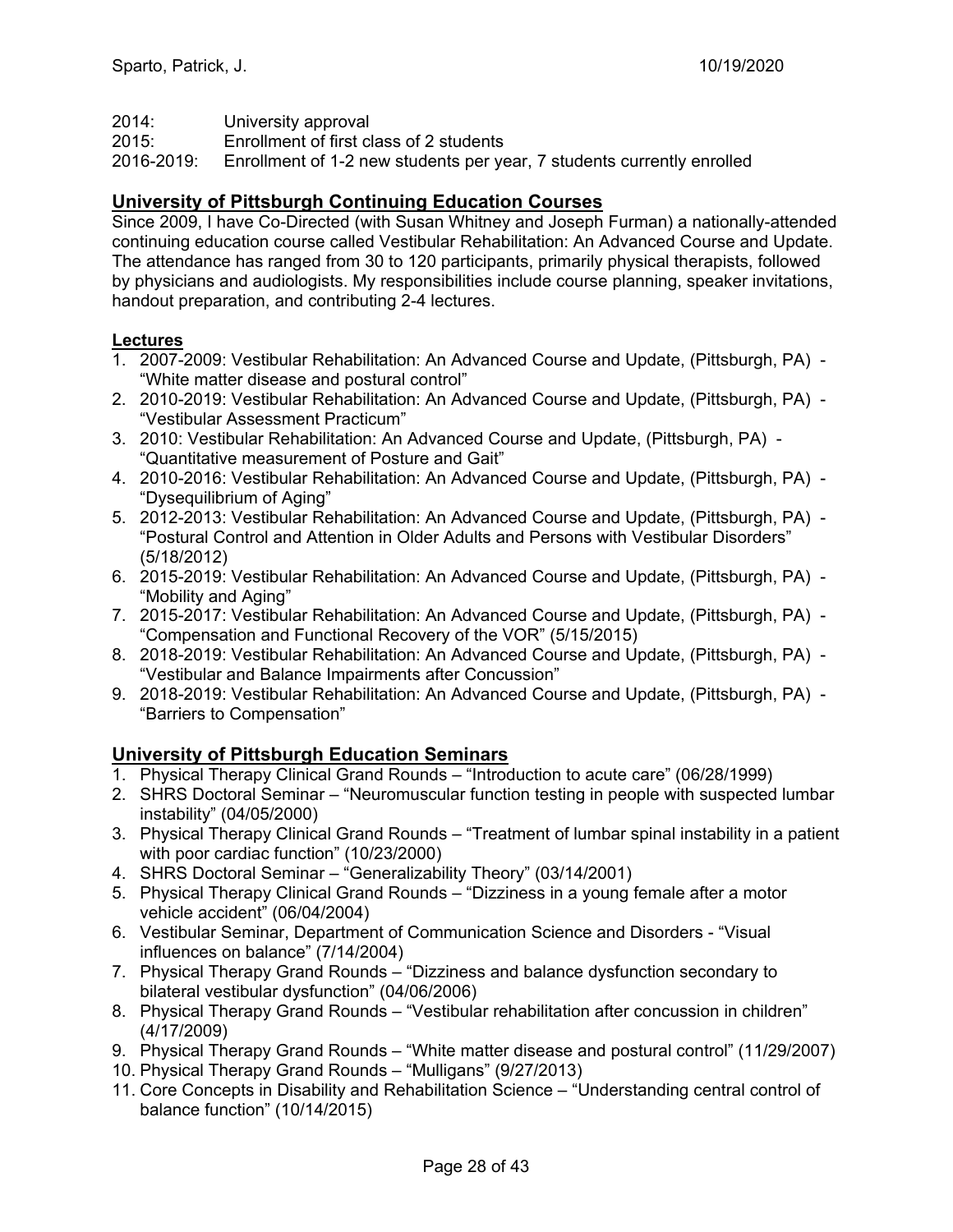- 12. Physical Therapy Grand Rounds "Understanding central control of balance function" (12/14/2016)
- 13. SHRS Doctoral Seminar "Issues in Responsible Conduct of Research Peer Review" (04/05/2017, 10/04/2017, 12/04/2019)
- 14. SHRS Doctoral Seminar "Issues in Responsible Conduct of Research Mentoring" (04/04/2018)
- 15. SHRS Doctoral Seminar "Issues in Responsible Conduct of Research Plagiarism" (12/05/2018)
- 16. SHRS Doctoral Seminar "Issues in Responsible Conduct of Research Data Management" (04/03/2019)

#### **National/International Education Seminars**

- 1. Audiology Online Vestibular Seminar (Pittsburgh, PA) "Vestibular Rehabilitation" (6/25/2010)
- 2. American Physical Therapy Association, Neurology Section, (New Orleans, LA) "Interpretation of Vestibular Function Tests: Applications in Vestibular Rehabilitation" (2/12/2011)
- 3. Singapore Health Manpower Development Plan (HMDP), Visiting Expert (Singapore) Provided a series of 14 lectures and consulted with health care providers on management of concussion. (2/05/2018 – 2/09/2018)
- 4. American Physical Therapy Association Combined Sections Meeting, (New Orleans, LA), "Delayed recovery and medical interventions for recalcitrant vestibular disorders" (2/23/2018)
- 5. American Physical Therapy Association Combined Sections Meeting, (Washington, DC), Preconference Course "Integrating Current Evidence Into Neurologic PT Educational Programs – Vestibular Rehabilitation" (01/23/2019)
- 6. Presbyterian Senior Care Network VERTICAL Series, Longwood at Oakmont, (Pittsburgh, PA), "Exercise and Fall Prevention" (4/10/2019)
- 7. University of Pittsburgh Teaching Conference, Department of Communication Sciences and Disorders, "Integrating Evidence Based Practice in Vestibular Rehabilitation" (06/16/2019)

#### **Student Advising**

Jeannette Bursee - Department of Bioengineering Internship Program Project Title: "The Direction of the Postural Sway Response to Sinusoidal Galvanic Stimulation"

Brian Wessel - Department of Bioengineering Internship Program Project Title: "The Role of Central and Peripheral Vision in the Maintenance of Balance"

Sandeep Devabhakthuni - Department of Bioengineering Internship Program Project Title: "Postural Responses Elicited by Optic Flow in Full FOV and HMD Environments"

Donna Skelly - Department of Physical Therapy, Advanced Masters Program Project Title: "Presentation of outpatients with spinal impairments and treatment choices of a physical therapist"

2010-2019: Advise 2-3 students per graduating class in undergraduate Rehabilitation Science Program

2001-2019: Advise 3-4 students per graduating class in Entry-level MPT and DPT Programs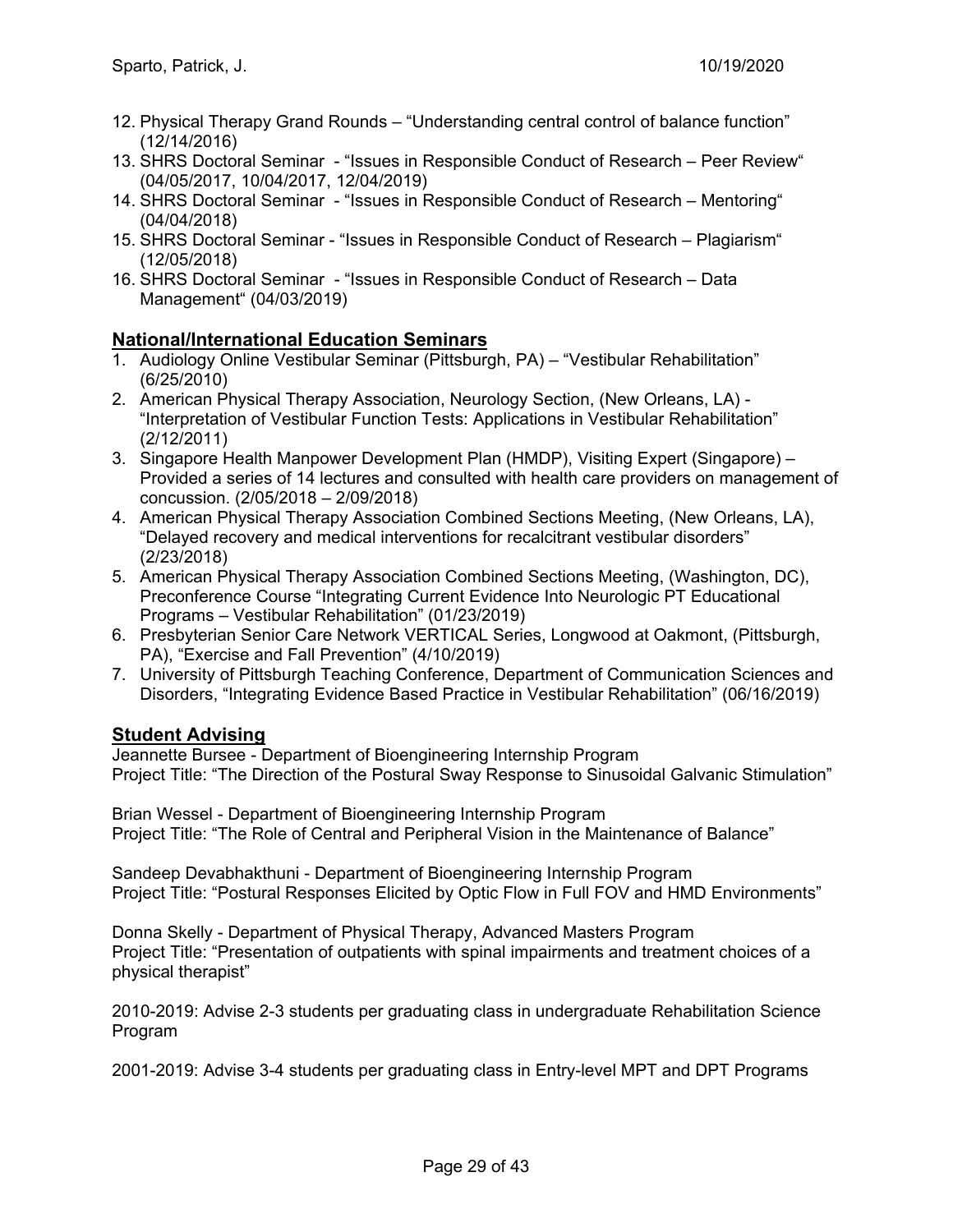#### **Undergraduate Student Field Experience**

Since 2007, I have participated in being an Evaluating Faculty Member for 7 undergraduates in the Rehabilitation Science program who completed a supervised field experience.

#### **Master's Thesis Committees**

#### *2003*

#### **1. Jeffrey G. Jasko, Master's Student, Department of Bioengineering Primary Advisor, Chair of Thesis Committee**

Thesis Title: "The role of central and peripheral optic flow in the control of upright posture"

#### *2005*

2. April Chambers, Master's Student, Department of Bioengineering Member of Thesis Committee Thesis Title: "Slip-related muscle activation patterns of the stance leg during gait"

#### *2006*

#### **3. Kathryn O'Connor, Master's Student, Department of Bioengineering Primary Advisor, Chair of Thesis Committee**

Thesis Title: "Postural responses to sudden changes in optic flow and surface support"

#### *2009*

4. Daniel Steed, Master's Student, Department of Bioengineering Member of Thesis Committee Thesis Title: **"**Locomotor responses to galvanic stimulation of the vestibular system in humans**"** 

#### *2014*

5. Mary Winger, Master's Student, Department of Epidemiology Member of Master of Public Health Essay Reading Committee Thesis Title: **"**Quality control of a novel clinical measurement of leg power in older adults: the AMTI force plate jump test**"** 

#### **Doctoral Dissertation Committees (Chair or Co-Chair in bold)**  *2002*

#### **1. Diane M. Wrisley, PhD Student, School of Health and Rehabilitation Sciences Co-Chair of Dissertation Committee**

Dissertation Title: "The direction of the postural sway response to sinusoidal galvanic stimulation"

Dr. Wrisley received her PhD in 2002

Dr. Wrisley is Professor of Physical Therapy, Wingate University, NC

#### *2005*

2. Bridget Meretta, DSc Student, Rocky Mountain University of Health Professions Member of Doctoral Project Committee

Dissertation Title: "Sensitivity of Five Times Sit to Stand test as an indicator of change in balance after vestibular rehabilitation in adults with vestibular disorders"

Dr. Meretta received her DSc in 2005

## *2006*

3. Mark Musolino, PhD student, Department of BioEngineering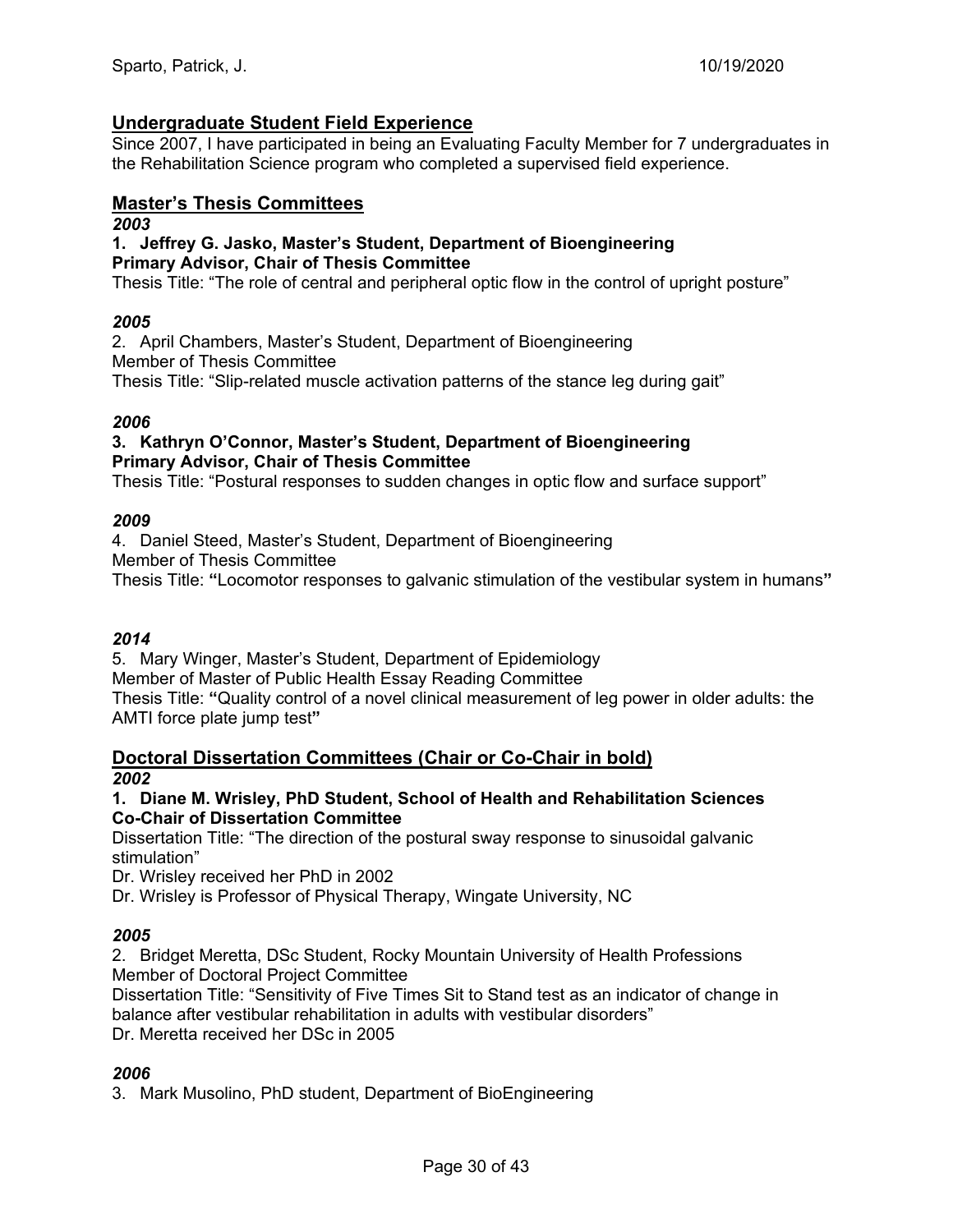Member of Dissertation Committee

Dissertation Title: "Postural sway responses to periodic and non-periodic optic flow" Dr. Musolino received his PhD in 2006

#### *2007*

4. Sujata Pradhan, PhD Student, School of Health and Rehabilitation Sciences Member of Dissertation Committee

Dissertation Title: "Manual force tracking in individuals with Parkinson's Disease" Dr. Pradhan received her PhD in 2007

Dr. Pradhan is Associate Professor of Rehabilitation Medicine, University of Washington

5. Arash Mahboobin, PhD Student, Department of Bioengineering Member of Dissertation Committee

Dissertation Title: "Modeling human postural control in robots"

Dr. Mahboobin received his PhD in 2007

Dr. Mahboobin is Assistant Professor of Bioengineering, University of Pittsburgh

#### *2009*

6. Shannon Clifford, PhD Student, School of Health and Rehabilitation Sciences Member of Dissertation Committee

Dissertation Title: "Clinical presentation and treatment outcomes of children and adolescents with low back pain in physical therapy"

Dr. Clifford received her PhD in 2009

7. Deborah Josbeno, PhD Student, School of Education

Member of Dissertation Committee

Dissertation Title: "The relationship between physical activity, physical function, and

psychosocial variables in individuals post-bariatric surgery"

Dr. Josbeno received her PhD in 2009

Dr. Josbeno is Associate Professor of Physical Therapy, University of Pittsburgh

8. Andrea Hergenroeder, PhD Student, School of Education

Member of Dissertation Committee

Dissertation Title: "The influence of body mass index on self-report and performance-based measures of physical function in adult women"

Dr. Hergenroeder received her PhD in 2009

Dr. Hergenroeder is Associate Professor of Physical Therapy, University of Pittsburgh

#### *2010*

9. Massimo Cenciarini, PhD Student, School of Engineering Member of Dissertation Committee Dissertation Title: "Modeling sensory integration and attention in postural control of older adults" Dr. Cenciarini received his PhD in 2010

10. Alexandra Gil, PhD Student, School of Health and Rehabilitation Sciences Member of Dissertation Committee Dissertation Title: "The association between lower extremity movement patterns and physical function in people with knee osteoarthritis"

Dr. Gil received her PhD in 2010

Dr. Gil is Assistant Professor of Physical Therapy, University of Pittsburgh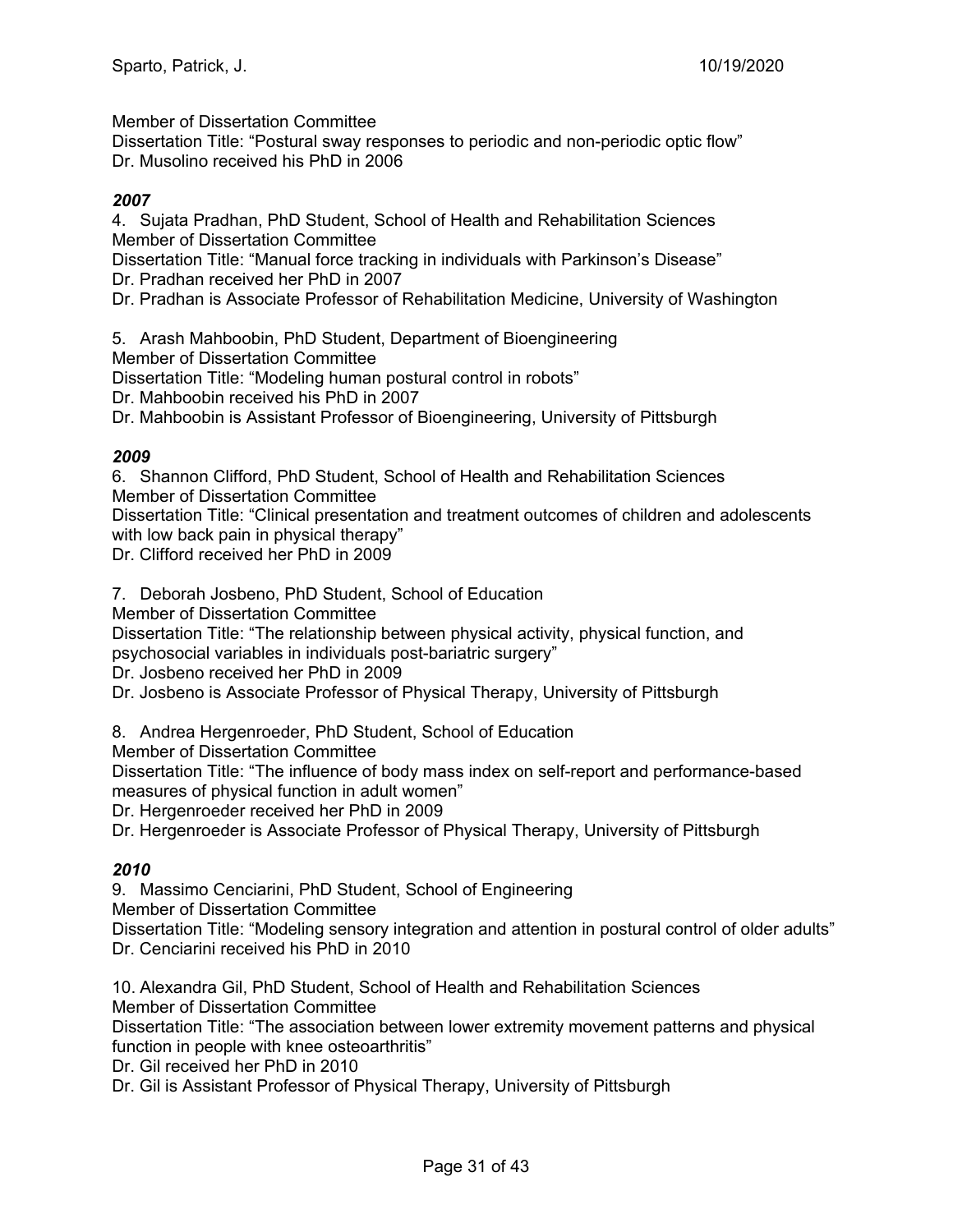#### *2007-2011*

11. Maha Mohammad, PhD Student, School of Health and Rehabilitation Sciences Member of Dissertation Committee

Dissertation Title: "Gaze Stabilization Test: Reliability, Characteristics, and Patient Performance"

Dr. Mohammad received her PhD in 2011

Dr. Mohammad is Assistant Professor of Physical Therapy, University of Jordan

#### *2008-2011*

12. Alia Alghwiri, PhD Student, School of Health and Rehabilitation Sciences Member of Dissertation Committee

Dissertation Title: "The development and validation of the Vestibular Activities and Participation (VAP) measure for people with vestibular disorders based on the International Classification of Functioning, Disability, and Health (ICF)"

Dr. Alghwiri received her PhD in 2011

Dr. Alghwiri is Professor of Physical Therapy, University of Jordan

13. David Wert, PhD Student, School of Health and Rehabilitation Sciences Member of Dissertation Committee

Dissertation Title: "Stance time variability on the energy cost of walking in older adults" Dr. Wert received his PhD in 2011

Dr. Wert is Assistant Professor of Physical Therapy, University of Pittsburgh

#### *2008-2012*

14. Khalid Alahmari, PhD Student, School of Health and Rehabilitation Sciences Member of Dissertation Committee

Dissertation Title: "The Use of technology in vestibular rehabilitation and balance assessment" Dr. Alahmari received his PhD in 2012

Dr. Alahmari is Dean of College of Applied Medical Sciences, King Khalid University, Saudi Arabia

#### **15. Bara Alsalaheen, PhD Student, School of Health and Rehabilitation Sciences Chair of Dissertation Committee**

Dissertation Title: "Vestibular rehabilitation for dizziness and balance disorders after concussion"

Dr. Alsalaheen received his PhD in 2012

Dr. Alsalaheen is Associate Professor of Physical Therapy, University of Michigan-Flint

#### *2009-2013*

#### **16. Chia-Chen Lin, PhD Student, School of Health and Rehabilitation Sciences Co-Chair of Dissertation Committee**

Dissertation Title: "The effect of vibrotactile feedback on healthy people and people with vestibular disorders during dual-task conditions"

Dr. Lin received his PhD in 2013

Dr. Lin is Assistant Professor of Physical Therapy, East Carolina University, NC

#### *2010 - 2013*

17. Faisal Asiri, PhD Student, School of Health and Rehabilitation Sciences Member of Dissertation Committee

Dissertation Title: "Predictors of performance of activities of daily living (ADL) and gait speed for specific diagnostic groups of people receiving home-based rehabilitation (HBR)"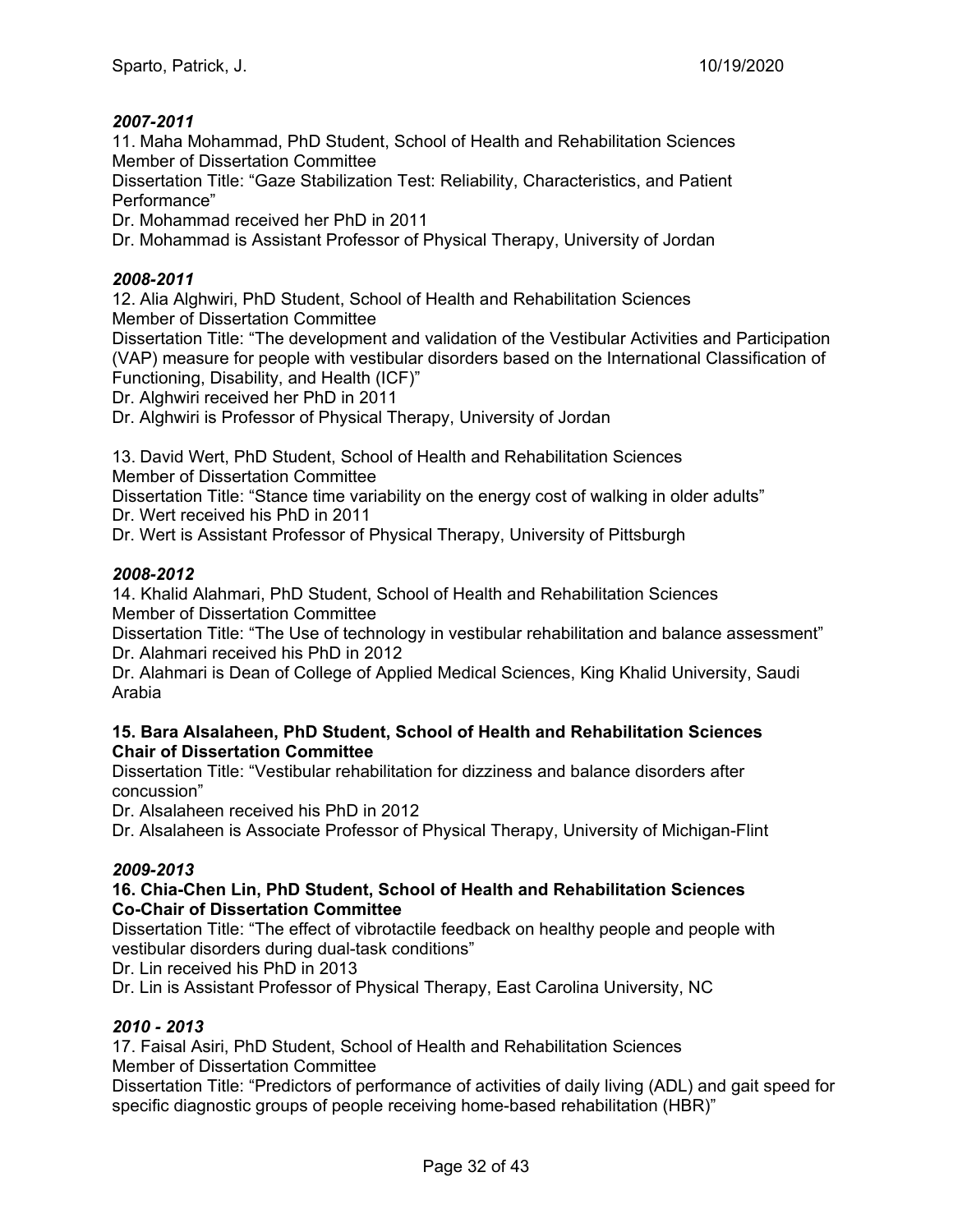Dr. Asiri received his PhD in 2013

Dr. Asiri is Assistant Professor of Physical Therapy in the College of Applied Medical Sciences, King Khalid University, Saudi Arabia

#### *2010 - 2014*

18. Mohammad AlMohiza, PhD Student, School of Health and Rehabilitation Sciences Member of Dissertation Committee

Dissertation Title: "Vestibular and balance rehabilitation quality improvement" Dr. AlMohiza received his PhD in 2014

Dr. AlMohiza is Assistant Professor of Rehabilitation Science, King Saud University, Saudi Arabia

#### *2012 - 2015*

19. Kevin Huang, PhD Student, School of Computer Science, Carnegie Mellon University Member of Dissertation Committee

Dissertation Title: "Exploring in-home monitoring of rehabilitation and creating an authoring tool for physical therapists"

Dr. Huang received his PhD in 2015

#### *2015 - 2016*

20. Ricardo Ferrari, PhD Student, School of Health and Rehabilitation Sciences Member of Dissertation Committee

Dissertation Title: "The effect of electrical stimulation on aged skeletal muscle regenerative potential"

Dr. Ferrari received his PhD in 2016

Dr. Ferrari is Postdoctoral Associate, Department of Surgery, University of Pittsburgh

21. Maha Almarwani, PhD Student, School of Health and Rehabilitation Sciences Member of Dissertation Committee

Dissertation Title: "Timing and coordination of gait: Impact of aging, gait speed and rhythmic auditory cueing"

Dr. Almarwani received her PhD in 2016

Dr. Almarwani is Assistant Professor of Applied Medical Sciences, King Saud University, Saudi Arabia

#### *2011 - 2016*

#### **22. Abdulaziz Alkathiry, PhD Student, School of Health and Rehabilitation Sciences Chair of Dissertation Committee**

Dissertation Title: "The effect of recent concussion on balance during single and dual tasks in adolescents"

Dr. Alkathiry received his PhD in 2016

Dr. Alkathiry is Chair of Rehabilitation Sciences, Majmaah University, Saudi Arabia

#### *2011 - 2016*

#### **23. Saud Alsubaie, PhD Student, School of Health and Rehabilitation Sciences Chair of Dissertation Committee**

Dissertation Title: "Postural and perceptual measurements during performance of static standing balance exercises"

Dr. Alsubaie received his PhD in 2016

Dr. Alsubaie is Assistant Professor of Rehabilitation Sciences, Prince Sattam bin Abdulaziz University, Saudi Arabia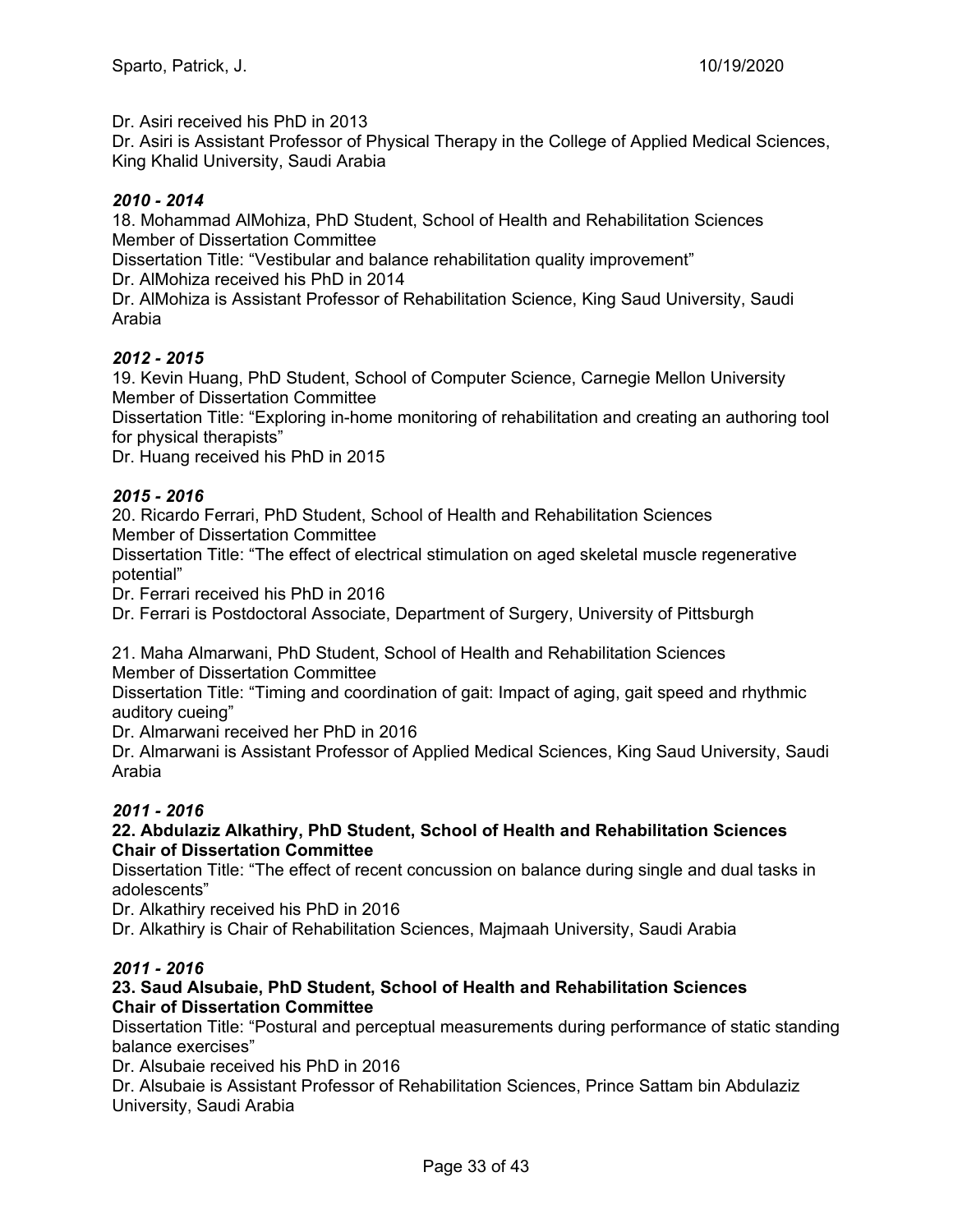#### *2012 - 2017*

#### **24. Bader Alqahtani, PhD Student, School of Health and Rehabilitation Sciences Chair of Dissertation Committee**

Dissertation Title: "Static standing balance and strength measurements before and after two different group exercise interventions in independent living older adults"

Dr. Alqahtani received his PhD in 2017

Dr. Alqahtani is Assistant Professor and Chair of Rehabilitation Sciences, Prince Sattam bin Abdulaziz University, Saudi Arabia

25. Sahar Abdulaziz, PhD Student, School of Health and Rehabilitation Sciences Member of Dissertation Committee

Dissertation Title: "The effect of instrumental activities of daily living and depressive symptoms on discharge destination following stroke rehabilitation"

Dr. Abdulaziz received her PhD in 2017

Dr. Abdulaziz is Lecturer of Physical Therapy, Imam Abdulrahman Bin Faisal University, Saudi Arabia

26. Kefah Alshebber, PhD Student, School of Health and Rehabilitation Sciences Member of Dissertation Committee

Dissertation Title: "The development and validation of the vestibular activities avoidance instrument for people with vestibular and balance disorders"

Dr. Alshebber received her PhD in 2017

Dr. Alshebber is Assistant Professor of Physical Therapy, University of St. Augustine, TX

#### *2013 - 2017*

27. Brooke Klatt, PhD Student, School of Health and Rehabilitation Sciences Member of Dissertation Committee

Dissertation Title: "The effect of vibrotactile feedback during balance and

vestibular rehabilitation on functional balance outcomes"

Dr. Klatt received her PhD in 2017

Dr. Klatt is Assistant Professor, Department of Physical Therapy, University of Pittsburgh

#### *2014 - 2017*

28. MAJ Carrie Hoppes, PhD Student, School of Health and Rehabilitation Sciences Member of Dissertation Committee

Dissertation Title: "Use of near-infrared spectroscopy to examine cerebral activation during optic flow"

Dr. Hoppes received her PhD in 2017

Dr. Hoppes is Assistant Professor and Deputy Director, Army-Baylor University DPT Program, TX

#### *2016 - 2020*

29. Pamela Dunlap, PhD Student, School of Health and Rehabilitation Sciences Member of Dissertation Committee

Dissertation Title: "The effects of fear avoidance on disability among persons with vestibular disorders"

Dr. Dunlap received her PhD in 2020

Dr. Dunlap is a Postdoctoral Fellow, Department of Epidemiology, University of Pittsburgh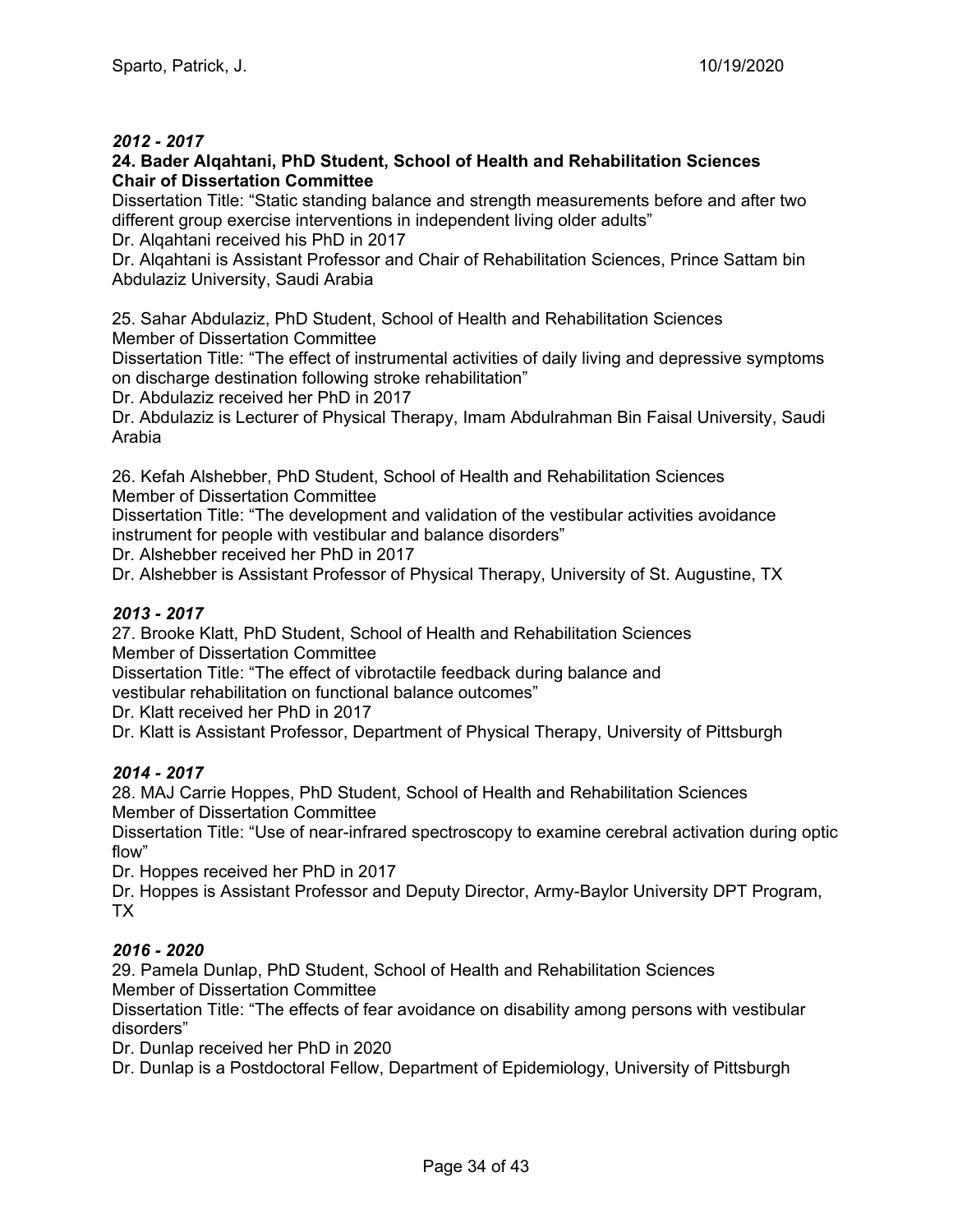# **Institute for Clinical Research Education – Mentor**

#### *2011*

1. Michael Morgan, DPT Student, School of Health and Rehabilitation Sciences "Examining the Psychometric Properties of the Falls Efficacy Scale-International (FES-I) in a Population of Patients with Dizziness and Imbalance"

2. Lauren Friscia, DPT Student, School of Health and Rehabilitation Sciences "Responsiveness of the Vestibular Activities and Participation (VAP) Scale for Individuals with a Balance or Dizziness Disorder"

#### *2016*

3. Nikki DiSalvio, DPT Student, School of Health and Rehabilitation Sciences "Balance and Mobility Neuroimaging Study"

#### **Clinical Instruction**

*2000, 2001, 2002*  Clinical Instructor at Oakland VA Medical Center, 8 hours/week

*2004, 2005*  Clinical Instructor - CRS Vestibular Clinic, 4 hours/week during fall semester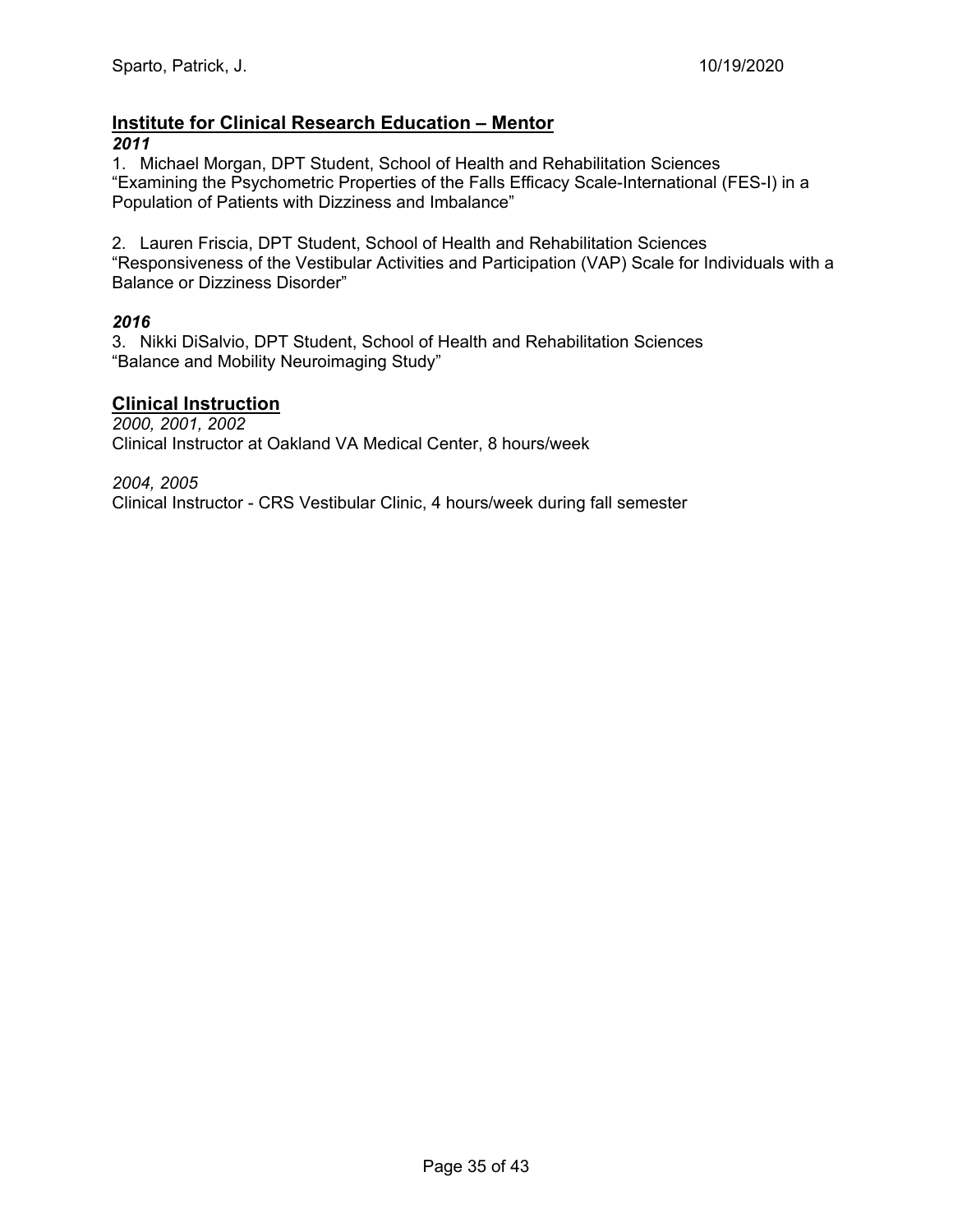| <b>RESEARCH</b> |
|-----------------|
| <b>CURRENT</b>  |

| <b>Grant Number</b>                 | Title                                                                                                                                               | <b>Role</b> | % Effort | Years     | <b>Amount</b> |
|-------------------------------------|-----------------------------------------------------------------------------------------------------------------------------------------------------|-------------|----------|-----------|---------------|
|                                     |                                                                                                                                                     |             |          |           |               |
| NIH-P30<br>AG024827                 | Pittsburgh Older American's<br>Independence Center<br>(S Greenspan, PI)                                                                             | Co-l        | 2.3%     | 2015-2020 | 4,652,000     |
| NIH-<br>UH3NS100541                 | Spinal Root Stimulation for<br>Restoration of Function in Lower-<br>Limb Amputees (L Fisher, PI)                                                    | Co-l        | 2.0%     | 2017-2022 | 1,128,000     |
| DoD-CDMRP<br>W81XWH-18-2-<br>0041   | Randomized Controlled Trial of<br><b>Precision Vestibular Rehabilitation</b><br>in Military Personnel with mTBI<br>(A Kontos and PJ Sparto, Co-Pls) | Co-PI       | 20%      | 2018-2022 | 2,213,000     |
| NIH-U01<br>AG061393                 | Neurobiological drivers of mobility<br>resilience: the dopaminergic<br>system (N Bohnen and C Rosano,<br>Co-Pls)                                    | Co-l        | 15%      | 2018-2023 | 6,420,300     |
| DoD-USAMRDC<br>W81XWH-20-1-<br>0745 | Multisite Randomized Controlled<br>Trial of Targeted Multidomain (T-<br>MD) Interventions for Complex<br>mTBI (A Kontos, RJ Elbin, Co-Pls)          | $Co-I$      | 5%       | 2020-2023 | 3,155,621     |

# **PRIOR**

| <b>Grant Number</b>                                                  | <b>Title</b>                                                                                                                                                                          | <b>Role</b> | % Effort | Years     | <b>Amount</b> |
|----------------------------------------------------------------------|---------------------------------------------------------------------------------------------------------------------------------------------------------------------------------------|-------------|----------|-----------|---------------|
| DoD-USAMRC<br>W911QY-18-Q-<br>0018                                   | Reliability of Functional Near-<br>infrared Spectroscopy for<br><b>Establishing Normative Cortical</b><br>Activation Patterns (PJ Sparto, PI)                                         | PI          | 5%       | 2018-2019 | 60,811        |
| DoD-CDMRP<br>W81XWH-16-1-<br>0011                                    | <b>Effectiveness of a Vestibular</b><br><b>Ocular Motor Screening (VOMS)</b><br>Tool for Identifying mTBI and<br><b>Tracking Recovery in Military</b><br>Personnel<br>(AP Kontos, PI) | Co-l        | 2.5%     | 2016-2019 | 1,354,000     |
| NIH-R01<br>AG014116                                                  | Postural Control in the Elderly: The<br>Role of Attention<br>(MS Redfern, PI)                                                                                                         | Co-l        | 6.67%    | 2012-2016 | 800,000       |
| NIH-R03<br>AG042046                                                  | Subject-Specific Vibrotactile<br><b>Feedback For Improving Balance</b><br>In Older Adults<br>(PJ Loughlin, PI)                                                                        | $Co-I$      | 0.25%    | 2012-2014 | 100,000       |
| University of<br>Pittsburgh<br>Pepper Center<br><b>Pilot Funding</b> | Measures of mobility, cognition,<br>and functional neuroimaging in<br>residents of long term care (LTC)<br>facilities<br>(PJ Sparto and TJ Huppert, Pls)                              | Co-PI       | 5%       | 2013-2014 | 25,000        |
| University of<br>Pittsburgh<br>Pepper Center<br><b>Pilot Funding</b> | Understanding locomotor plasticity<br>in older adults<br>(G Torres-Oviedo and PJ Sparto,<br>Pls)                                                                                      | Co-PI       | 5%       | 2013-2014 | 25,000        |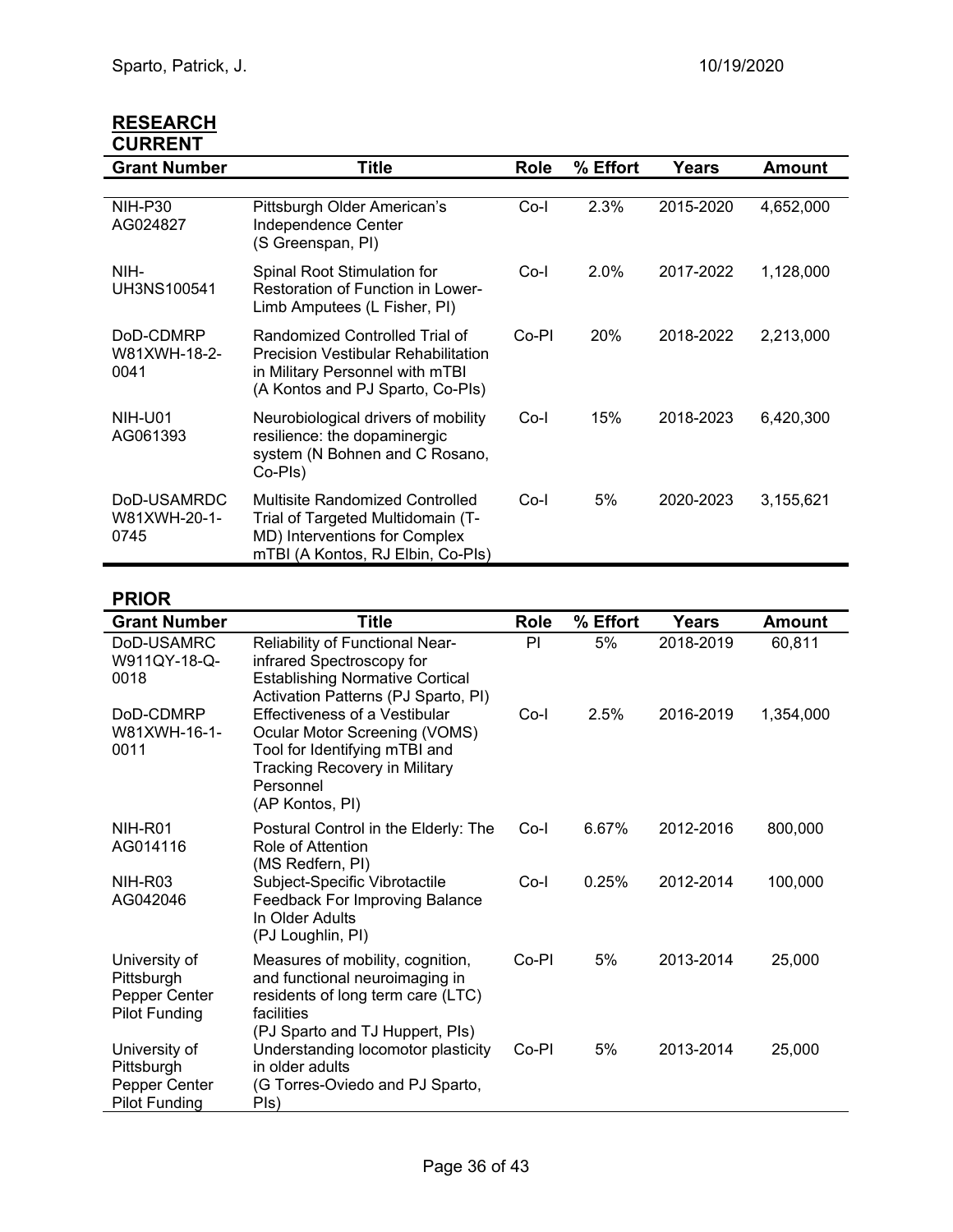| <b>Grant Number</b>                                                              | <b>Title</b>                                                                                                                                                                                          | Role  | % Effort | <b>Years</b> | <b>Amount</b> |
|----------------------------------------------------------------------------------|-------------------------------------------------------------------------------------------------------------------------------------------------------------------------------------------------------|-------|----------|--------------|---------------|
| University of<br>Pittsburgh Aging<br><b>Institute Pilot</b><br><b>Seed Grant</b> | Relationship between frailty, falls,<br>and measures of mobility,<br>cognition, and functional<br>neuroimaging in residents of long<br>term care (LTC) facilities<br>(S Greenspan and PJ Sparto, Pls) | Co-PI | 5%       | 2013-2014    | 20,000        |
| Pennsylvania<br>Lions Hearing<br>Research<br>Foundation<br>(pilot)               | Functional brain imaging in<br>patients recovering from unilateral<br>vestibular loss<br>(PJ Sparto, PI)                                                                                              | PI    | 5%       | 2013-2014    | 20,000        |
| <b>NIH-P30</b><br>AG024827<br>(pilot)                                            | <b>Lower Extremity Muscle</b><br><b>Contributions to Rapid Voluntary</b><br>Stepping in the Elderly<br>(A Mahboobin, PI)                                                                              | Co-l  | 5%       | 2011-2012    | 10,000        |
| NIH-R01<br>AG031118                                                              | Influence Of White Matter Damage<br>On Step Initiation<br>(PJ Sparto, PI)                                                                                                                             | PI    | 33%      | 2008-2012    | 820,000       |
| NIH-R01<br>AG029546                                                              | Modeling Sensory Integration and<br>Attention in Postural Control of<br><b>Older Adults</b><br>(PJ Loughlin, PI)                                                                                      | Co-l  | 7.2%     | 2007-2010    | 750,000       |
| <b>NIH-P30</b><br>AG024827<br>(Tech core)                                        | Pittsburgh Older American's<br>Independence Center<br>(SA Studenski, PI)                                                                                                                              | Co-l  | 4%       | 2004-2009    | 4,000,000     |
| Lions Hearing<br>Research<br>Foundation<br>(pilot)                               | The Role Of Attention During Step<br>Initiation In People With Vestibular<br><b>Disorders</b><br>(PJ Sparto, PI)                                                                                      | PI    | 5%       | 2007-2008    | 20,000        |
| NIH-R01<br>AR048760                                                              | Knee Stability Training in<br>Individuals with Knee OA<br>(GK Fitzgerald, PI)                                                                                                                         | Co-l  | 10%      | 2004-2008    | 1,007,005     |
| NIOSH-K01<br>OH008548                                                            | <b>Biomechanical Stability of</b><br>Pregnant Women<br>(J McCrory, PI)                                                                                                                                | Cons. |          | 2005-2008    | 324,000       |
| <b>NIH-K25</b><br>AG001049                                                       | Influence of Aging and Vestibular<br>Disease on Postural Control<br>(PJ Sparto, PI)                                                                                                                   | PI    | 65%      | 2001-2006    | 487,884       |
| NIH-P30<br>AG024827<br>(pilot)                                                   | New Methods of Sensory<br>Integration Testing using a Virtual<br><b>Reality Environment</b><br>(PJ Sparto, PI)                                                                                        | PI    | 25%      | 2004-2005    | 35,883        |
| Foundation for<br><b>Physical Therapy</b>                                        | <b>Quantification of Trunk Muscle</b><br>Control Strategies in Chronic Low<br><b>Back Pain</b><br>(PJ Sparto, PI)                                                                                     | PI    | 10%      | 2000-2001    | 5,707         |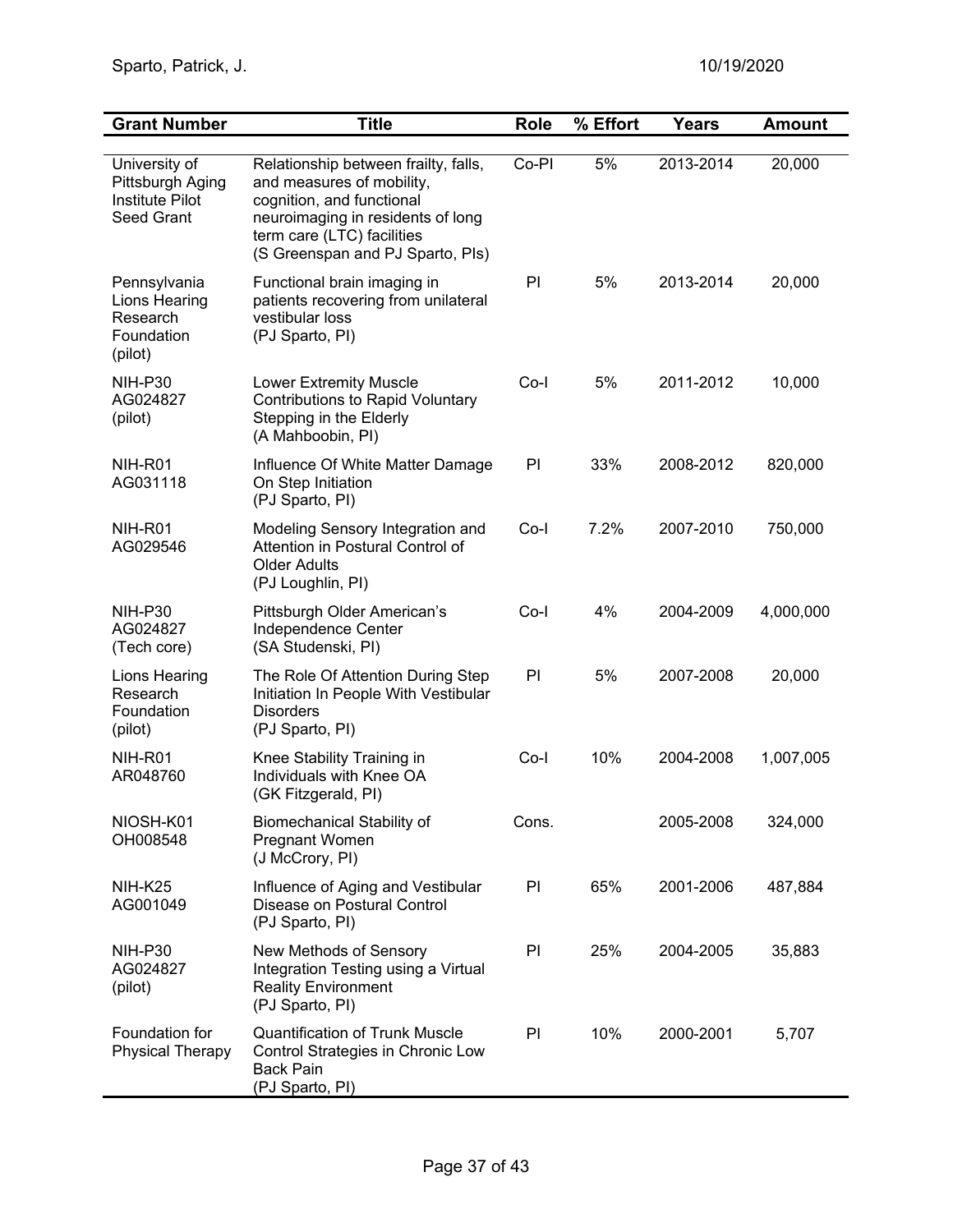## **University of Pittsburgh Research Seminars**

- 1. Balance Disorders Division Seminar "Direction of galvanically-induced postural sway" (05/22/2001)
- 2. Balance Disorders Division Seminar "Variability of phase between moving visual stimuli and postural sway" (06/25/2002)
- 3. Balance Disorders Division Seminar "Role of central and peripheral vision in control of postural sway" (10/22/2002)
- 4. Balance Disorders Division Seminar "Update on experiments within the Virtual Reality lab" (01/14/2003)
- 5. Physical Therapy Faculty Seminar "Visually induced postural responses: Effect of age and vestibular system disease" (03/14/2003)
- 6. Balance Disorders Division Seminar "Visually induced postural responses in children aged 7-12" (04/01/2003)
- 7. Opthalmology Research Seminar (Pittsburgh, PA) " Vision and balance" (05/23/2003)
- 8. Balance Disorders Division Seminar "Imbalance in a patient due to cerebellar resection" (10/14/2003)
- 9. Balance Disorders Division Seminar "Chronic dizziness in a person 6 months post motor vehicle accident" (04/06/2004)
- 10. Balance Disorders Division Seminar "Simulator sickness while performing coordinated eye and head movement tasks in an optic flow environment" (06/29/2004)
- 11. Balance Disorders Division Seminar "Reliance on dynamic visual cues for postural control: effect of age is more important than history of unilateral vestibular hypofunction" (10/12/2004)
- 12. Balance Disorders Division Seminar "Forty-nine year old female with dizziness and disconjugate eye movements" (11/02/2004)
- 13. Vestibular Seminar, Department of Otolaryngology Departmental Resident Research Oversight Committee - "Visual influences on balance" (1/10/2005)
- 14. Balance Disorders Division Seminar "Postural Responses to Sudden Changes in Somatosensory Input While Viewing Optic Flow" (05/24/2005)
- 15. University of Pittsburgh Pepper OAIC Seminar "Postural Responses to Sudden Changes in Somatosensory Input in Older and Young Adults" (06/20/2005)
- 16. Balance Disorders Division Seminar "Quantification of head movements in subjects finding products in a virtual grocery store" (01/03/2006)
- 17. Balance Disorders Division Seminar "Postural responses to sudden changes in visual and somatosensory input in older adults" (05/09/2006)
- 18. Balance Disorders Division Seminar "Virtual Environments developed in Unreal Tournament" (4/24/2007)
- 19. Balance Disorders Division Seminar "White matter disease and postural control" (7/3/2007)
- 20. Balance Disorders Division Seminar "Delays in step initiation during choice reaction step task with incongruent directional cues" (10/16/2007)
- 21. Balance Disorders Division Seminar "Multiple Postural Adjustments with Uncertainty of Step Direction" (12/4/2007)
- 22. University of Pittsburgh Pepper OAIC Seminar "White matter disease and step initiation" (3/10/2008)
- 23. Balance Disorders Division Seminar "Step Initiation In People With Vestibular Disorders" (11/11/2008)
- 24. Celebrating Research on Aging: Building Collaborations for the Future "Stepping tasks that require greater executive control induce multiple postural adjustments" (12/09/2008)
- 25. Centers for Rehab Services Neuro/Vestibular Seminar "White matter disease" (02/18/2009)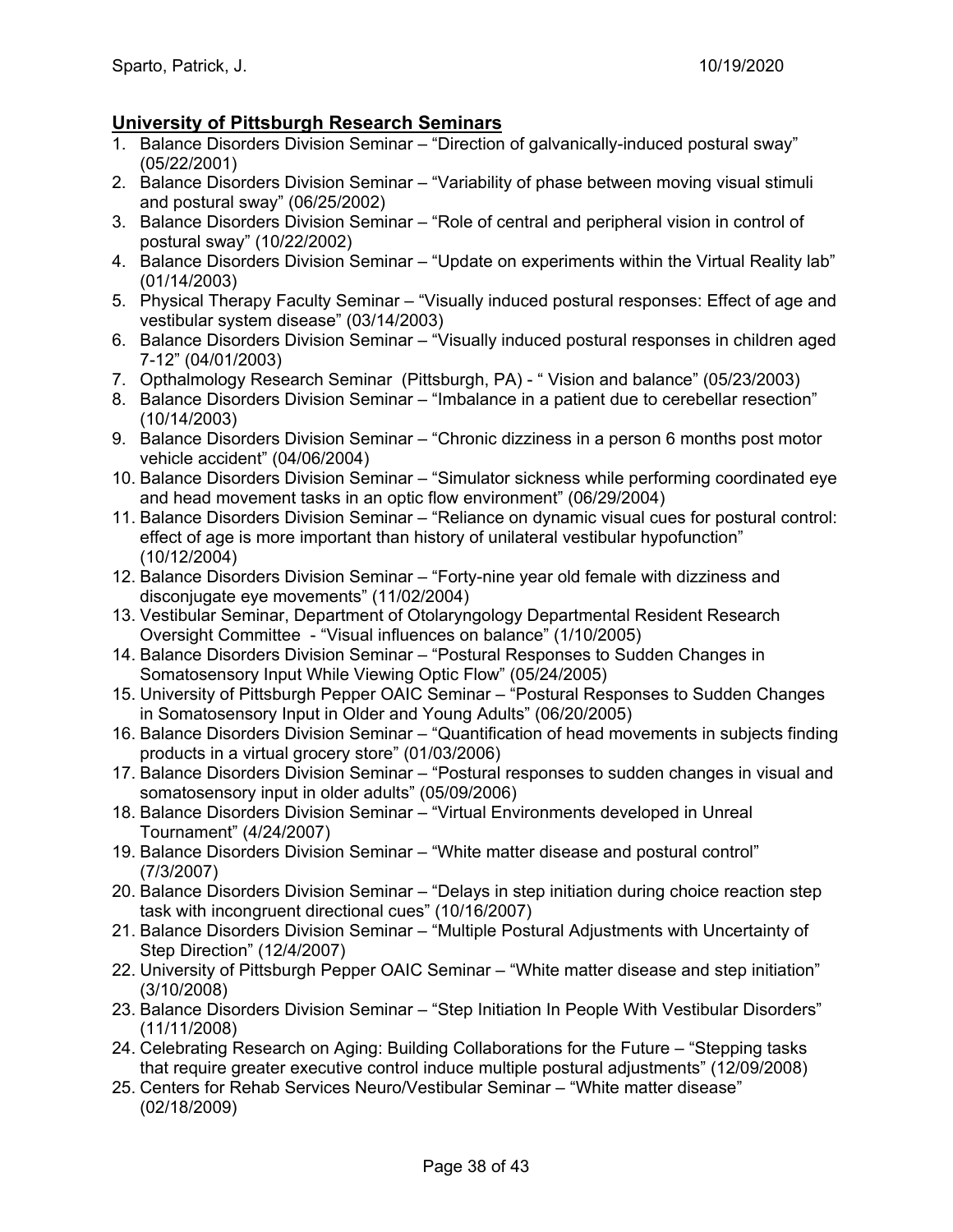- 26. Balance Disorders Division Seminar "Vestibular rehabilitation after concussion in children" (4/7/2009)
- 27. Balance Disorders Division Seminar "Posturography and rotational testing in children 3-9 years of age: normative data " (7/14/2009)
- 28. Balance Disorders Division Seminar "Vestibular rehabilitation after concussion" (1/19/2010)
- 29. University of Pittsburgh Pepper OAIC Seminar "Brain Imaging and Step Initiation" (02/01/2010)
- 30. Balance Disorders Division Seminar "Step initiation in older adults" (4/20/2010)
- 31. Balance Disorders Division Seminar "Advances in the Assessment and Treatment of Balance Disorders at UPMC" (3/12/2012)
- 32. Vestibular Training Seminar "Overview of Human Balance Control" (10/5/2012)
- 33. Balance Disorders Division Seminar "Structural Neuroimaging and Step Initiation" (11/20/2013)
- 34. Balance Disorders Division Seminar "Head Coach" (3/18/2014)
- 35. Balance Disorders Division Seminar "Update on NIRS-Balance Research" (09/30/2014)
- 36. Balance Disorders Division Seminar "Relationship between frailty, falls, mobility, cognition and strength in residents of long term care (LTC) facilities" (12/16/2014)
- 37. Balance Disorders Division Seminar "Gaze Stabilization Test in Individuals with Concussion" (09/22/2015)
- 38. Balance Disorders Division Seminar "Vestibular Rehab Case" (11/10/2015)
- 39. University of Pittsburgh Department of Bioengineering Graduate Seminar, "Aging and the Biomechanics of Step Initiation" (12/10/2015)
- 40. Centers for Rehab Services Neuro Meeting, (Pittsburgh, PA), "Neuroimaging of balance and vestibular function" (05/25/2016)
- 41. Balance Disorders Division Seminar "fNIRS during vestibular stimulation" (06/18/2019)

## **National/International Research Seminars**

- 1. Arthritis Institute Research Conference (Pittsburgh, PA) "Quantification of trunk muscle control strategies in chronic low back pain" (09/24/1999)
- 2. Pittsburgh Chapter, Society of Otorhinolaryngology and Head-Neck Nurses, Annual Scientific Meeting (Pittsburgh, PA) - "Vision and Balance" Pittsburgh, PA (06/20/2003)
- 3. Jewish Rehabilitation Hospital and McGill University, (Montreal, Canada) "Influence of full field of view optic flow on postural responses across the age span" (3/29/2006)
- 4. Quebec Rehabilitation Institute and Laval University, (Quebec, Canada) "Influence of full field of view optic flow on postural responses across the age span" (3/30/2006)
- 5. Ohio State University, (Columbus, OH) "The Influence of Changing Sensory Input on Standing Balance in Older Adults" (4/10/2006)
- 6. University of Cincinnati, (Cincinnati, OH) "The Influence of Changing Sensory Input on Standing Balance in Older Adults" (6/19/2006)
- 7. American Physical Therapy Association, Section on Geriatrics, (Boston, MA) "Dizziness in the Older Adult" (2/15/2007)
- 8. American Physical Therapy Association, Section on Orthopaedics, (Boston, MA) "Research Information Exchange Center" (2/16/2007)
- 9. Innovations in Balance and Locomotor Rehabilitation, (Montreal, Canada) "Treatment of Vestibular Disorders using Virtual Reality" (7/13/2007)
- 10. American Physical Therapy Association, Neurology Section, (Nashville, TN) "Research Information Exchange Center" (2/08/2008)
- 11. International Society of Electromyography and Kinesiology, (Niagara Falls, ON, CA) "The use of a CAVE-like Environment for the treatment of Persons with Vestibular Disorders" (06/21/2008)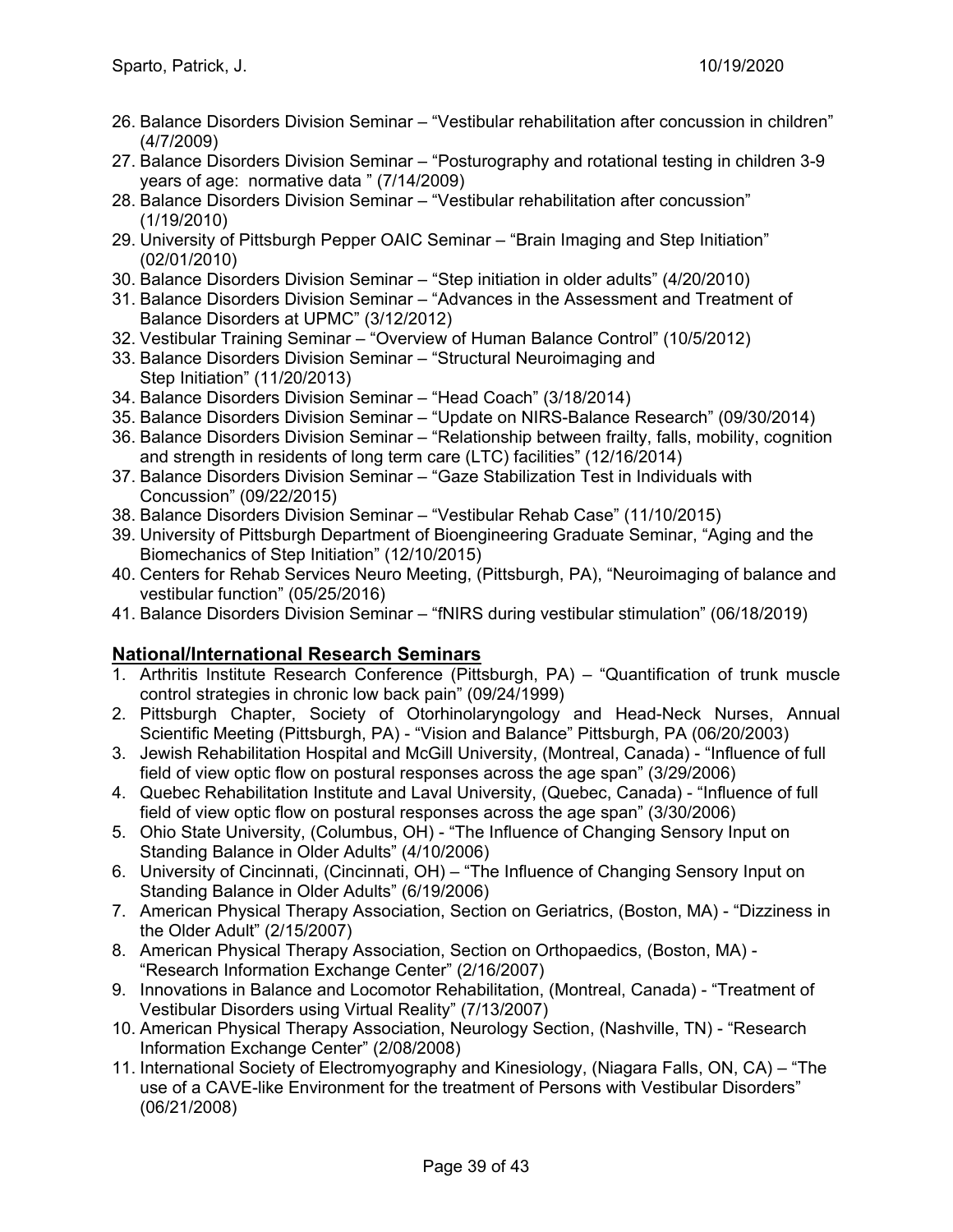- 12. American Physical Therapy Association, Neurology Section, (Nashville, TN) "Research Information Exchange Center" (2/11/2009)
- 13. Pennsylvania Lions Hearing Research Foundation, (Altoona, PA) "Research Program at the Center for Balance Disorders" (8/07/2009)
- 14. Second International Symposium on Quality of Life Technology, (Las Vegas, NV) "Treatment of Vestibular Disorders with Virtual Reality" (6/28/2010)
- 15. Ohio Physical Therapy Association, 2011 Fall Scientific Symposium, (Columbus, OH) "Dysequilibrium of Aging" (10/14/2011)
- 16. International Society for Posture and Gait Research, World Congress, (Sevilla, Spain), "Understanding cortical responses during vestibular and balance function tests using NIRS" (06/30/2015)
- 17. American Physical Therapy Association Combined Sections Meeting, (Anaheim CA), "Neuroimaging of Motor and Sensory Function in Health and Disease" (2/18/2016)
- 18. PERFORM Centre Colloquium, (Montreal, Quebec, Canada) "Understanding the cortical control of balance and vestibular function using functional near infrared spectroscopy" (10/23/2017)
- 19. Center for Interdisciplinary Research in Rehabilitation and Social Integration (CIRRIS) Seminar, (Quebec City, Quebec, Canada) - "Understanding the cortical control of balance and vestibular function using functional near infrared spectroscopy" (10/25/2017)
- 20. International Conference for Vestibular Rehabilitation, (Chicago, IL) "Neuroimaging of balance and vestibular function using functional near infrared spectroscopy" (8/17/2018)

## **LIST OF CURRENT RESEARCH INTERESTS**

#### **1. Modeling Sensory Integration and Attention in Postural Control of Older Adults**

It is well-known that upright standing balance depends on availability of accurate sensory feedback coming from somatosensory, visual and vestibular modalities. The objective of these studies was to examine how different subject populations weight and reweight this feedback during while the sensory inputs change. Our findings illustrate that older adults are more reliant on visual feedback than young adults, and that it takes older adults longer to respond to changes in the sensory environment. In addition, we have discovered that older adults are more destabilized when augmented vibrotactile feedback is initially experienced by older adults.

#### **2. Vestibular and Balance Rehabilitation after Concussion**

Dizziness and imbalance are some of the most prevalent sequelae after concussion. Our clinical and research group at the University of Pittsburgh have led the advancement of using vestibular and balance rehabilitation to help people recover after concussion. These studies established initial evidence for the role of vestibular rehabilitation, and developed normative criteria for balance testing of the high-school aged population.

#### **3. Neuroimaging of Postural Activities**

The development of functional neuroimaging has led to greater understanding of cortical processes that guide behavior. One of the most important behaviors that establishes and maintains participation and quality of life is mobility. Unfortunately, traditional neuroimaging techniques such as fMRI and PET are unable to be used during many functional activities. The aim of these investigations is to use functional Near Infrared Spectroscopy, which can be used during upright and continuous movements, to understand cortical influences on posture and gait activities. Furthermore, we are looking at the neuroimaging correlates of simulated balance activities using an MRI-compatible force platform. These activities have highlighted the importance of the vestibular cortex for postural activities.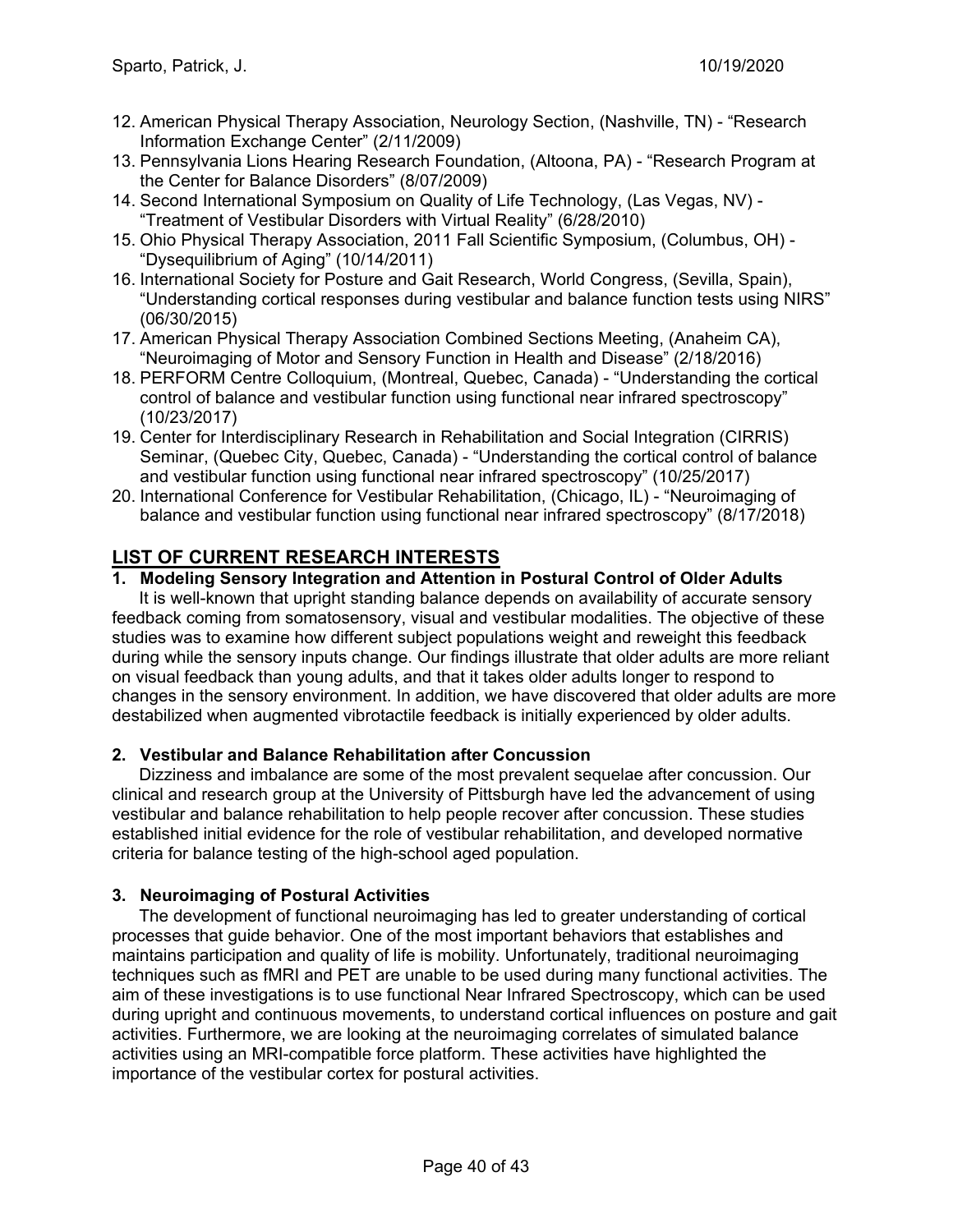## **SERVICE**

## Service to Department of Physical Therapy

- 1. 2002-Present: Admissions Committee
- 
- 2. 2002-Present:Lead reviewer, IRB Scientific Review Committee 3. 2014: Chair, DPT program Technical Standards Committee
- 4. 2015: Chair, Search Committee for Tenure-Track Asst. Professor position

#### Service to SHRS

| 5. 2000:          | <b>SHRS Day - Faculty Facilitator</b>                              |
|-------------------|--------------------------------------------------------------------|
| 6. 2000-2013:     | <b>SHRS Doctoral Program - Biomechanics Core Advisory Panel</b>    |
| 7. 2001-2010:     | <b>SHRS Space Utilization Committee</b>                            |
| 8. 2001-2004:     | SHRS Nominating Committee (Chair 2003-2004)                        |
| 9. 2002-2008:     | <b>SHRS Instructional Information Technology Committee</b>         |
| 10.2004-2005:     | <b>SHRS Faculty, Secretary</b>                                     |
| 11.2005-2007:     | <b>SHRS Faculty, Chair</b>                                         |
| 12. 2008-2011:    | SHRS Representative to the Faculty Assembly, University Senate     |
| 13.2010-2013:     | SHRS Doctoral Program - Biomechanics Core Area Chair               |
| 14. 2013-Present: | Ad Hoc Appointment, Promotion, and Tenure Committees               |
| 15.2014-2016:     | <b>SHRS Space Utilization Committee</b>                            |
| 16. 2015-2020:    | <b>SHRS Doctoral Program: Core Concepts in Disability Sequence</b> |
|                   | <b>Preliminary Exam</b>                                            |

#### Service to University of Pittsburgh

| 1. 2003-2004:    | Department of BioEngineering - Evaluator, Technical Symposium          |
|------------------|------------------------------------------------------------------------|
| 2. 2009-Present: | Co-Director, University of Pittsburgh Vestibular Rehabilitation, An    |
|                  | <b>Advanced Course and Update</b>                                      |
| 3. 2013-2014:    | Judge, Rehabilitation Institute Research Day                           |
| 4. 2013:         | Institute for Clinical Research Education, TEAM Panelist               |
| 5. 2013-2014:    | Pepper Center Mock Study Section Reviewer                              |
| 6. 2014-2018:    | <b>Competitive Medical Research Fund Reviewer</b>                      |
| 7. 2015:         | NSF Graduate Research Fellowship Program Review, Dept.                 |
|                  | Bioengineering                                                         |
| 8. 2015:         | University of Pittsburgh Pepper Center - Pilot Grant Review Committee  |
| 9.2017           | University of Pittsburgh Aging Institute - Seed Grant Review Committee |
| 10.2017-2022:    | Chair, DSMB, RESET-BP study (PRO12080401, Bethany Barone-Gibbs)        |
| 11. 2017, 2019:  | Mock Reviewer, Institute for Clinical Research Education               |
| 12. 2020:        | Judge, BioE Day (Department of Bioengineering)                         |

## Service to Community

| 1. $2004 -$ Present:   | Univ. Pittsburgh Health Career Scholars Academy - Lab tour for                            |
|------------------------|-------------------------------------------------------------------------------------------|
|                        | <b>HS</b> students                                                                        |
| 2. 2014-2015:          | Pittsburgh Regional Science and Engineering Fair, Judge                                   |
| 3. 2017-2019:          | Investing Now - Presentation to High School Students interested in<br><b>STEM careers</b> |
| $4. \ \ 2018 - 2019$ : | Birmingham Free Clinic – provide pro bono physical therapy $3 - 4$ times<br>per year      |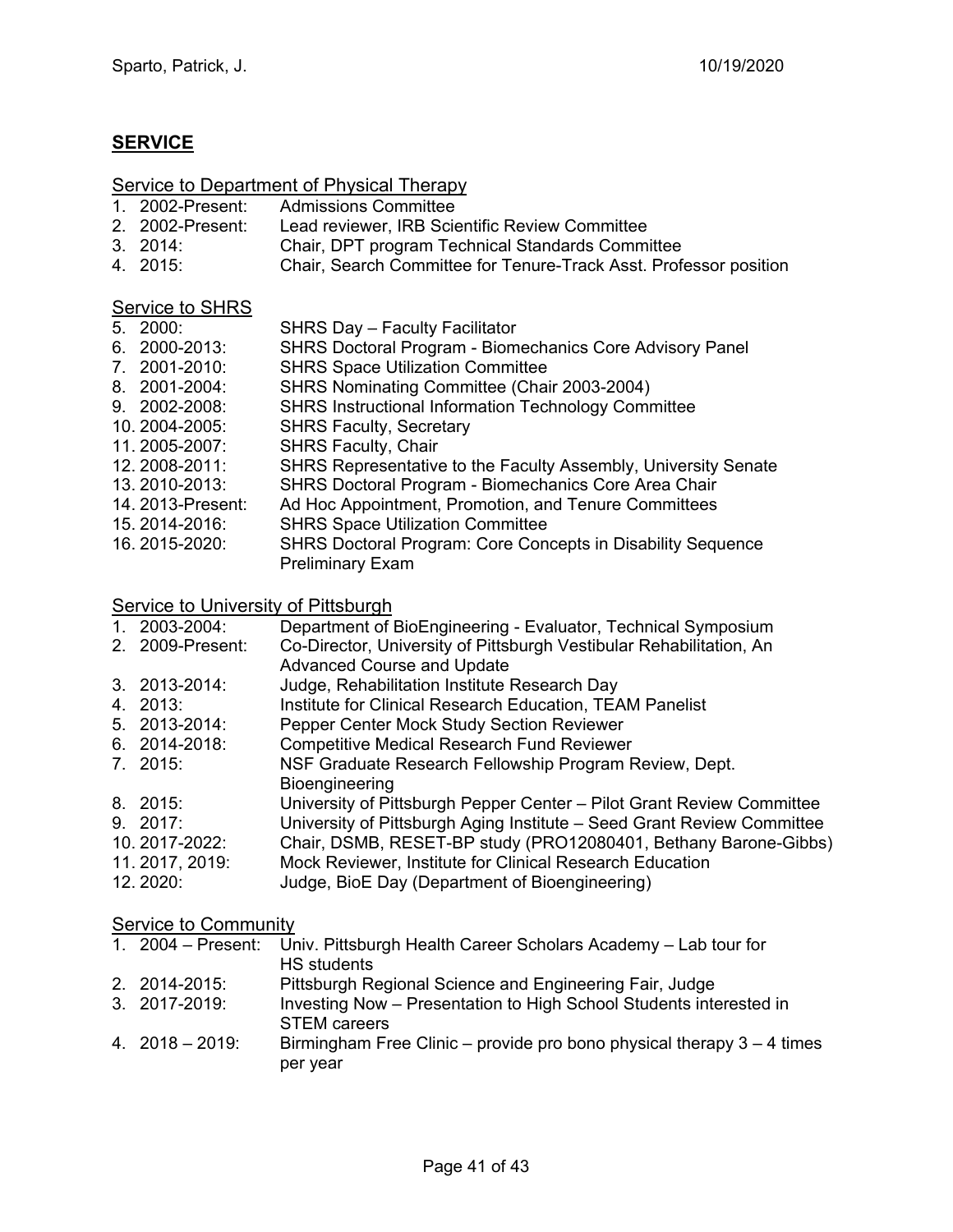#### Service to National/International Associations

- 1. 2002: American Society of Biomechanics Grants-in-Aid program reviewer
- 2. 2002-2005:APTA Neurology Section, Vestibular SIG, Secretary
- 3. 2005-2006:APTA Neurology Section, Vestibular SIG, Web Liaison
- APTA Research Section, Abstract Reviewer
- 5. 2011-2014: Foundation for Physical Therapy, Scientific Review Committee
- 6. 2014-2019: APTA Academy of Neurologic PT Section, Research Committee and Abstract Reviewer
- 7. 2015: International Society for Posture and Gait Research, Abstract Reviewer 8. 2016-Present: International Society for Posture and Gait Research,
- Scientific Content Committee and Awards Committee
- 9. 2018-2022: Board of Directors, International Society for Posture and Gait Research, (elected position)
- 10. 2019-2022: Director of Research, Academy of Neurologic Physical Therapy, APTA, (elected position)

#### Grants Reviewer

- 1. 2006: Arthritis Research Campaign (UK)
- 2. 2007: Ad Hoc Member of NIH Study Section: ZRG1-F02B, F31/F32 Fellowship Review
- 3. 2007: Ad Hoc Member of NIH Study Section: MRS, Research Project Grant Review
- 4. 2010: Ad Hoc Member of NIH Study Section: MRS, Research Project Grant Review
- 5. 2010: US-Israel Binational Science Foundation
- 6. 2011-2014: Foundation for Physical Therapy: Scientific Review Committee
- 7. 2012: Ad Hoc Member of VA Merit Review, Study Section: RRD0: Regenerative Medicine
- 8. 2012: Ad Hoc Member of NICHD Special Emphasis Panel: ZHD1 DRG-D (DL), T32 Review
- 9. 2013: Ad Hoc Member of VA Merit Review, Study Section: RRD4: Psychological Health & Social Reintegration
- 10. 2017: Ad Hoc Member of Dept. of Defense Psychological Health/Traumatic Brain Injury Review Panel
- 11. 2018: Ad Hoc Reviewer of NIH, NIDCD Loan Repayment Program

#### Journal Refereeing

- 1. 1999-Present: *IEEE Transactions on Neural Systems and Rehabilitation Engineering*
- 2. 2000-Present: *Physical Therapy*
- 3. 2001-Present: *Gait & Posture*
- 4. 2001-Present: *Journal of Vestibular Research*
- 5. 2002-Present: *Clinical Biomechanics*
- 6. 2003-Present: *Experimental Brain Research*
- 7. 2003-Present: *Journal of the American Geriatrics Society*
- 8. 2004-Present: *Journal of Neurologic Physical Therapy*
- 9. 2004-Present: *Journal of Applied Biomechanics*
- 10. 2004-Present: *Cognitive Brain Research*
- 11. 2004-Present: *Archives of Physical Medicine and Rehabilitation*
- 12. 2005-Present: *Journal of Sports Sciences*
- 13. 2007-Present: *Journals of Gerontology, Series A: Medical Sciences*
- 14. 2007-Present: *Journal of Autism and Developmental Disorders*
- 15. 2007-Present: *Journal of NeuroEngineering and Rehabilitation*
- 16. 2008-Present: *Neuroscience Letters*